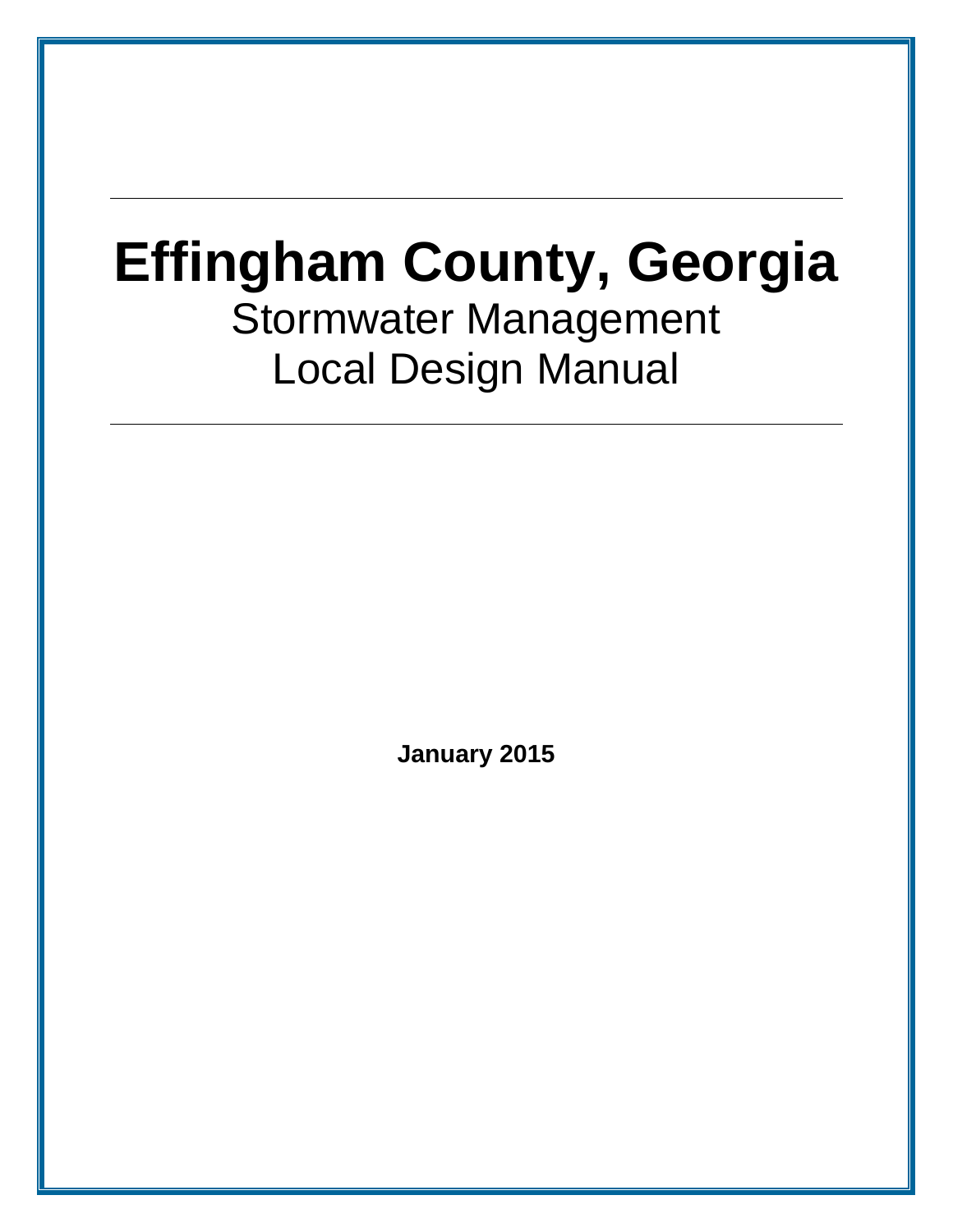# **TABLE OF CONTENTS**

| 1.           |                                                                    |  |
|--------------|--------------------------------------------------------------------|--|
| 1.1.         |                                                                    |  |
| 2.           | POST-CONSTRUCTION STORMWATER MANAGEMENT AND SITE                   |  |
|              |                                                                    |  |
| 2.1.         |                                                                    |  |
| 2.2.         |                                                                    |  |
| 2.3.         |                                                                    |  |
| 2.4.         |                                                                    |  |
| 2.5.<br>2.6. |                                                                    |  |
| 2.7.         |                                                                    |  |
| 2.8.         |                                                                    |  |
| 3.           |                                                                    |  |
| 3.1.         |                                                                    |  |
| 3.2.         |                                                                    |  |
| $\Delta$     |                                                                    |  |
|              |                                                                    |  |
| 4.1.         |                                                                    |  |
| 4.2.<br>4.3. | STORMWATER RUNOFF DETENTION AND DISCHARGE RATE REQUIREMENTS  9     |  |
|              |                                                                    |  |
| 5.           |                                                                    |  |
| 5.1.         |                                                                    |  |
| 5.2.<br>5.3. |                                                                    |  |
|              |                                                                    |  |
| 6.           |                                                                    |  |
| 7.           |                                                                    |  |
| 7.1.         |                                                                    |  |
| 7.2.         |                                                                    |  |
| 7.3.         |                                                                    |  |
| 7.4.         |                                                                    |  |
| 7.5.<br>7.6. | STORMWATER MANAGEMENT SYSTEM INSPECTION AND MAINTENANCE AGREEMENT  |  |
|              |                                                                    |  |
| 7.7.         |                                                                    |  |
| 8.           |                                                                    |  |
|              | <b>APPENDICES</b>                                                  |  |
|              | Stormwater Facility Inspection & Maintenance Agreement  Appendix A |  |
|              |                                                                    |  |
|              | Record Drawing Stormwater Management Inventory DataAppendix C      |  |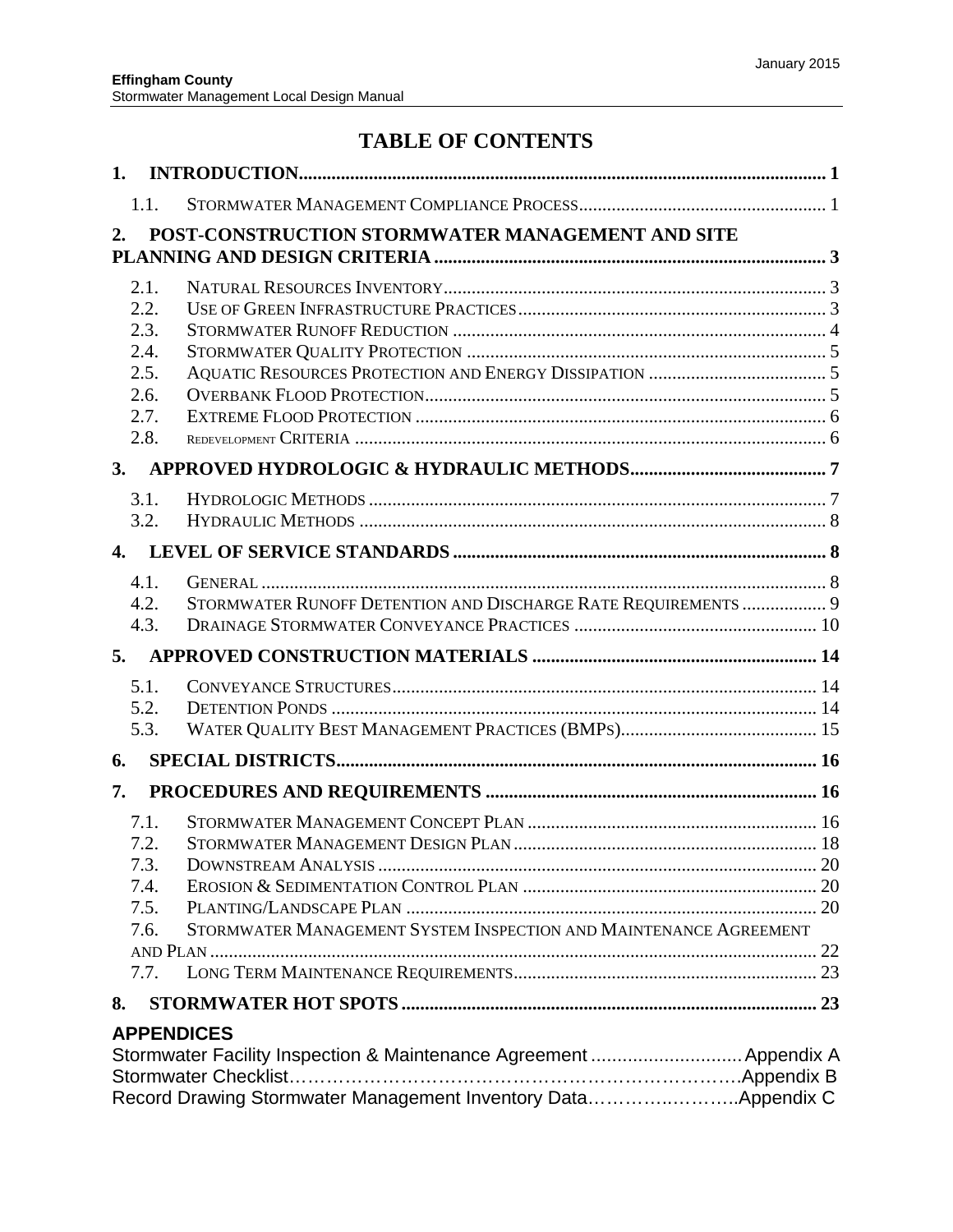# **1. INTRODUCTION**

The Effingham County Stormwater Management Local Design Manual (the Effingham County LDM) has been developed to serve as a comprehensive guide to implementing stormwater management facilities, controls and systems in unincorporated Effingham County. Additionally, the Effingham County LDM has been developed to supplement the technical guidance information contained in the Georgia Stormwater Management Manual (GSMM) First Edition (August 2001) and the Coastal Stormwater Supplement (CSS) to the GSMM (April 2009). The GSMM and the CSS shall serve as technical reference guidance for the design, construction and maintenance of stormwater management systems within the County. Any conflicts or issues that may arise pertaining to information contained in the GSMM and the CSS should be addressed at the onset of the project through correspondence with the appropriate County Staff.

#### **1.1. Stormwater Management Compliance Process**

The following outlines the step by step process for complying with the applicable provisions of the Effingham County Stormwater Management LDM and the Effingham County Post-Construction Stormwater Management Ordinance. All projects differ with regard to the pertinent site-specific design and construction related issues and details. To that end, the step by step process outlined herein should be used as a general guide with the understanding that some variation to the process may be necessary to successfully complete a particular project.

1.1.1. Stormwater Management Site Planning and Design Criteria Process

- *1.1.1.1. Concept Design Phase* 
	- *Step 1. Review Applicable Local, State and Federal Requirements & Guidelines*
	- *Step 2. Schedule and Attend a Pre-Design Meeting with the County*
	- *Step 3. Conduct Natural Resources Inventory*
	- *Step 4. Assess Potential Application of Green Infrastructure Practices*
	- *Step 4A. Apply Post-Construction Stormwater Management Criteria* 
		- *Criteria #1: Stormwater Runoff Reduction*
		- *Criteria #2: Stormwater Quality Protection*
		- *Criteria #3: Aquatic Resource Protection*
		- *Criteria #4: Overbank Flood Protection*
		- *Criteria #5: Extreme Flood Protection*
	- *Step 5. Prepare a Stormwater Management Concept Plan and Submit to County for Review and Approval*
	- *Step 6. Schedule and Attend Concept Plan and Consultation Meeting with County Staff to Review Concept Plan*
	- *Step 6A. Revise Concept Plan (if necessary)*

(Projects of less than 1.0 acre in size may request a waiver of concept plan submittal. In lieu of the concept submittal, the items become due with the Detailed Stormwater Management Design Phase submittal below. Attendance at a DPR meeting is encouraged in lieu of the submittal).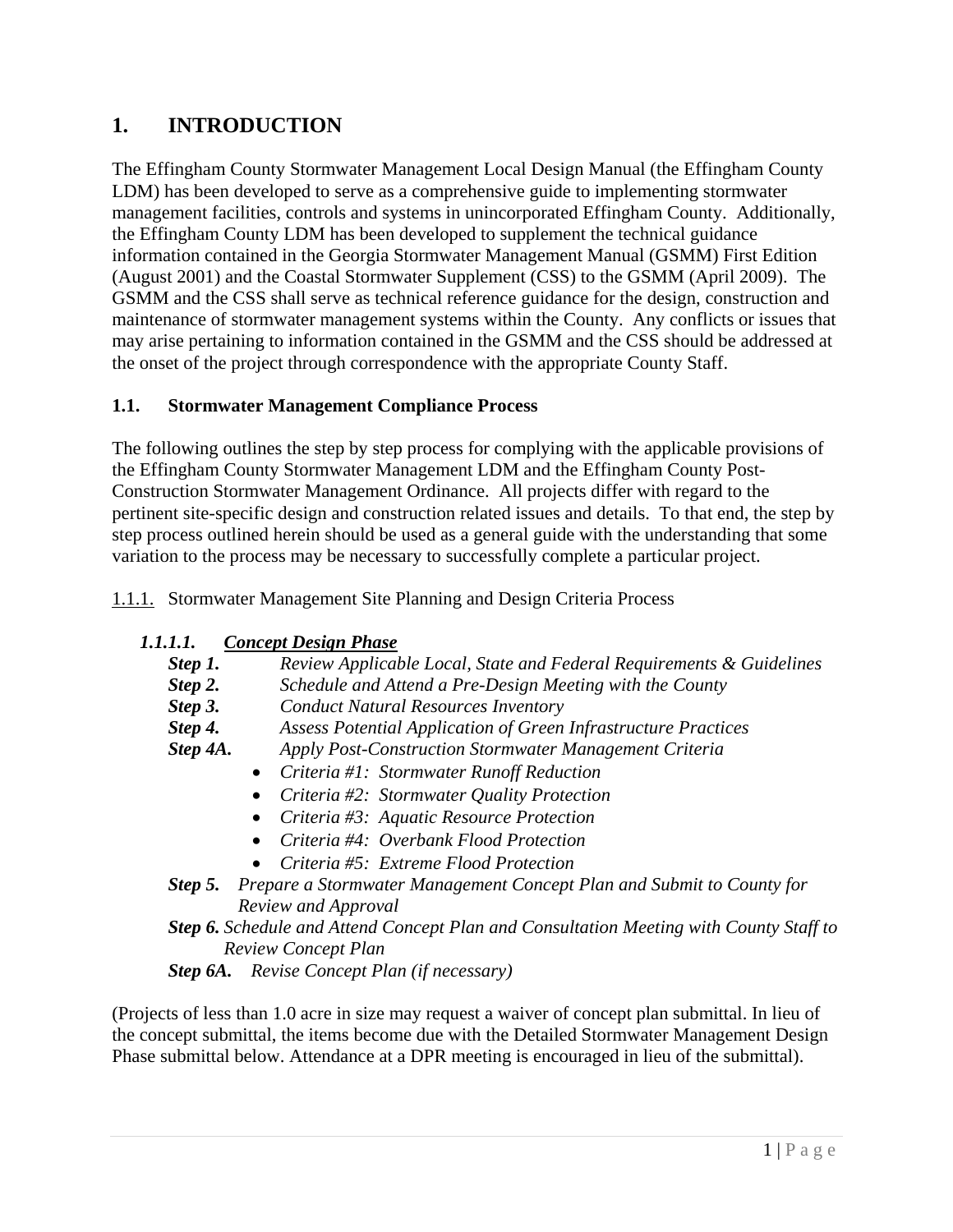#### *1.1.1.2. Detailed Stormwater Management Design Phase*

*Step 7. Prepare Stormwater Management Design Plan Step 7A. Perform Downstream Analysis Step 7B. Prepare Stormwater Management System Inspection & Maintenance Plan (A Copy of the Agreement is Attached as Appendix A).* 

*Step7C. Prepare Erosion & Sedimentation Control Plan and Planting Plan Step 8. Submit Plans to County with completed Stormwater Checklist (copy Attached as Appendix B).* 

*Step 9. Address County Comments and Re-Submit for Approval Step 10. Upon acceptance of the Stormwater Management Design Plan by the County Owner Executes and Submits Stormwater Facility Inspection and Maintenance Agreement* 

#### *1.1.1.3. Construction Phase*

*Step 11. Obtain Land Disturbance Activity (LDA) Permit from County Step 12. Attend Pre-Construction Meeting on Project Site* 

*Step 13. Install and Maintain Site Erosion & Sedimentation Controls* 

*Step 14. Commence Site Construction Activities* 

*Step 15. Coordinate Field Inspections with County Staff* 

#### *1.1.1.4. Post-Construction Phase*

*Step 16. Show all Stormwater Management Units in Private and Common areas on the Final Plat. Include Notations that Such Units will be Maintained in Accordance with Effingham County's Stormwater Management Ordinance.* 

*Step 17. Record the Stormwater Facility Inspection and Maintenance Agreement (A Copy of the Agreement is Attached as Appendix A).* 

*Step 18. Prepare As-Built Survey for all Green Infrastructure and Stormwater Management Practices Shown on the Approved Stormwater Management Design Plan. The As-Built Plans Must Show the Final Design Specifications for all Green Infrastructure and Stormwater Management Practices, the Final Stormwater System Elevations Based on the North American Vertical Datum 1988, the Final Stormwater System Volumes Where They Were Provided as Part of the System Design.As-Built Survey Field Work Shall Collect Adequate Numbers of Spot Shots to Mirror Design Info Given Upon the Approved Paving, Grading and Drainage Drawings. As-Built Drawings Shall Illustrate the Difference Between Design and As-Built by Marking Through the Design Elevation (Leaving the Result Legible) and Supply the As-Built Elevations at Elevation Breaks, Along Curbing, and at Changes in Grade for Pavement, at Top and Bottom of Ditch Banks, Yop and Bottom of Pond slopes, and Each Orifice or Opening on Pond Discharge Structures. As-Built information for Stormwater Management Systems Shall be Supplied for Both Design and As-Built for Verification on Both Drawings and the Record Drawing Stormwater Management Inventory Data Sheet (See Appendix C).*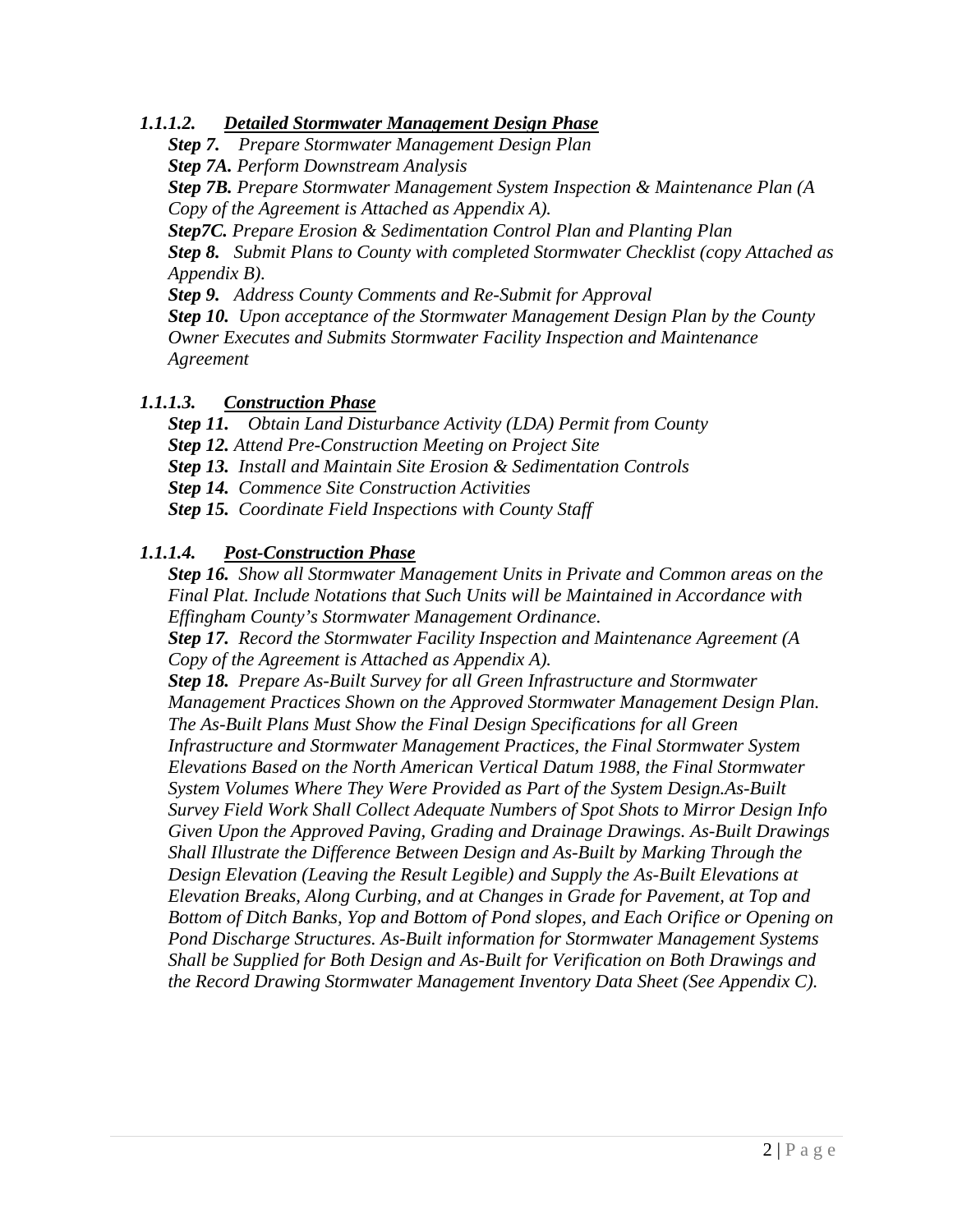## **2. POST-CONSTRUCTION STORMWATER MANAGEMENT AND SITE PLANNING AND DESIGN CRITERIA**

The following post-construction stormwater management and site planning and design criteria shall be applied to all new development and redevelopment activities that are subject to the provisions of this ordinance. The criteria have been designed to protect valuable local natural resources from the negative impacts of the land development process. If local natural resource protection and stormwater management goals and objectives warrant greater protection than that provided by the post-construction stormwater management and site planning and design criteria outlined below, Effingham County may impose additional requirements on new development and redevelopment activities that it has determined are necessary to protect local aquatic and terrestrial resources from the negative impacts of the land development process.

#### **2.1. Natural Resources Inventory**

Prior to the start of any land disturbing activities, including any clearing and grading activities, acceptable site reconnaissance and surveying techniques should be used to complete a thorough assessment of the natural resources, both terrestrial and aquatic, found on a development site. The natural resources inventory shall be completed in accordance with the information presented within the latest edition of the CSS to the GSMM. The Natural Resources Inventory data compilation effort should be performed in general accordance with Section 4.3.1 and Table 4.2 of the CSS.

The preservation and/or restoration of the natural resources found on a development site, through the use of green infrastructure practices, may, at the discretion of Effingham County, be assigned quantifiable stormwater management "credits" that can be used when calculating the stormwater runoff volumes associated with the post-construction stormwater management criteria outlined in the applicable sections of the Effingham County Post-Construction Stormwater Management Ordinance. The green infrastructure practices that qualify for these "credits," and information about how they can be used to help satisfy the post-construction stormwater management criteria outlined in the Effingham County Post-Construction Stormwater Management Ordinance, is provided in the latest edition of the CSS to the GSMM.

#### **2.2. Use of Green Infrastructure Practices**

Green infrastructure practices shall be used to the maximum extent practical during the creation of a Stormwater Management Concept Plan for a proposed development project. Green infrastructure practices can be used to not only help protect local terrestrial and aquatic resources from the direct impacts of the land development process, but also to help maintain predevelopment site hydrology and reduce post-construction stormwater runoff rates, volumes and pollutant loads.

All green infrastructure and stormwater management practices shall be selected, designed, constructed and maintained in accordance with the information presented in the latest edition of the CSS to the GSMM and the Effingham County LDM. Applicants are referred to the latest edition of the CSS to the GSMM, and the Effingham County LDM, for guidance on selecting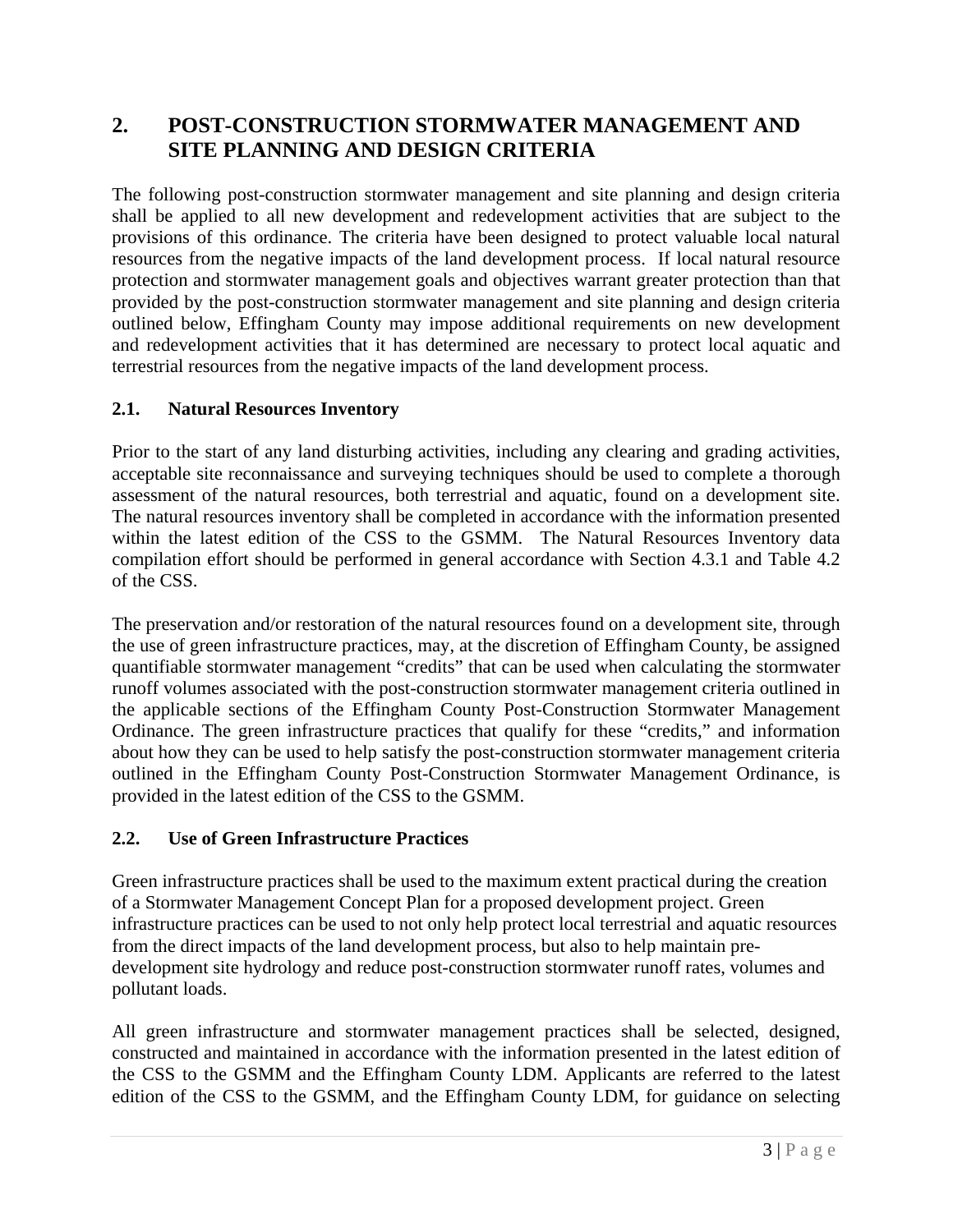green infrastructure and stormwater management practices that can be used to satisfy the postconstruction stormwater management criteria outlined in the applicable sections of the Effingham County Post-Construction Stormwater Management Ordinance.

For green infrastructure or stormwater management practices that are not included in the CSS to the GSMM, or for which pollutant removal and runoff reduction rates have not been provided, the effectiveness of the green infrastructure or stormwater management practice must be documented through prior studies, literature reviews or other means, and receive approval from Effingham County before being included in a stormwater management system.

#### **2.3. Stormwater Runoff Reduction**

The stormwater runoff volume generated by the first 1.2" of rainfall is called the runoff reduction storm event  $(RR_V)$ , in Section 4.4.1 of the latest edition of the CSS to the GSMM. The  $RR_V$  shall be captured on-site. In general, a stormwater management system is presumed to comply with these criteria if:

- 1. It includes green infrastructure practices that provide for the interception, evapotranspiration, infiltration or capture and reuse of stormwater runoff, that have been selected, designed, constructed and maintained in accordance with the information presented in the latest edition of the CSS to the GSMM and the Effingham County LDM; and
- 2. It is designed to provide the amount of stormwater runoff reduction specified in the latest edition of the CSS to the GSMM.

The County Engineer **may** reduce the amount of stormwater runoff reduction needed to satisfy this criteria on development sites that are considered to be stormwater hotspots or that have site characteristics or constraints, such as high groundwater, impermeable soils, contaminated soils or confined groundwater aquifer recharge areas that prevent the use of GI/LID.

When seeking a reduction in  $RR_V$  applicants shall provide adequate documentation to the County to show that GI/LID practices have been used on the development site to the maximum extent practicable.

In accordance with applicable sections of the Effingham County Post-Construction Stormwater Management Ordinance, any of the stormwater runoff volume generated by the runoff reduction storm event that is not reduced on the development site shall be intercepted and treated in one or more stormwater management practices that provide at least an 80 percent reduction in total suspended solids loads and that reduce nitrogen and bacteria loads to the maximum extent practical.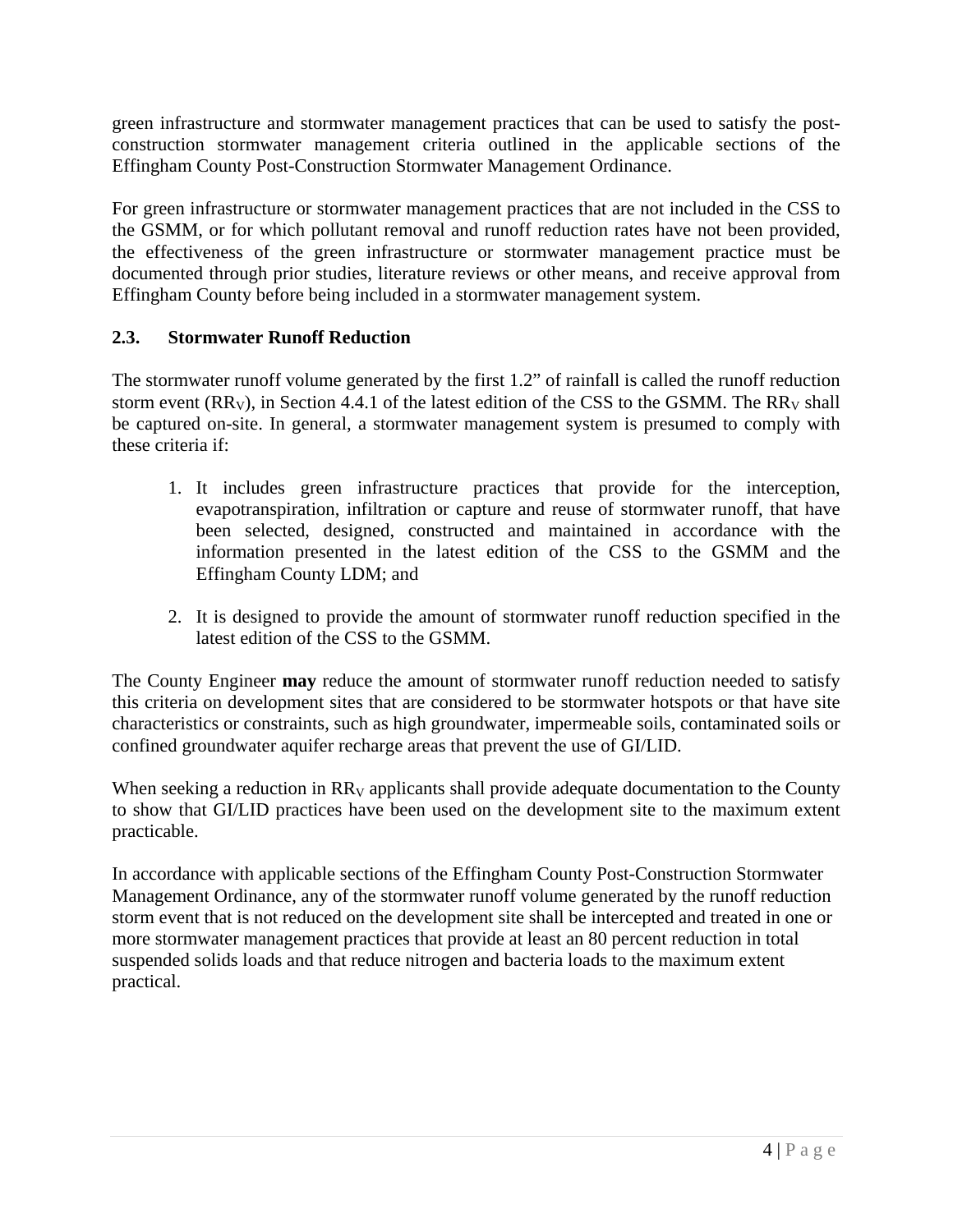#### **2.4. Stormwater Quality Protection**

In order to protect local aquatic resources from water quality degradation, post-construction stormwater runoff shall be adequately treated before it is discharged from a development site. Applicants can satisfy these criteria by satisfying the stormwater runoff reduction criteria. However, if any of the stormwater runoff volume generated by the runoff reduction storm event, as defined in the latest edition of the CSS to the GSMM, cannot be reduced on the development site, due to site characteristics or constraints, it shall be intercepted and treated in one or more stormwater management practices that provide at least an 80 percent reduction in total suspended solids loads and that reduce nitrogen and bacteria loads to the maximum extent practical. When seeking to satisfy these criteria through the use of one or more stormwater management practices, applicants shall:

- 1. Intercept and treat stormwater runoff in stormwater management practices that have been selected, designed, constructed and maintained in accordance with the information presented in the latest edition of the CSS to the GSMM and Effingham County LDM; and
- 2. Provide adequate documentation to Effingham County to show that total suspended solids, nitrogen and bacteria removal were considered during the selection of the stormwater management practices that will be used to intercept and treat stormwater runoff on the development site.

#### **2.5. Aquatic Resources Protection and Energy Dissipation**

In order to protect local aquatic resources from several other negative impacts of the land development process, including complete loss or destruction, stream channel enlargement and increased salinity fluctuations, applicants shall provide aquatic resource protection in accordance with the with the information provided in the latest edition of the CSS to the GSMM.

2.5.1. Aquatic Resources Protection for New Development and Redevelopment Projects

Aquatic resources protection shall be provided for each site through management and extended detention of the 1-year 24-hour storm event released over a period of 24-hours to reduce the frequency and duration of channel forming bankfull and near bankfull events.

#### 2.5.2. Energy Dissipation

Velocity control and energy dissipation measures shall be installed at all new and existing stormwater outfalls in accordance with criteria and guidance provided in Section 4.5 of the GSMM (Volume 2) and applicable sections of the CSS .

#### **2.6. Overbank Flood Protection**

All stormwater management systems shall be designed to control the peak discharge generated by the overbank flood protection storm event, as defined in the latest edition of the CSS to the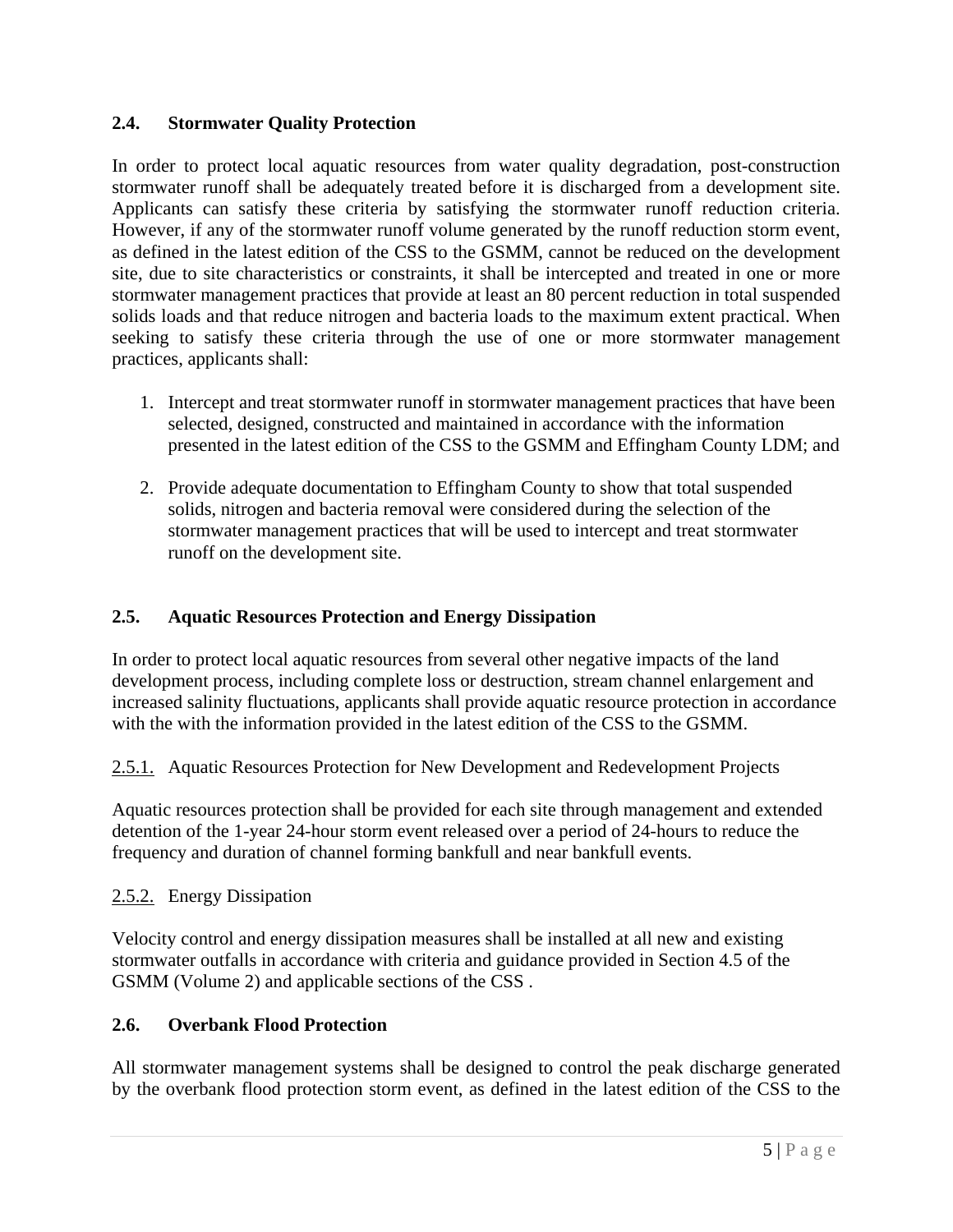GSMM, to prevent an increase in the duration, frequency and magnitude of downstream overbank flooding. A stormwater management system is presumed to comply with these criteria if it is designed to provide overbank flood protection in accordance with the information provided in the latest edition of the CSS to the GSMM.

Effingham County may modify or waive this criteria on development sites where both the on-site and downstream stormwater conveyance systems are designed to safely convey the peak discharge generated by the overbank flood protection storm event to a receiving stream, tidal creek or other aquatic resource without causing additional downstream flooding or other environmental impacts, such as stream channel enlargement or degradation of habitat.

#### **2.7. Extreme Flood Protection**

All stormwater management systems shall be designed to control the peak discharge generated by the extreme flood protection storm event, as defined in the latest edition of the CSS to the GSMM, to prevent an increase in the duration, frequency and magnitude of downstream extreme flooding and protect public health and safety. A stormwater management system is presumed to comply with these criteria if it is designed to provide extreme flood protection in accordance with the information provided in the latest edition of the CSS to the GSMM.

Flood mitigation capacity must come from below the flood elevation determined from the latest FEMA maps for the project site. Such capacity is to be determined separate from overbank flood or aquatic resource protection detention capacity.

The County Engineer may modify or waive this criteria on development sites where both the onsite and downstream stormwater conveyance systems are designed to safely convey the peak discharge generated by the extreme flood protection storm event to a receiving stream, tidal creek or other aquatic resource without causing additional downstream flooding or other environmental impacts, such as stream channel enlargement or degradation of habitat.

#### **2.8. Redevelopment Criteria**

Development activities that are considered to be redevelopment activities shall meet at least one of the following criteria:

- 1. **Reduce Impervious Cover**: Reduce existing site impervious cover by at least 20%.
- 2. **Provide Stormwater Management**: Manage the stormwater runoff from at least 20% of the site's existing impervious cover and any new impervious cover in accordance with the post-construction stormwater management criteria outlined in the applicable sections of the Effingham County Post-Construction Stormwater Management Ordinance. The green infrastructure and stormwater management practices used to comply with these criteria shall be selected, designed, constructed and maintained in accordance with the information presented in the latest edition of the CSS to the GSMM and Effingham County LDM.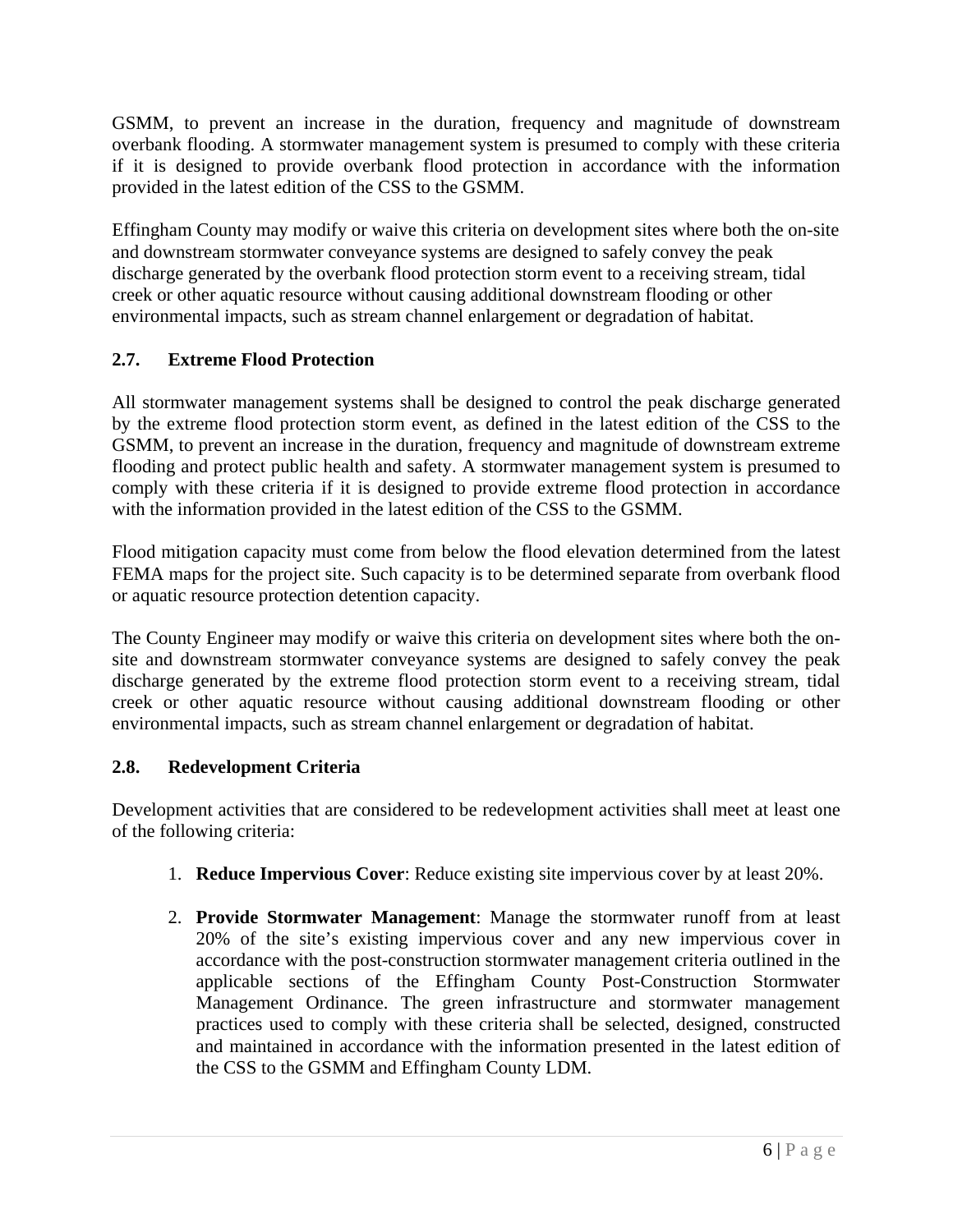- 3. **Provide Off-Site Stormwater Management**: Provide, through the use of off-site stormwater management practices, a level of stormwater quality and quantity control that is equal to or greater than that which would be provided by satisfying the postconstruction stormwater management criteria outlined in the applicable sections of the Effingham County Post-Construction Stormwater Management Ordinance.
- 4. **Combination of Measures**: Any combination of (1) through (3) above that is acceptable to Effingham County.

# **3. APPROVED HYDROLOGIC & HYDRAULIC METHODS**

#### **3.1. Hydrologic Methods**

#### 3.1.1. Rational Method

The rational method **may** be used with the approval of the County Engineer or his designee to develop peak runoff flows for culverts or stormwater drainage systems with contributing drainage areas that are less than 10 acres in size and that are described by a single runoff coefficient. No prorating of runoff coefficients shall be acceptable. Rational method shall not be used for estimating runoff for detention sizing. All computations shall be in accordance with Section 2.1.4 of the GSMM (Volume 2) and Section 5.0 of the CSS. Rainfall intensities shall be derived from Table A-13 (Savannah) of Appendix A of the GSMM (Volume 2).

The use of the rational method, or any method other than the TR-55 method, described below, requires prior approval of the County Engineer or his designee. Plans submitted without prior approval may not be reviewed until calculations are confirmed by the permittee utilizing approved methods.

#### 3.1.2. SCS TR-55 Method

The Soil Conservation Service (SCS) method is the accepted method of Effingham County and must be utilized to size detention. All computations shall be in accordance with Section 2.1.5 of the GSMM (Volume 2) and Section 5.0 of the CSS. Rainfall depths shall be derived from Table A-13 (Savannah Rainfall Data) of Appendix A of the GSMM (Volume 2). A Type II storm with a peaking factor of 323 shall be used. Table 1 provides the rainfall depths for use in Effingham County: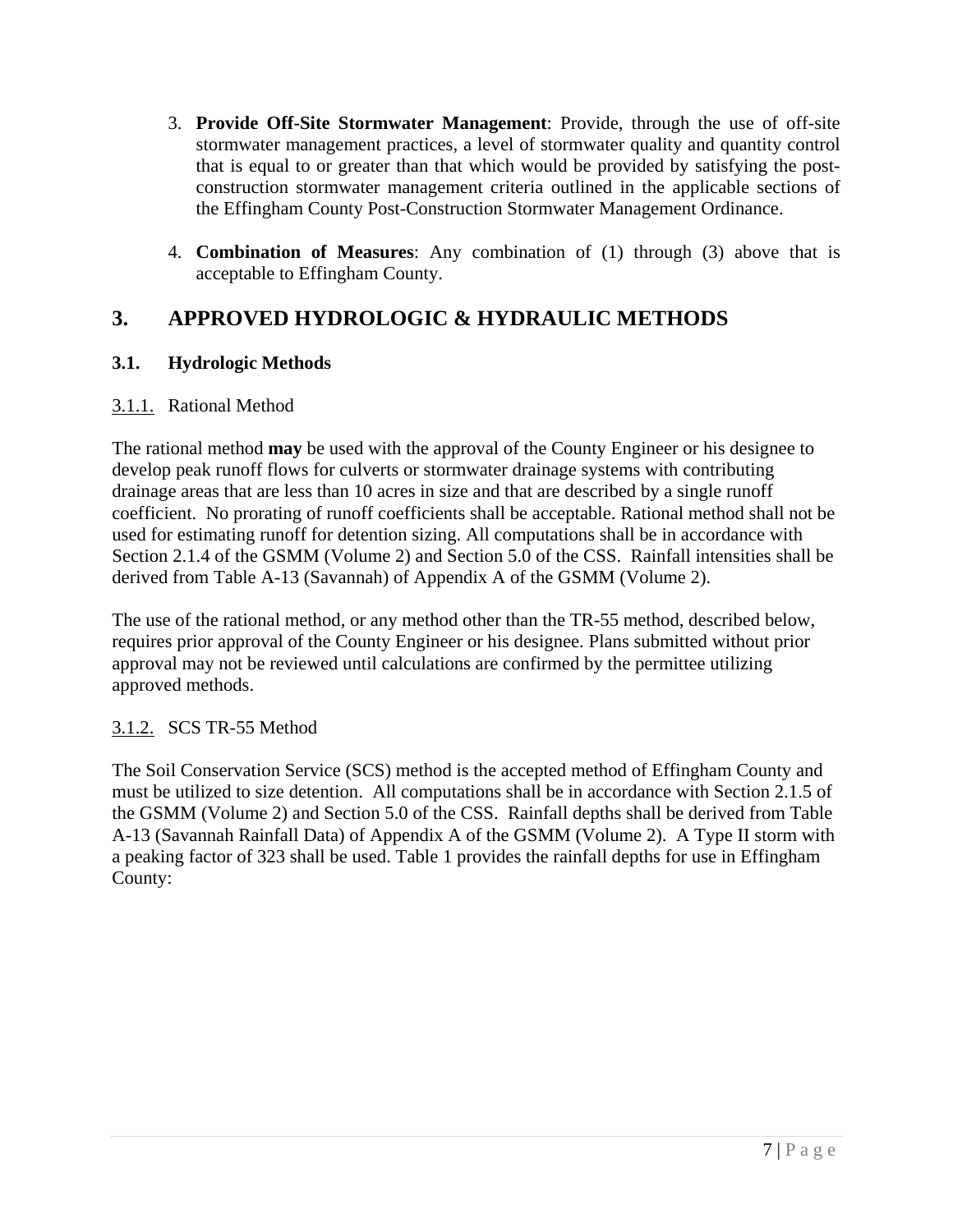| <b>Design Storm</b> | <b>Rainfall Depth</b> |  |  |
|---------------------|-----------------------|--|--|
| 1-Year 24-Hour      | 3.60"                 |  |  |
| 2-Year 24-Hour      | 4.80"                 |  |  |
| 5-Year 24-Hour      | 6.00"                 |  |  |
| 10-Year 24-Hour     | 6.72"                 |  |  |
| 25-Year 24-Hour     | 7.92"                 |  |  |
| 50-Year 24-Hour     | 8.88"                 |  |  |
| 100-Year 24-Hour    | 9.84"                 |  |  |

*Table 1: Effingham County Rainfall Data* 

Time of concentration methods shall be in accordance with Section 2.1.5 of the GSMM (Volume 2). Triangular shaped hydrographs are not acceptable. Time of concentration must be calculated taking into account the condition of the site soil. If roughened by tire ruts, local depressions, poor drainage, or silvicultural practice, adjust roughness values accordingly. The maximum length of any sheet flow calculation shall be 300 feet.

#### 3.1.3. Other Methods

Prior approval by the County Engineer or his designee is required for use of any other runoff calculation method, (i.e., TR-20, XP-SWMM, etc.) The determination as to whether another method may be approved is determined by both the method's ability to accurately determine information required, and to be checked by the County. Use of ICPR, XP-SWMM, or other dynamic model must include adequate documentation of input parameters, to afford checking of the calculations.

#### **3.2. Hydraulic Methods**

All hydraulic calculations shall be made in accordance with Chapter 4 of the GSMM (Volume 2) and applicable sections of the CSS.

#### **4. LEVEL OF SERVICE STANDARDS**

#### **4.1. General**

The designer should endeavor to meet the applicable stormwater management design criteria outlined herein to the maximum extent possible for each design project. Successful incorporation of these criteria into the overall design process should: (1) help maintain predevelopment site hydrology; (2) protect natural resources; and (3) minimize the impacts of post construction stormwater runoff.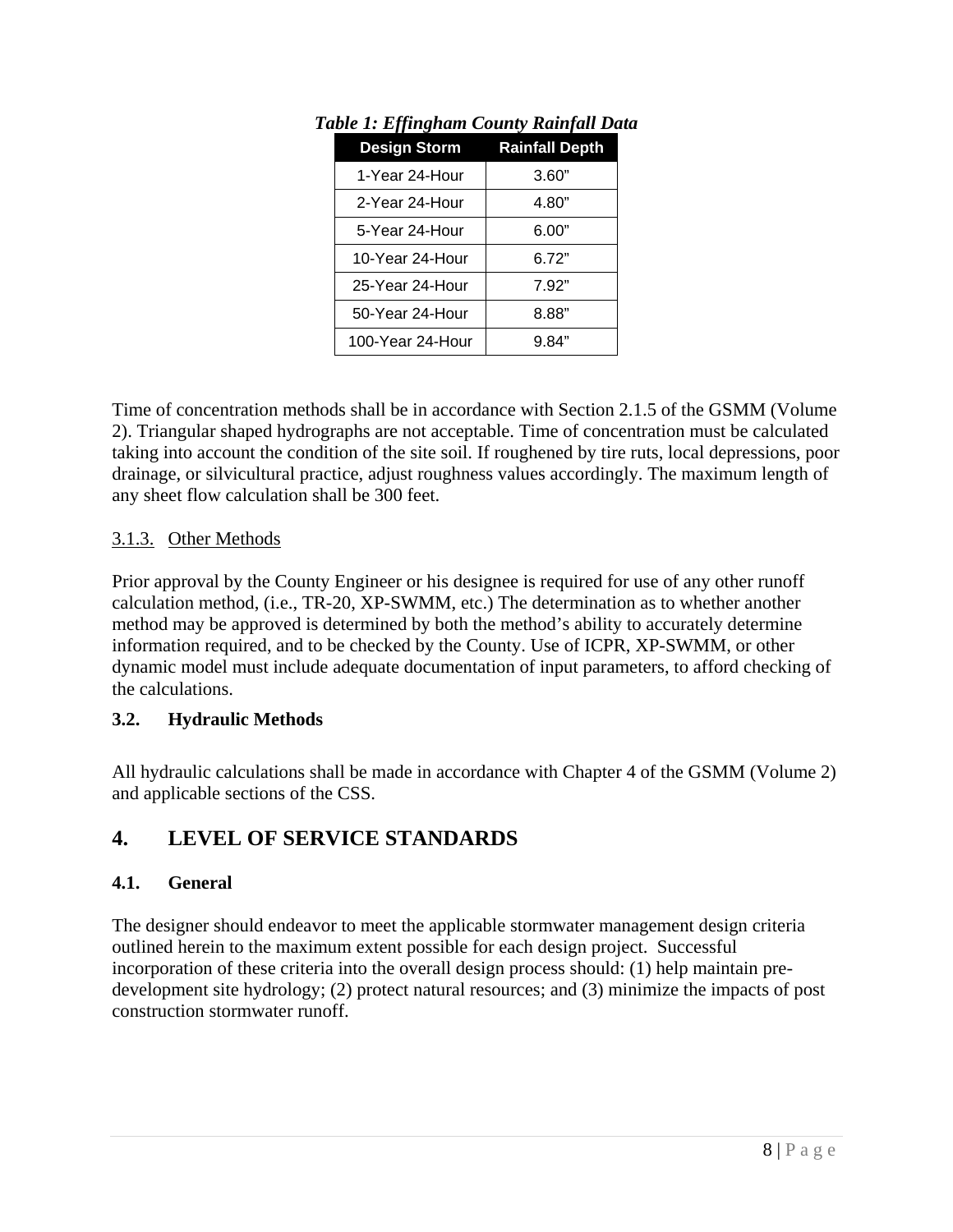#### **4.2. Stormwater Runoff Detention and Discharge Rate Requirements**

Chapter 3.0 of the GSMM and applicable sections of the CSS should be consulted with regard to the design of stormwater runoff detention and discharge rate requirements for new development and redevelopment projects.

#### 4.2.1. Discharge Rates for New Development and Redevelopment Projects

Development plans including site grading and drainage plans should be developed to mimic existing site conditions and to minimize disruption of natural infiltration, retention and site drainage patterns. Additionally, no increases in stormwater runoff rates shall be allowed at any discharge point from the site unless approved by the County. The baseline or pre-developed site conditions shall be defined as the hydrologic conditions that exist on a development site prior to the commencement of any land disturbing activities and at the time that plans for the land development project are approved by the County, and shall model any depression storage and/or any detention storage. The development shall be analyzed for the following storm events:

- 1-year 24-hour Design Storm
- 2-year 24-hour Design Storm
- 5-year 24-hour Design Storm
- 10-year 24-hour Design Storm
- 25-year 24-hour Design Storm
- 50-year 24-hour Design Storm
- 100-year 24-hour Design Storm

Where downstream conditions indicate that the conveyance and/or storage capacity of existing infrastructure could be impacted by the post development conditions; a more stringent standard may be required. For example, if the project site drains into an existing detention pond within the study area then the designer will be required to demonstrate that the discharge rates from the proposed development will still allow the detention pond to operate at a level commiserate with the site in an undeveloped state. Detention facilities should be designed upon the basis of known or projected developments (proposed by the developer) for the contributing drainage basin. Although, the developer is only required to construct the facility with sufficient volume to provide detention for the proposed development, a design shall be provided to the County demonstrating the ultimate configuration of the proposed detention facility at full site build-out. Additionally, the proposed site plan should have sufficient land around the facility reserved to construct the ultimate configuration without significant demolition.

If a proposed development activity discharges stormwater runoff into a substandard stormwater conveyance system that is a part of the County's municipal storm sewer system (MS4), the submittal must demonstrate at least one of the following options:

- No increase in the development site's peak rate and total volume discharged to the substandard system; and
- The site stormwater management plan should provide other engineering solutions that are designed to mitigate adverse impacts on the conveyance system. The proposed solutions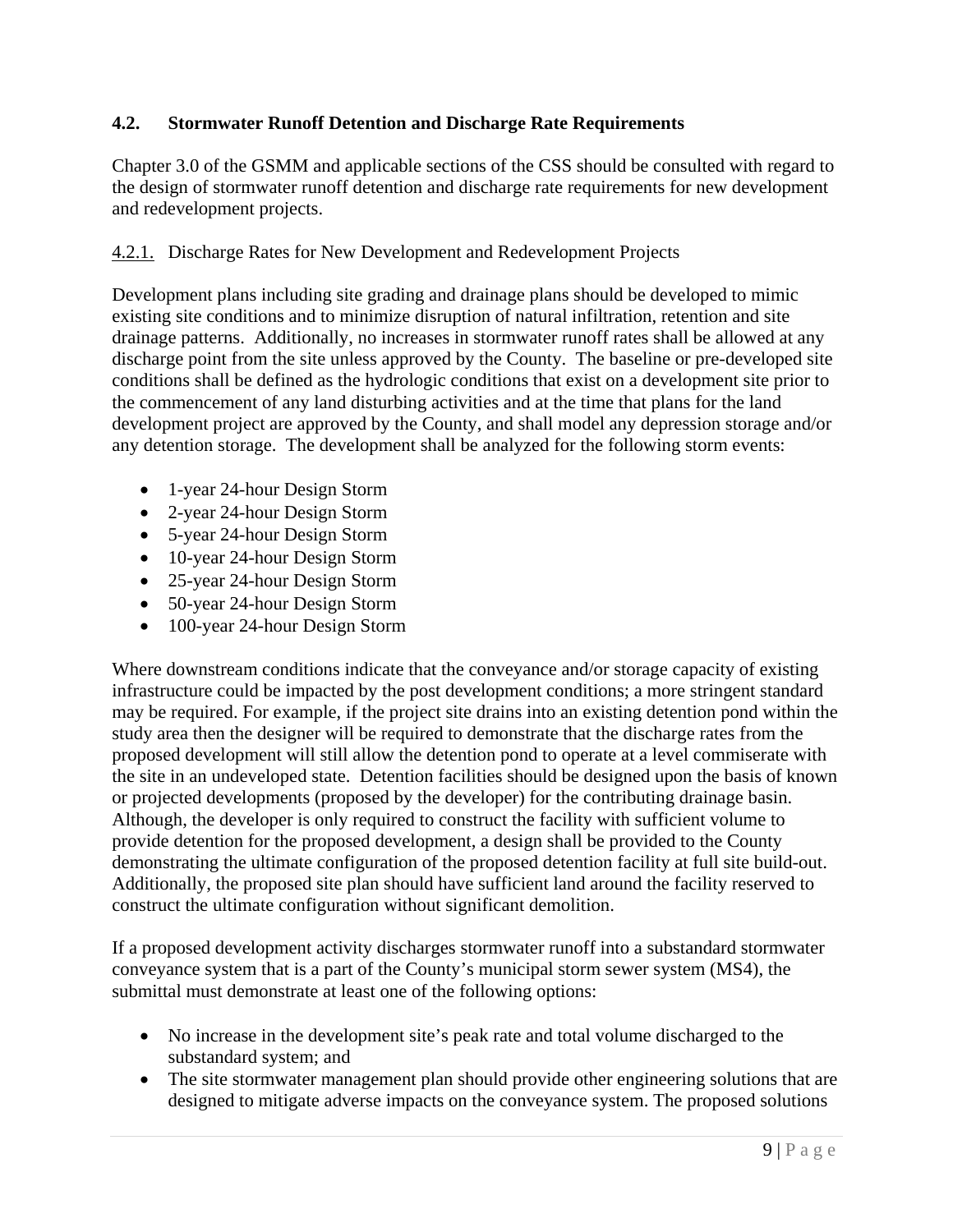must be submitted for review and approval by the County Engineer or his designee prior to implementation.

#### **4.3. Drainage Stormwater Conveyance Practices**

Stormwater conveyance practices, which may include, but are not limited to, storm drain pipes, culverts, catch basins, drop inlets, junction boxes, headwalls, gutters, ditches, open channels, swales and energy dissipaters, shall be provided when necessary to convey post-construction stormwater runoff and protect private properties adjoining development sites and/or public rights-of-way. Stormwater conveyance practices that are used to convey post-construction stormwater runoff on development sites shall meet the following requirements:

- 1. Methods used to calculate stormwater runoff rates and volumes shall be in accordance with the information presented in the latest edition of the GSMM, the CSS and the Effingham County LDM;
- 2. All culverts, pipe systems and open channel flow systems shall be sized in accordance with the information presented in the latest edition of the GSMM, the CSS and the Effingham County LDM;
- 3. Planning and design of stormwater conveyance practices shall be completed in accordance with the information presented in the latest edition of the GSMM, the CSS and the Effingham County LDM; and,
- 4. Adequate easements or right-of-ways for maintenance access shall be provided and recorded with required public documents.

#### 4.3.1. Bridges

All bridges that will serve as an evacuation route shall be designed to accommodate the 100-year 24-hour design storm with no over topping of the roadway/street. A bridge that is not identified for an evacuation route can be designed to a reduced conveyance LOS with the approval of the County. A bridge that serves as ingress/egress to a critical facility as described in the County's Flood Protection Ordinance shall be designed to accommodate the 500 year 24 hour storm with no overtopping of the roadway/street.

#### 4.3.2. Culverts & Pipe Systems

*Table 2: Culvert & Pipe LOS Criteria* 

| <b>Roadway Classification / Use</b>                        | <b>Minimum Allowable DesignLOS</b> |  |  |  |
|------------------------------------------------------------|------------------------------------|--|--|--|
| Arterial/Emergency Evacuation Route                        | 50-Year                            |  |  |  |
| <b>Collector Roads</b>                                     | 25-Year                            |  |  |  |
| Neighborhood Roads                                         | 10-Year                            |  |  |  |
| Roads with No Other Outlet                                 | 50-Year                            |  |  |  |
| Parking Lots / Material Storage Areas /<br>Landscape Areas | 10-Year                            |  |  |  |

Culverts with contributing drainage areas greater than 10 acres shall be designed using the SCS TR-55; 24-hour storm. If a proposed culvert system will connect to an existing culvert system that does not achieve the design LOS depicted in Table 2 above, then the proposed system shall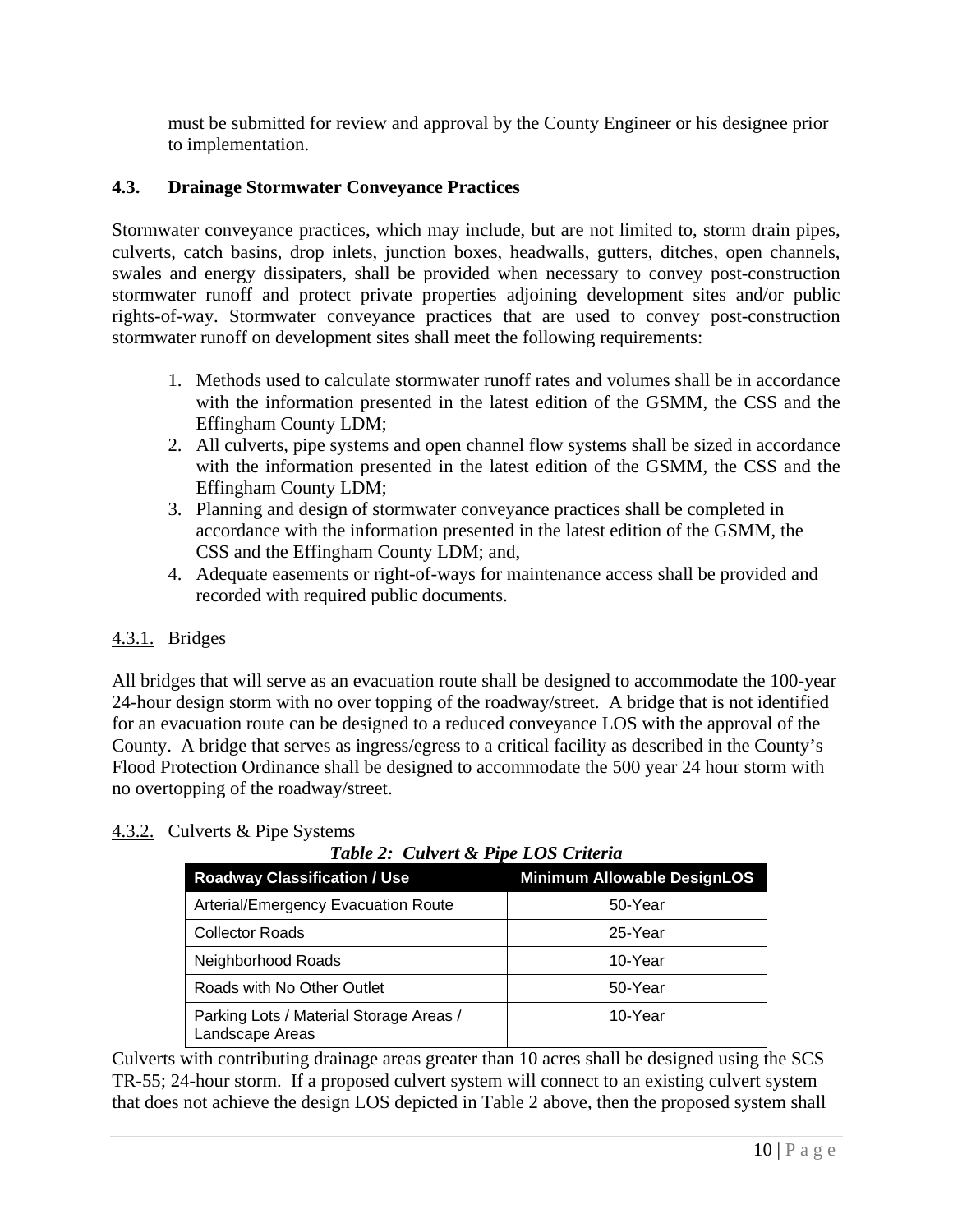be designed with an equivalent LOS to the existing system, but the LOS shall not be less than the minimum allowable shown in Table 2 unless approved by the County Engineer or his designee. In situations where emergency evacuation issues arise during the Concept Design Phase, the County may require that the conveyance LOS for both the proposed culvert system and the existing culvert system to be increased. The designer should consult with the County during the Concept Design Phase of the project to ascertain the applicable design and LOS requirements.

4.3.3. Inlets (Catch Basins, Yard Inlets, Drop Inlets, Hooded Grate Inlets and Flumes)

Inlets collecting stormwater runoff from street surfaces and area inlets shall be sized to capture the storm event specified for the pipe system to which it drains and a maximum flooding depth as determined by the following table:

| <b>Roadway Classification / Use</b>                                                                       | <b>Flooding Depth LOS</b> |  |  |
|-----------------------------------------------------------------------------------------------------------|---------------------------|--|--|
| Arterial / Emergency Evacuation Route                                                                     | One Lane Width Open       |  |  |
| <b>Collector Roads</b>                                                                                    | One Lane Width Open       |  |  |
| Neighborhood Roads                                                                                        | 8.0 ft Lane Width Open    |  |  |
| Roads with No Other Outlet                                                                                | One Lane Width Open       |  |  |
| Parking Lots                                                                                              | Maximum 0.5 ft Depth      |  |  |
| Detention Areas utilized for other purposes (i.e. parking<br>lot detention, etc.) with flood warning sign | Maximum 1.5 ft Depth      |  |  |
| Material Storage Areas / Landscape Areas                                                                  | Maximum 2.0 ft Depth      |  |  |

*Table 3: Flooding LOS Criteria*

*Note: The County can modify these requirements if the designer demonstrates that an alternate design criterion is acceptable.* 

Inlets and grading adjacent to habitable structures shall be designed to prevent stormwater runoff from entering the structure during the 100-year design storm.

4.3.4. Inlets (Headwalls, Flared End Sections, etc.)

Inlets that utilize the opening of the pipe as the inlet (i.e. headwalls, flared end sections, etc.) shall be sized to capture the storm event specified for the pipe system to which it drains and a maximum flooding depth that will not result in bypass of the inlet or cause structural flooding. The headwater conditions induced by the inlet should minimize impacts to any upstream drainage structures. The designer should consult with the County during the Concept Phase to determine if any unacceptable flooding will occur and if such a condition is acceptable/allowable.

#### 4.3.5. Roadside Ditches

Roads constructed without curb and gutter shall incorporate ditches that are designed to the specific design storms as shown in the following table: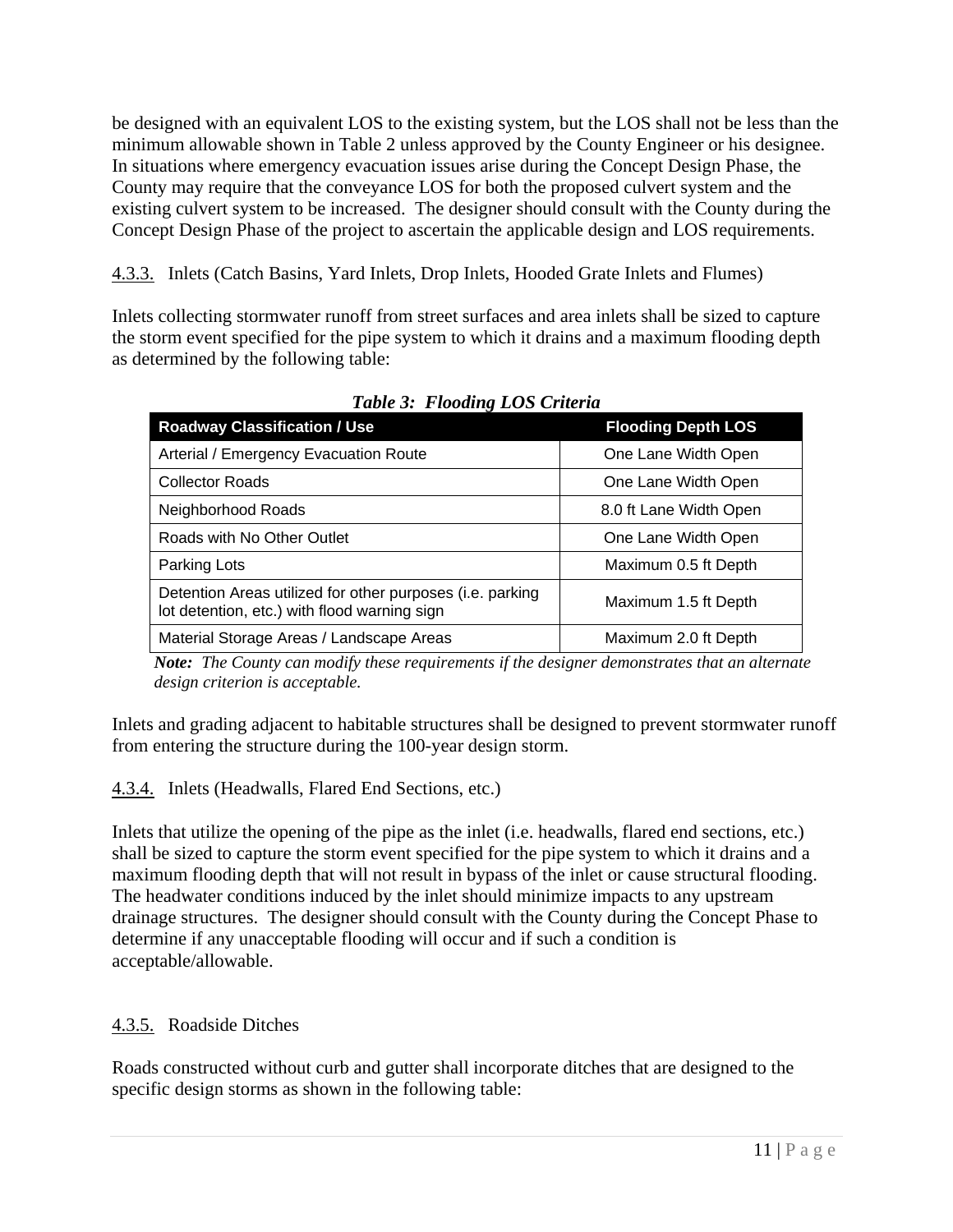| <b>Roadway Classification / Use</b> | <b>Minimum Allowable Design LOS</b> |  |  |  |
|-------------------------------------|-------------------------------------|--|--|--|
| Arterial/Emergency Evacuation Route | 50-Year                             |  |  |  |
| <b>Collector Roads</b>              | 25-Year                             |  |  |  |
| Neighborhood Roads                  | 10-Year                             |  |  |  |
| Roads with No Other Outlet          | 50-Year                             |  |  |  |

*Table 4: Roadside Ditch LOS Criteria*

If a proposed roadside ditch system will connect to an existing drainage system (i.e. open ditch, pipe, etc) that does not achieve the design LOS depicted in Table 4 above, then the proposed ditch system may be designed with an equivalent LOS to the existing system to which it will connect, but the LOS shall not be less than the minimum allowable shown in Table 4 unless approved by the County Engineer or his designee. In situations where emergency evacuation issues arise during the Concept Design Phase, the County may require that the conveyance LOS for both the proposed ditch system and the existing culvert system be improved. This may require that the conveyance capacity of the proposed ditch system be increased to provide storage of rainfall to minimize flooding, or that the existing pipe system conveyance LOS be increased, or that a combination of these stormwater runoff management measures be implemented. The designer should consult with the County during the Concept Design Phase of the project to ascertain the applicable design requirements.

#### 4.3.6. Drainage Channels

For a proposed drainage channel designed to convey stormwater runoff either from or to an existing culvert system, the proposed channel should be designed to the LOS established for the existing pipe system, unless directed otherwise by the County Engineer or his designee.

#### 4.3.7. Easements and Right-of-Ways

Minimum Right-of-Way and Easement widths for stormwater ditches, swales, canals, etc. shall be determined as follows:

- A. For ditches 1-5 ft., the easement/right-of-way width shall be 20-ft. plus top width of the ditch. The 20-ft. access maintenance shall be provided on one side of the ditch within the easement/right-of-way.
- B. For ditches 5-25 ft., the easement/right-of-way width shall be 10-ft. on one side and 20-ft. on the other side of the ditch plus top width of the ditch.
- C. For ditches greater than 25 ft., the easement/right-of-way width shall be 20-ft. on both sides of the ditch plus top width of the ditch.

Minimum Right-of-Way and Easement widths for underground stormwater sewers shall be determined as follows:

A. For pipe depths 5.0 feet and less from pipe invert to proposed finished grade, the easement or right-of-way width is to be 20 feet.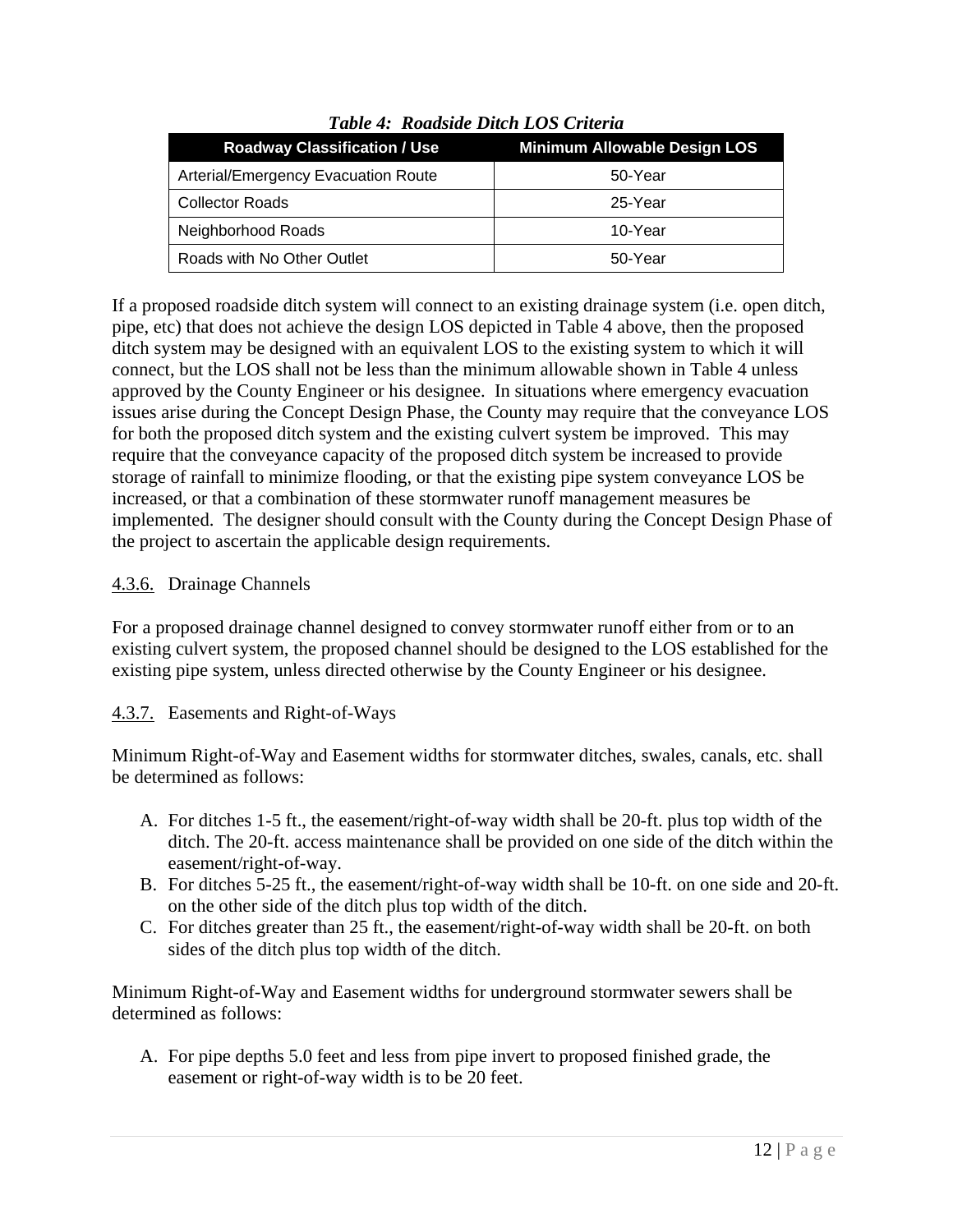- B. For pipe depths between 5.1 and 10.0 feet and less from pipe invert to proposed finished grade, the easement or right-of-way width is to be 25 feet.
- C. For pipe depths 10.1 feet and greater from pipe invert to proposed finished grade, the easement or right-of-way width is to be 30 feet.

Drainage easements may be used for other easements with the written approval of the County Engineer or his designee and with consent of the easement holders. Nothing shall be constructed which prohibits the use of the drainage easements for access to various properties and other compatible uses without the written authorization of the County Engineer or his designee.

All stormwater drainage easements shall be recorded with the clerk of Superior Court of Effingham County.

A developer may be required to provide adequate easements downstream from his proposed discharge if adequate public or private facilities do not exist to carry the proposed discharge.

#### 4.3.8. Flood Elevation Impacts

All design work should be performed in strict conformance with applicable local, state, and federal government agency requirements pertaining to floodplain management. All development activity shall be designed to maintain the flooding capacity of the flood hazrd area, unless:

- 1. It can be demonstrated that there is no increase, either upstream or downstream in the base flood elevation after the proposed improvement; and,
- 2. Compensating storage is provided for all flood volume displaced by the proposed development or redevelopment activities below the base flood elevation.

It is the policy of Effingham County that raising the flood water elevation on an adjacent property shall not be acceptable. As such, the LOS standards outlined in the Effingham County LDM shall be considered minimum standards. Where flood elevation(s) on an adjacent property will be increased due to development and/or construction of a drainage system, the LOS may be increased by the County Engineer or his designee in an effort to minimize impacts to the adjacent property. This requirement may be waived at the County's discretion if the adjacent property owner provides a permanent drainage easement between the two property owners. The easement shall provide that the owner of the impacted property acknowledges that an increase in flood elevations will occur on their property as a result of the proposed development. Additionally, the easement shall include at a minimum a map showing the extent of the pre-development and postdevelopment 100-year floodplains. The party responsible for causing the impacts to the floodplain shall address any applicable FEMA or other regulatory requirements as part of the design and permitting effort.

 Finally, the easement must be recorded with the Clerk of Superior Court of Effingham County as an attachment to the affected property's land deed and shall be binding on all future property owners. Long term maintenance of the easement shall be the responsibility of the private property owners in accordance with the provisions outlined in the easement.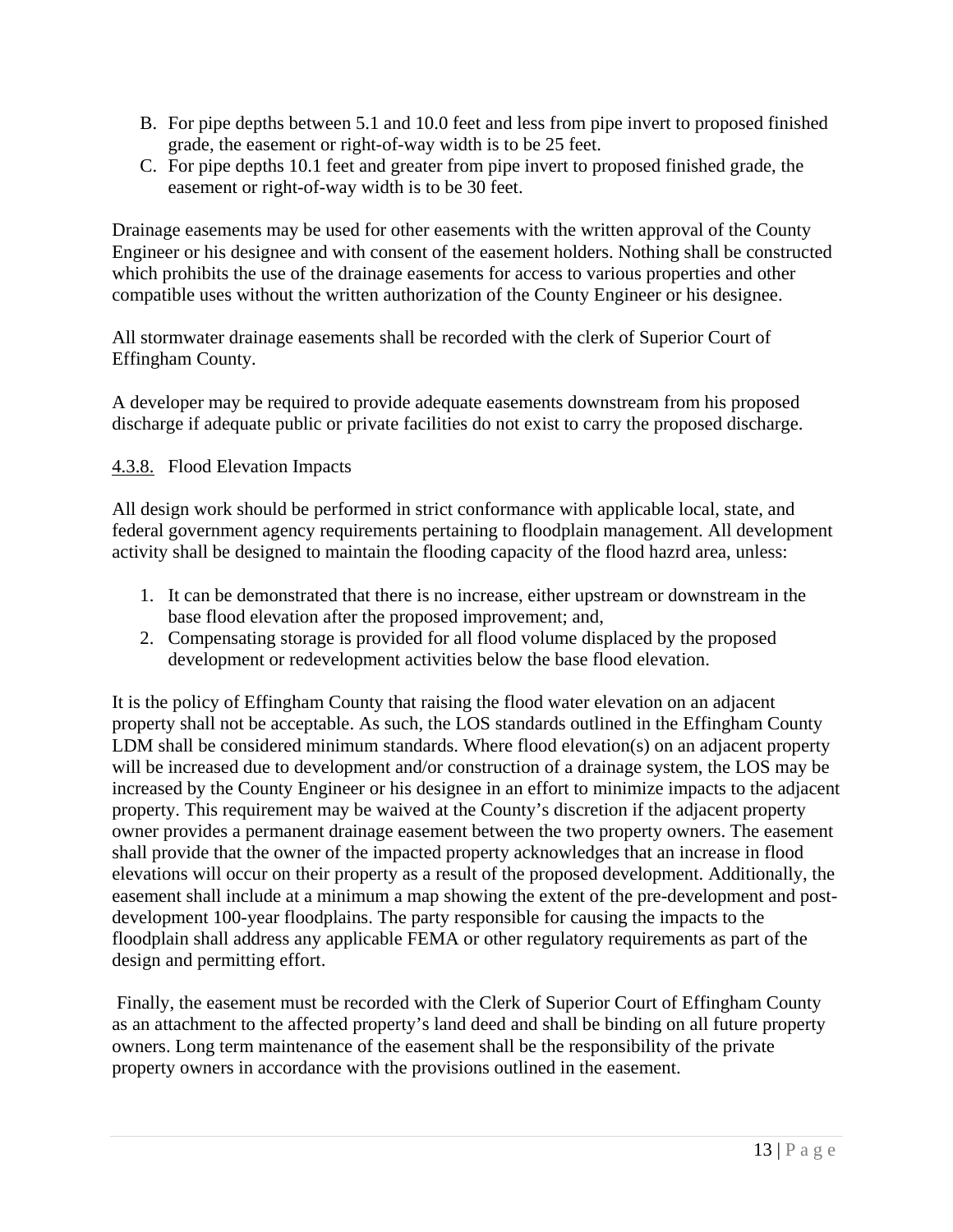# **5. APPROVED CONSTRUCTION MATERIALS**

#### **5.1. Conveyance Structures**

#### 5.1.1. Pipes under Roads and Pavement

All pipes under roadways, parking lots and other surfaces designed for vehicular traffic shall be constructed of reinforced concrete pipe (RCP) meeting Georgia Department of Transportation Standards. Longitudinal pipes with diameters of 30-inches or smaller may utilize High Density Polyethylene (HDPE) Pipe if the depth of the pipe is four feet or less (as measured from the invert of the pipe to the finished grade). Bedding standards for HDPE pipe shall be such that stone bedding, or equivalent, shall be placed to half of the pipe diameter or in accordance with manufacturer's specifications. Joints shall be wrapped with a double layer of non-woven geotextile with a minimum weight of 16 ounces per yard.

#### 5.1.2. Pipes Not Under Roads and Pavement

Pipes not under roadways, parking lots and other surfaces meant for vehicular traffic shall be constructed of RCP or HDPE meeting Georgia Department of Transportation Standards and approved by the County Engineer or his designee. Bedding standards for HDPE pipe shall be such that stone bedding, or equivalent, shall be placed to half of the pipe diameter for all depths greater than four feet and/or in accordance with manufacturers specifications whichever are greater. All pipes must have a minimum of 12-inches of cover from the crown of the pipe unless prior approval of the County or its Agent has been obtained.

#### 5.1.3. Channels

All channels must be protected from erosion through the use of rip-rap, concrete, erosion control matting or similar method acceptable to the County Engineer or his designee. All channel side slopes shall have a 3-foot horizontal to 1-foot vertical (3:1) slope or less, unless otherwise approved by the County Engineer or his designee.

#### 5.1.4. Inlets

All inlets shall be constructed of materials and methods approved by the Georgia Department of Transportation (GDOT) and designs pre-approved by the County Engineer or his designee.

#### **5.2. Detention Ponds**

All stormwater management and detention facilities constructed in accordance with the requirements of the LDM shall be constructed on subdivided parcels deeded to the property owner (for non-residential parcels) or the homeowners association (for residential parcels). No stormwater management or detention facility for residential subdivisions shall be constructed in whole or part on a parcel or lot intended for future sale or use as a residential property.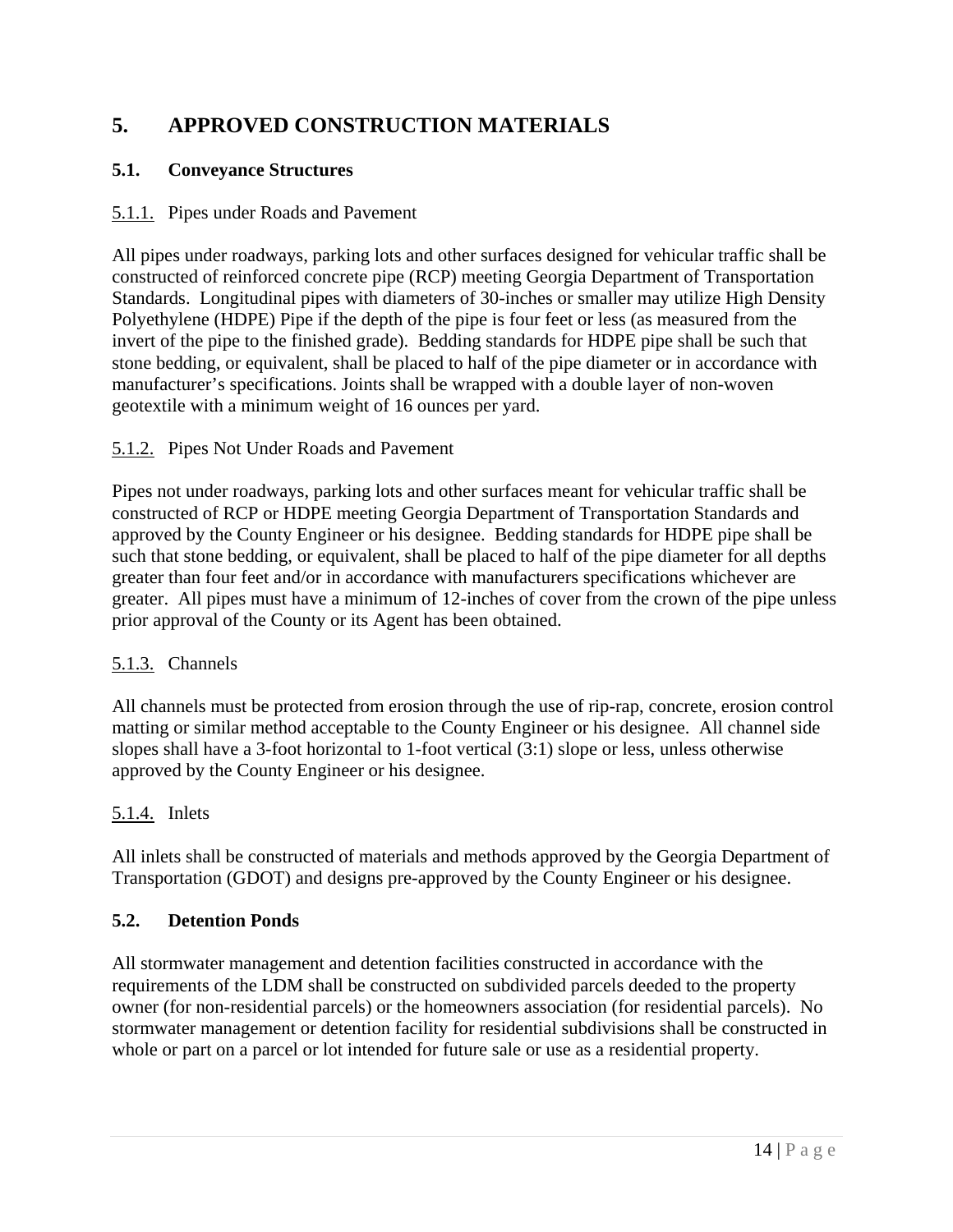Detention ponds built to serve residential or commercial subdivisions with public rights-of-ways shall have County access easements to all pond inlets and outlets. A flow through easement shall be dedicated to the County for all detention ponds, granting the County access to all outlet structures.

#### 5.2.1. Dry Earthen Detention Ponds

Dry detention ponds shall be designed to provide for positive drainage on the pond floor to the outlet of the pond. Side slopes shall be designed to have a maximum of 3-feet horizontal to 1 foot vertical (3:1) slopes. If the 100-year maximum water surface depth is equal to or greater than four feet, then a standard four foot high chain link fence shall be constructed around the detention pond with a 20-foot gate provided to allow access. A chain link fence may not be required when the site in which the pond is to be constructed is zoned non-residential and is a sufficient and safe distance from properties zoned residential or publicly owned property (excluding right-of-way). The County should be consulted on any waiver regarding erection of a fence around the detention pond.

Acceptable backfill and fill materials shall consist of suitable soils for earthen embankment construction. The material should be free of rock or gravel larger than three inches in any dimension, debris, waste, vegetation, and other deleterious matter. Backfill and fill materials should be placed in layers not more than eight inches in loose depth for material compacted by heavy compaction equipment, and not more than four inches in loose depth for material compacted by hand-operated tampers. Each layer should be uniformly moistened or aerated before compaction to achieve optimum moisture and density per ASTM D698. All backfill and fill materials should be placed evenly to required elevations, and uniformly along the full length of the embankment. Additionally, soils should be compacted to at least 95% maximum dry unit weight per ASTM D 698.

#### 5.2.2. Dry Underground Detention Ponds

No underground detention pond shall be constructed on residential development projects. Underground detention ponds may be considered on non-residential development projects after the designer has sufficiently demonstrated to the County Engineer or his designee that construction of an above ground detention pond is infeasible.

#### 5.2.3. Wet Detention Ponds

Wet detention ponds may be constructed if the facilities are designed to the criteria outlined in Section 3.2.1.5 of the GSMM (Volume 2) and Section 8.0 of the CSS.

#### **5.3. Water Quality Best Management Practices (BMPs)**

#### 5.3.1. Green Infrastructure Practices

The designer is encouraged to review and consult the information contained in Section 7.0 of the CSS and the Green Growth Guidelines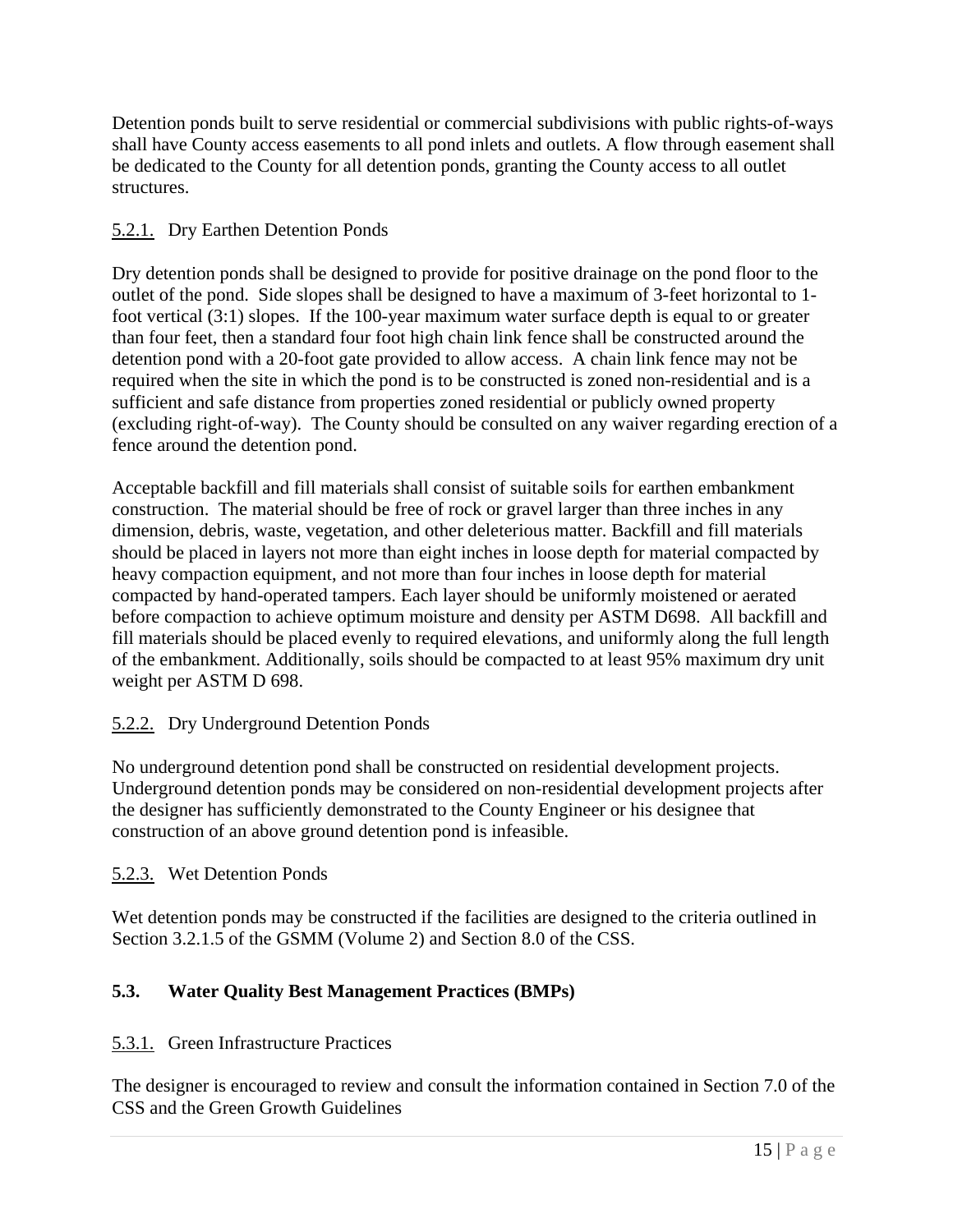(http://crd.dnr.state.ga.us/content/displaycontent.asp?txtDocument=969) regarding the recommended green infrastructure practices.

#### 5.3.2. Recommended Stormwater Management Practices

The designer is encouraged to review and consult Section 8.0 of the CSS for guidance regarding the recommended stormwater management practices and selection of appropriate stormwater management practices.

#### 5.3.3. Proprietary Stormwater Management Practices

The County Engineer or his designee may at their discretion allow proprietary stormwater management controls. Prior to specification of such a device, the designer shall consult the County Engineer or his designee to determine if the control will be acceptable. Proof of performance history including active references is expected.

# **6. SPECIAL DISTRICTS**

The County Engineer or his designee may establish special design criteria for select areas based on the findings of watershed assessments, hydrologic and hydraulic reports, known flooding issues, geographic specific service delivery considerations or State 303(d) water quality impairment listings. The designer is should consult with the County Engineer or his designee to determine if any special watershed districts exist within Effingham County.

# **7. PROCEDURES AND REQUIREMENTS**

All development projects must submit the required information as indicated in the Effingham County Post-Construction Stormwater Management Ordinance.

All reports shall include adequate narrative to describe the design theory, basis, inputs, and results in comparison to standards. Raw computer generated data outputs without adequate description will not be reviewed. Assure that reports of computer inputs are adequately described relating to design standards. Similarly, assure that computer outputs are adequately described and compared to standards to prove compliance with design standards.

Utilize a tailwater hydrograph for analysis of flow when available. Sources of tailwater conditions include FEMA FIS, U.S. Army COE basin studies, or other engineering studies.

The following subsections outline the basic requirements.

#### **7.1. Stormwater Management Concept Plan**

The Stormwater Management Concept Plan should include the information stipulated in the Effingham County Post-Construction Stormwater Management Ordinance and Section4.2. Prior to preparation of the concept plan, the designer should consult with the County Engineer or his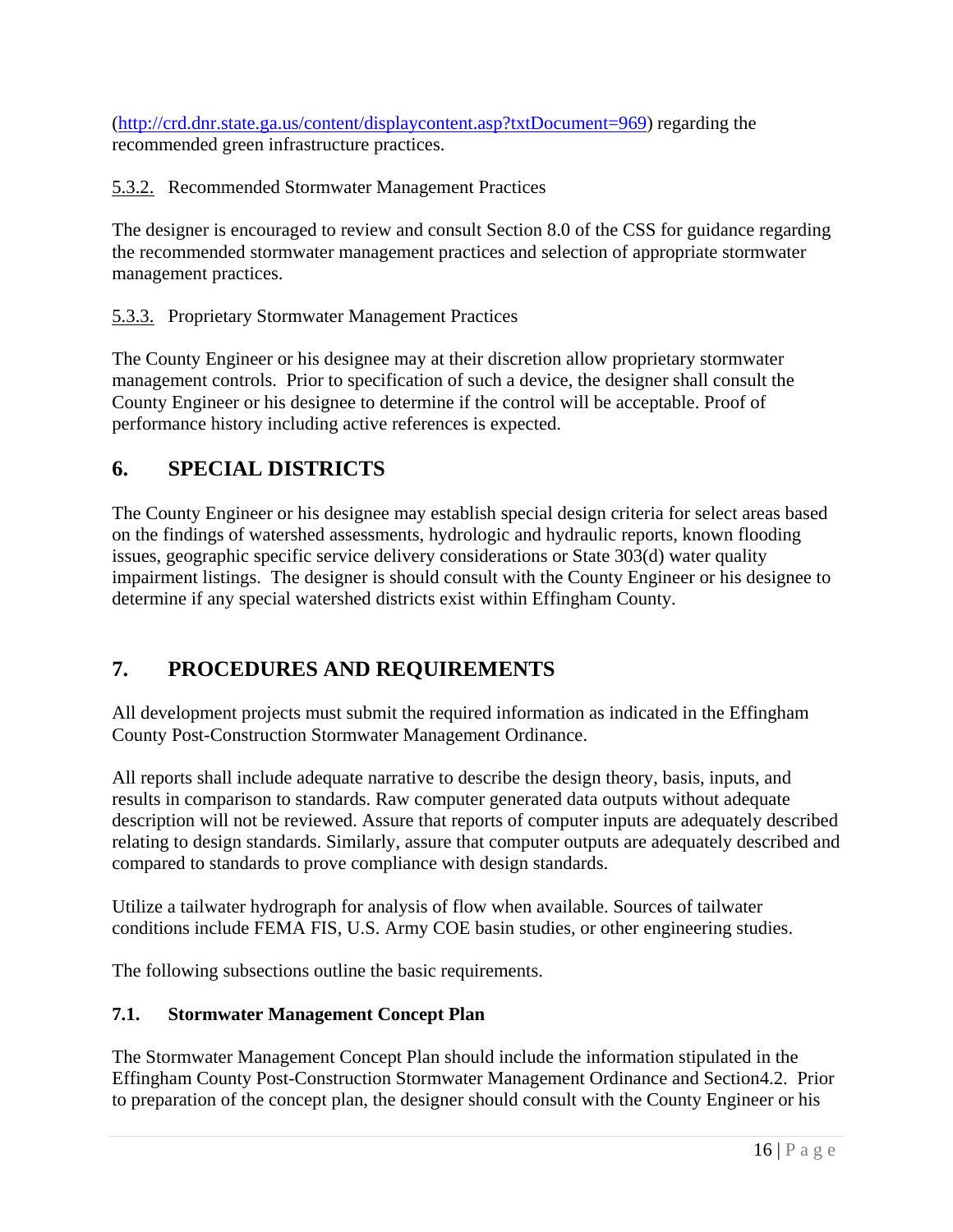designee regarding the existence and /or applicability of any existing County developed drainage master plans. As part of the concept design process, a consultation meeting shall be scheduled with the County to review the pertinent site design issues in accordance with the Effingham County Post-Construction Stormwater Management Ordinance.

The stormwater management concept plan shall include the following information:

- 1. Project Narrative: The project narrative shall include a vicinity map, the common address of the development site and a legal description of the development site.
- 2. Site Fingerprint: The site fingerprint shall illustrate the results of the natural resources inventory, which is used to identify and map the natural resources found on the development site, as they exist prior to the start of any land disturbing activities.
- 3. Existing Conditions Map: The existing conditions map shall include all of the information shown on the site fingerprint and shall illustrate:
	- (a) Existing roads, buildings, parking areas and other impervious surfaces;
	- (b) Existing utilities (e.g., water, sewer, gas, electric) and utility easements;
	- (c) Existing primary and secondary conservation areas;
	- (d) Existing low impact development and stormwater management practices;
	- (e) Existing storm drain infrastructure (e.g., inlets, manholes, storm drains); and,
	- (f) Existing channel modifications (e.g., bridge or culvert installations).
- 4. Proposed Conditions Map: The proposed conditions map shall illustrate:
	- (a) Proposed topography (one-foot contours);
	- (b) Proposed drainage divides and patterns;
	- (c) Proposed roads, buildings, parking areas and other impervious surfaces;
	- (d) Proposed utilities (e.g., water, sewer, gas, electric) and utility easements;
	- (e) Proposed limits of clearing and grading;
	- (f) Proposed primary and secondary conservation areas;
	- (g) Proposed low impact development and stormwater management practices;
	- (h) Proposed storm drain infrastructure (e.g., inlets, manholes, storm drains); and,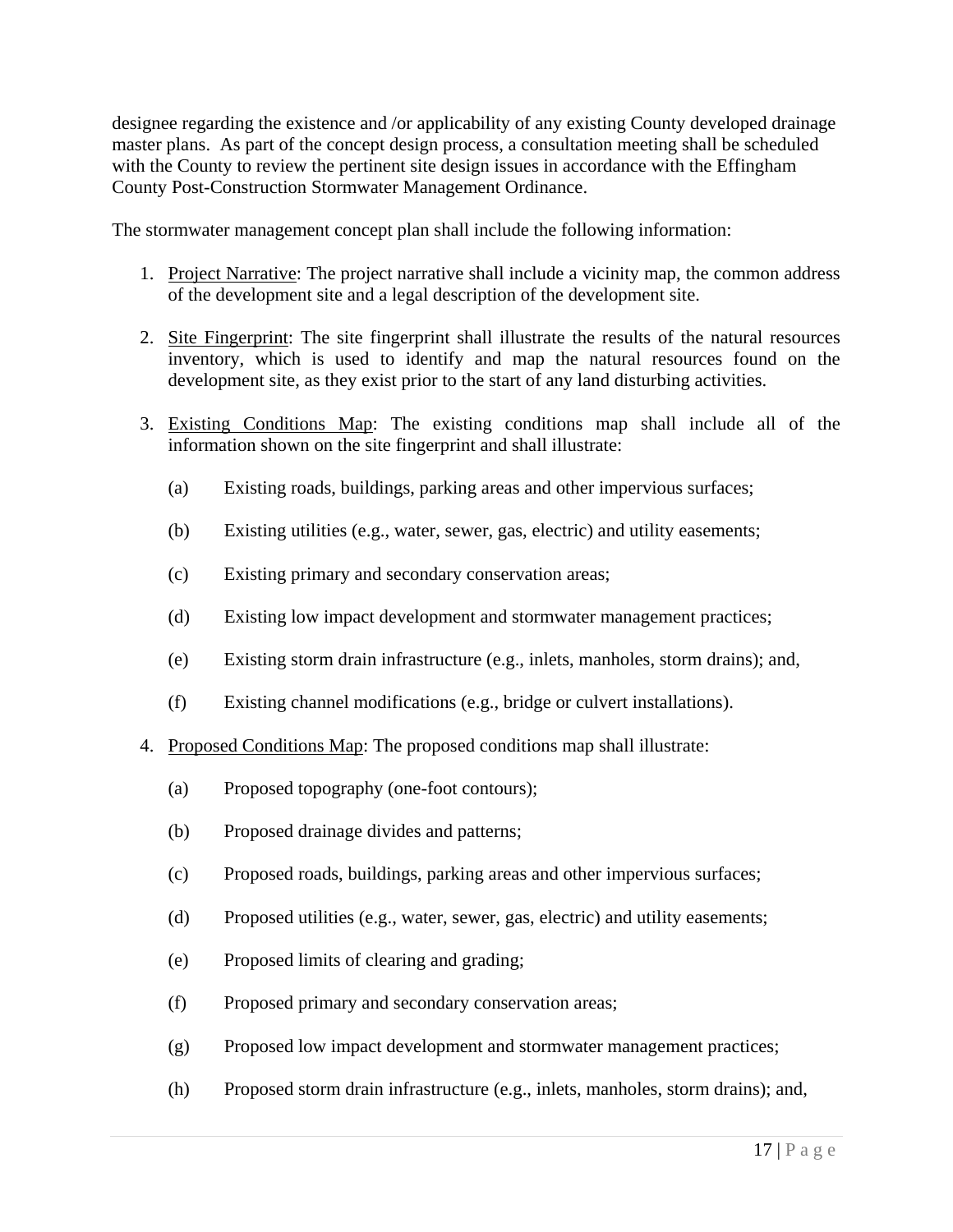- (i) Proposed channel modifications (e.g., bridge or culvert installations).
- 5. Post-Construction Stormwater Management System Narrative: The post-construction stormwater management system narrative shall include information about how postconstruction stormwater runoff will be managed on the development site, including a list of the low impact development and stormwater management practices that will be used. It shall also include calculations showing how initial estimates of the post-construction stormwater management criteria that apply to the development project were obtained, including information about the existing and proposed conditions of each of the drainage areas found on the development site (e.g., size, soil types, and land cover characteristics).

#### **7.2. Stormwater Management Design Plan**

The Stormwater Management Design Plan should include the information stipulated in the Effingham County Post-Construction Stormwater Management Ordinance. The stormwater management design plan shall include all of the information contained in the stormwater management concept plan, plus:

7.2.1. Existing Conditions Hydrologic Analysis: The existing conditions hydrologic analysis shall include:

- (a) Existing conditions map;
- (b) Information about the existing conditions of each of the drainage areas found on the development site (e.g., size, soil types, land cover characteristics);
- (c) Information about the existing conditions of any off-site drainage areas that contribute stormwater runoff to the development site (e.g., size, soil types, land cover characteristics);
- (d) Information about the stormwater runoff rates and volumes generated, under existing conditions, in each of the drainage areas found on the development site;
- (e) Information about the stormwater runoff rates and volumes generated, under existing conditions, in each of the off-site drainage areas that contribute stormwater runoff to the development site; and
- (f) Documentation (e.g., model diagram) and calculations showing how the existing conditions hydrologic analysis was completed.

7.2.2. Proposed Conditions Hydrologic Analysis: The proposed conditions hydrologic analysis shall include:

(a) Proposed conditions map;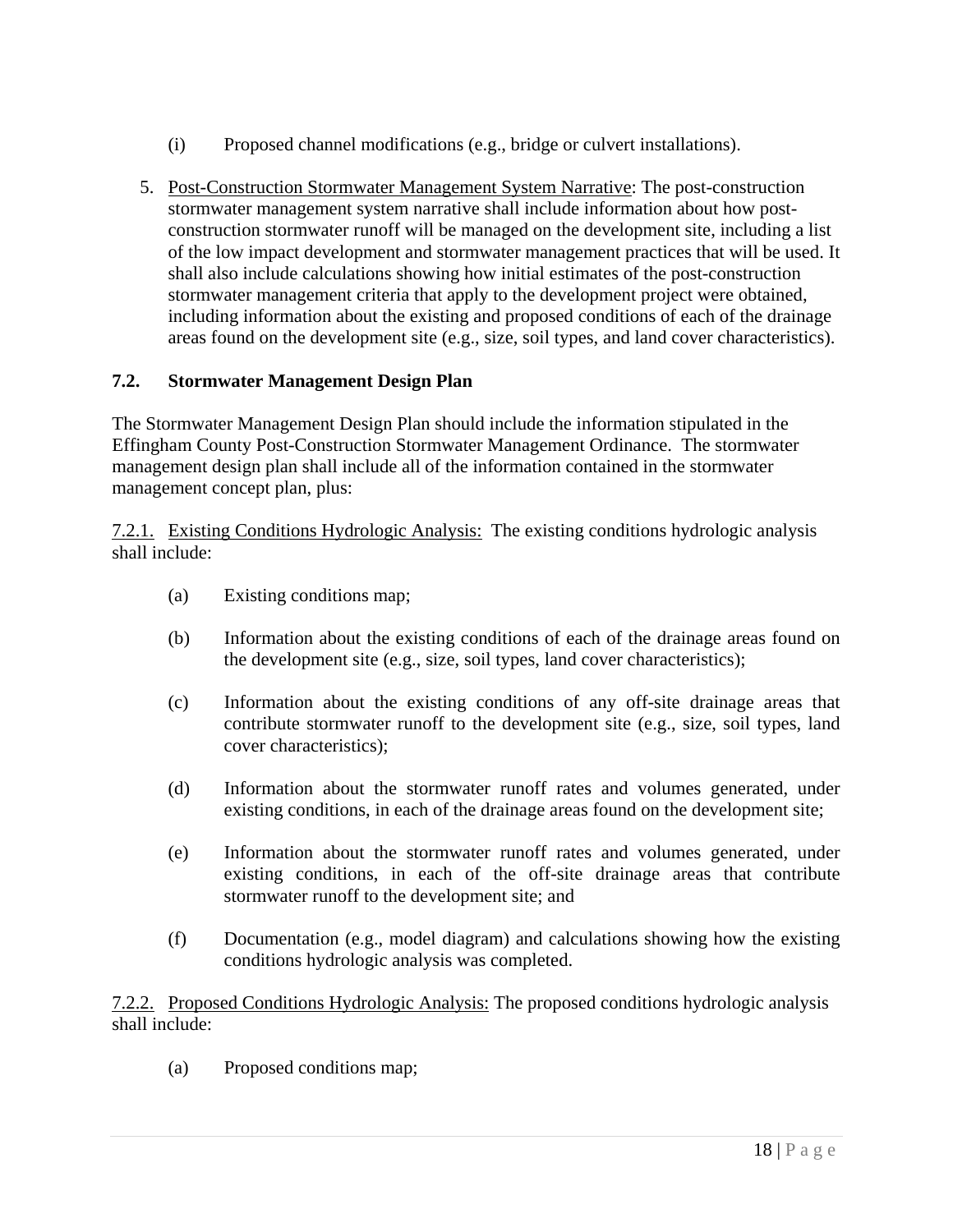- (b) Information about the proposed conditions of each of the drainage areas found on the development site (e.g., size, soil types, land cover characteristics);
- (c) Information about the proposed conditions of any off-site drainage areas that contribute stormwater runoff to the development site (e.g., size, soil types, land cover characteristics);
- (d) Information about the stormwater runoff rates and volumes generated, under proposed conditions, in each of the drainage areas found on the development site;
- (e) Information about the stormwater runoff rates and volumes generated, under proposed conditions, in each of the off-site drainage areas that contribute stormwater runoff to the development site; and
- (f) Documentation (e.g., model diagram) and calculations showing how the proposed conditions hydrologic analysis was completed.

7.2.3. Post-Construction Stormwater Management System Plan: The post-construction stormwater management system plan shall illustrate:

- (a) Proposed topography;
- (b) Proposed drainage divides and patterns;
- (c) Existing and proposed roads, buildings, parking areas and other impervious surfaces;
- (d) Existing and proposed primary and secondary conservation areas;
- (e) Plan view of existing and proposed low impact development and stormwater management practices;
- (f) Cross-section and profile views of existing and proposed low impact development and stormwater management practices, including information about water surface elevations, storage volumes and inlet and outlet structures (e.g., orifice sizes);
- (g) Plan view of existing and proposed storm drain infrastructure (e.g., inlets, manholes, storm drains);
- (h) Cross-section and profile views of existing and proposed storm drain infrastructure (e.g., inlets, manholes, storm drains), including information about invert and water surface elevations; and
- (i) Existing and proposed channel modifications (e.g., bridge or culvert installations).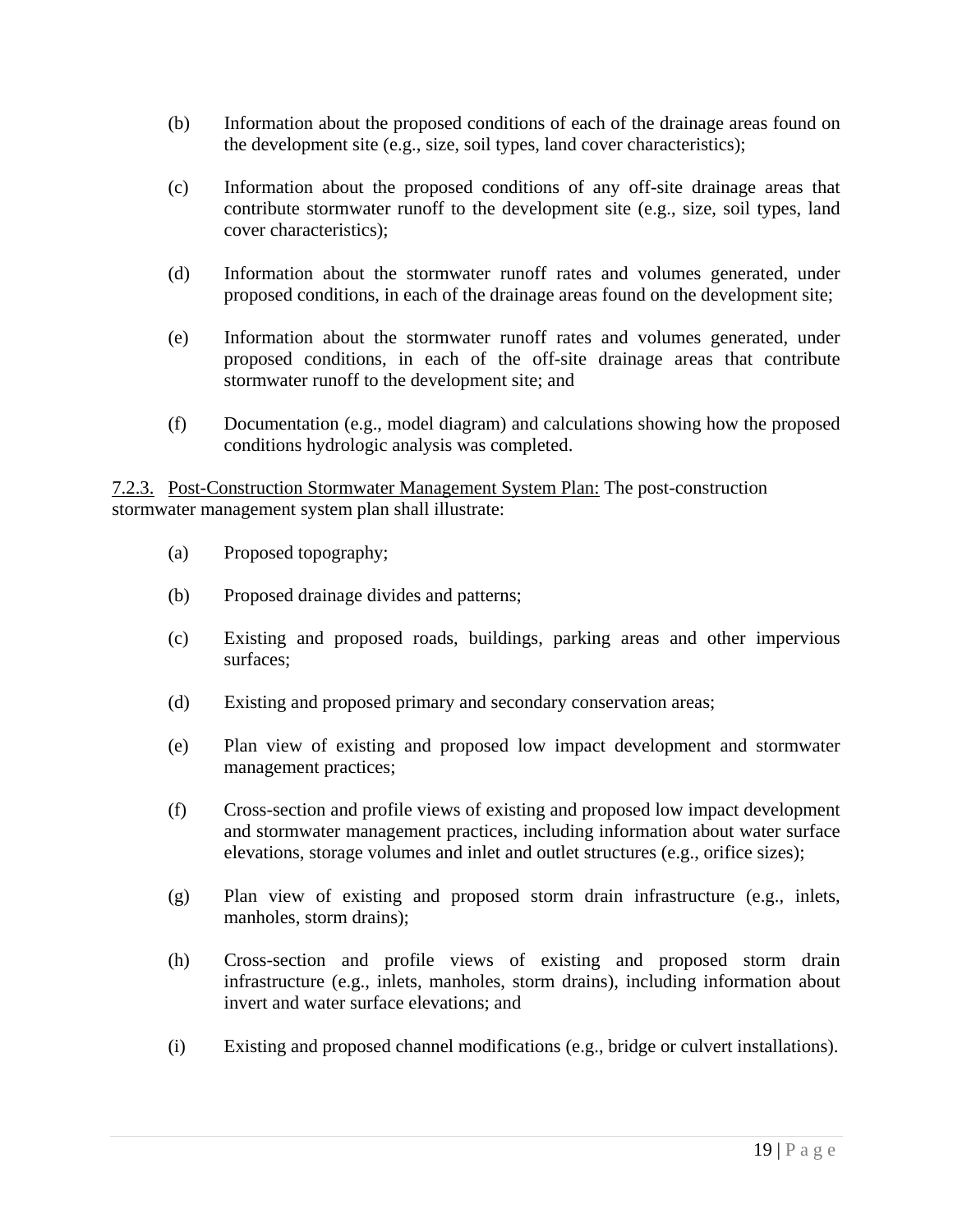#### **7.3. Downstream Analysis**

The downstream analysis should provide the reader with a comprehensive picture of the downstream areas and their capacity to accommodate stormwater runoff from the proposed development.

- 7.3.1. Drainage Basin Maps
	- (a) Develop and provide Drainage basin delineations showing the point at which the contributing area of the project represents 10% of the total drainage basin area as defined in Section 2.1.9.2 of the GSMM;
	- (b) Identify culverts, channels and other structural stormwater controls that the stormwater runoff must pass through prior to the 10% point identified previously.
- 7.3.2. Project Narratives
	- (a) Develop and provide supporting calculations for a downstream peak flow analysis using the 10% rule necessary to show safe passage of the post-development design flows downstream

#### **7.4. Erosion & Sedimentation Control Plan**

The erosion and sedimentation control plan should be included in the report demonstrating the plan to effectively mitigate stormwater impacts during construction. The following elements should be included in this section of the report.

- (a) All elements specified in the Georgia Erosion and Sediment Control Act and local ordinances and regulations;
- (b) Sequence/phasing of construction and temporary stabilization measures;
- (c) Temporary structures that will be converted into permanent stormwater controls.

#### **7.5. Planting/Landscape Plan**

A planting plan should be included in the report for all water quality BMPs that utilize vegetation as a pollutant removal method. Examples of these types of controls include but are not limited to stormwater wetlands, enhanced swales, etc.

#### 7.5.1. Post-Construction Stormwater Engineering Report Deliverables

The post-construction stormwater management system narrative shall include information about how post-construction stormwater runoff will be managed on the development site, including a list of the low impact development and stormwater management practices that will be used. It shall also include documentation and calculations that demonstrate how the selected low impact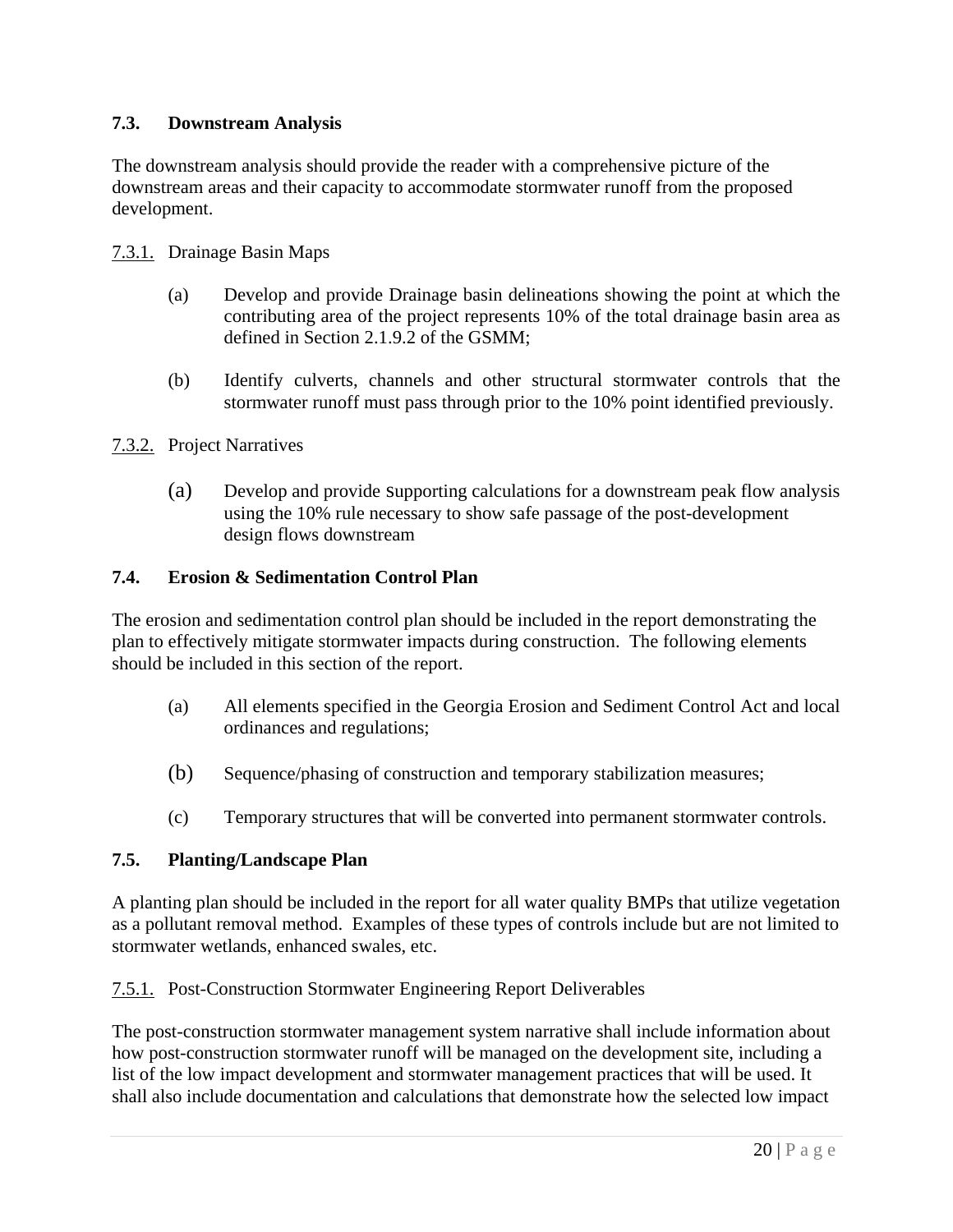development and stormwater management practices satisfy the post-construction stormwater management criteria that apply to the development site, including information about the existing and proposed conditions of each of the drainage areas found on the development site (e.g., size, soil types, and land cover characteristics).

If a computer program is used, assure that key input parameters are provided. These parameters include tailwater condition, beginning water levels, friction coefficients, and if overbank situations are encountered, the topographic and friction parameters for the overbank area. If standard computer output does not provide adequate clarity, annotations may be applied to help identify required data.

Similarly, assure that output parameters are provided. Provide hydraulic grade lines for the 25 year and the 100 year storms on pipe or ditch profiles. If a spreadsheet is used, identify peak elevations, alarm levels, and how they pertain to nearby structures. If standard computer output does not provide adequate clarity, annotations may be applied to help identify required data.

Summarize calculations with narratives and tables. Reference tables with calculation locations. Provide well planned and communicated information in order to facilitate efficient and timely review.

Provide stage area storage analysis of detention pond performance for the required storm passage. Utilize inflow/outflow analysis to compute peak elevations and discharge flows. Clearly demote the freeboard of the bank, and describe freeboard to nearby structures (adjacent buildings and infrastructure) that may be adjacent or downstream.

Tables showing predevelopment peak flows, total quantities, and peak discharge elevations for each outfall and I total shall be compared to post development flows, total quantities, and peak discharges for each outfall and in total.

#### 7.5.2. Certification by Plan Preparer

The stormwater management design plan shall be prepared by a certified design professional, such as a landscape architect, professional surveyor or professional engineer, who must certify that the design of the stormwater management system meets the requirements of the ordinance and the latest edition of the CSS to the GSMM, and any relevant local addenda.

(a) Each report should begin with the following certification statement and be signed and sealed by the professional who prepared the report and analysis:

*"I, (Name of Professional), a Registered (Professional Engineer / Land Surveyor) in the State of Georgia, hereby certify that this stormwater management plan for the project known as (Project Name), lying in Land Lot (XXX), of the (XX) District, Effingham County, Georgia, has been prepared under my supervision, and, in my opinion, meets the stormwater management and site planning and design criteria presented in the CSS and the GSMM. This (day) day of (Month), (Year)."*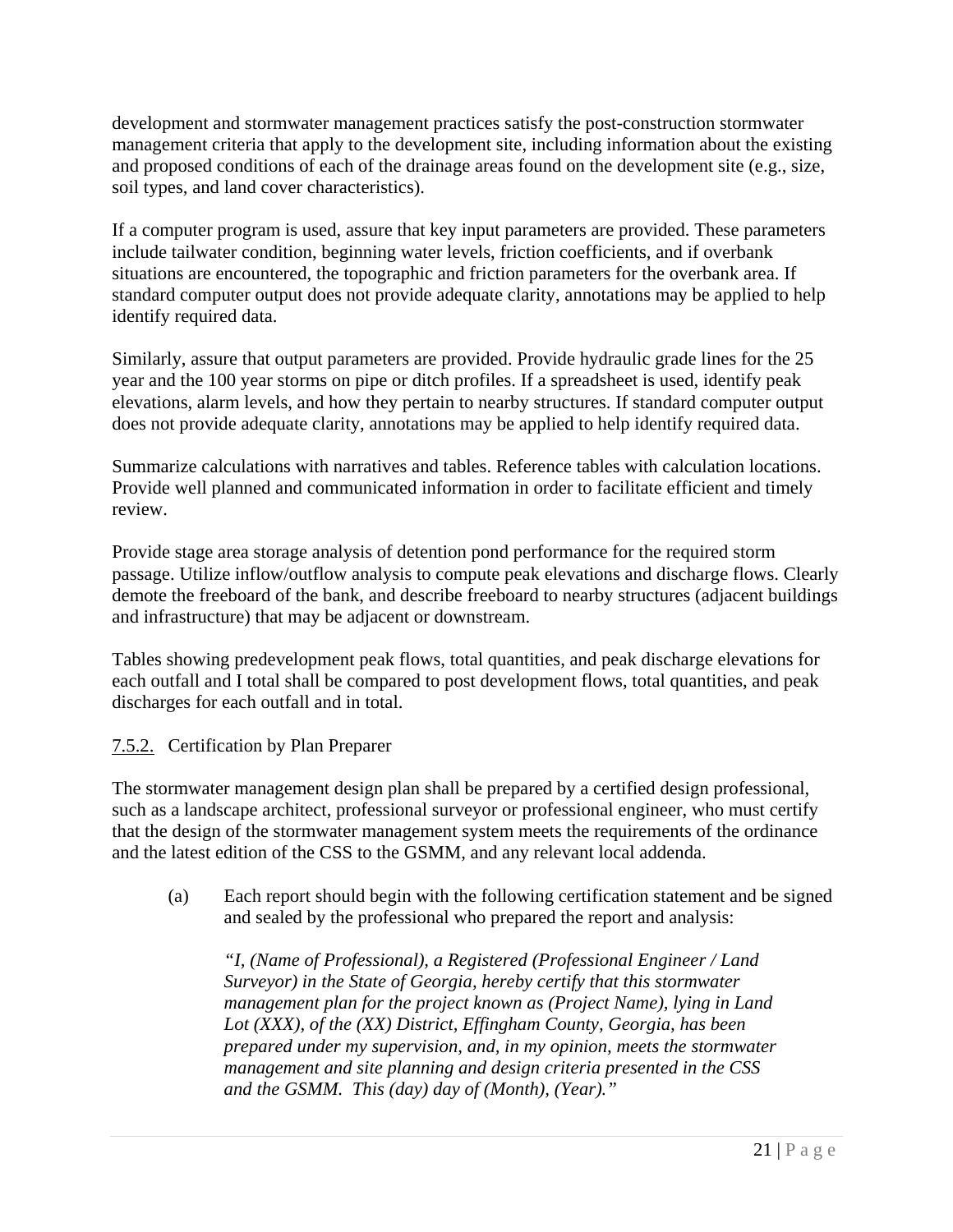(b) Each report should begin with the following certification statement and be signed and sealed by the owner/developer for the project:

*"I, (Name of Owner/Developer, a hereby certify that all clearing, grading, construction, and land disturbing activities for the project known as (Project Name), lying in Land Lot (XXX), of the (XX) District, Effingham County, Georgia, will be performed according with this stormwater management design plan. This (day) day of (Month), (Year)."* 

#### **7.6. Stormwater Management System Inspection and Maintenance Agreement and Plan**

7.6.1. The inspection and maintenance agreement and plan shall include the following information:

- (a) Identification by name or official title the person(s) responsible for carrying out the inspection and maintenance;
- (b) A statement confirming that responsibility for the operation and maintenance of the stormwater management system, unless assumed by Effingham County, shall remain with the property owner and shall pass to any successive owner;
- (c) A provision stating that, if portions of the development site are sold or otherwise transferred, legally binding arrangements shall be made to pass responsibility for the operation and maintenance of the stormwater management system to the appropriate successors in title; these arrangements shall designate, for each portion of the stormwater management system, the person(s) to be permanently responsible for its inspection and maintenance;
- (d) A maintenance schedule stating when and how often routine inspection and maintenance will occur to ensure proper function of the stormwater management system; and,
- (e) Plans for annual inspections to ensure proper performance of the stormwater management system between scheduled maintenance activities.

7.6.2. The inspection and maintenance agreement and plan shall be approved by the County Engineer or his designee prior to approval of the stormwater management design plan and recorded with the deed upon approval of the stormwater management design plan.

7.6.3. In addition to enforcing the terms of the inspection and maintenance agreement and plan, Effingham County may also enforce all of the provisions for ongoing inspection and maintenance contained in the ordinance.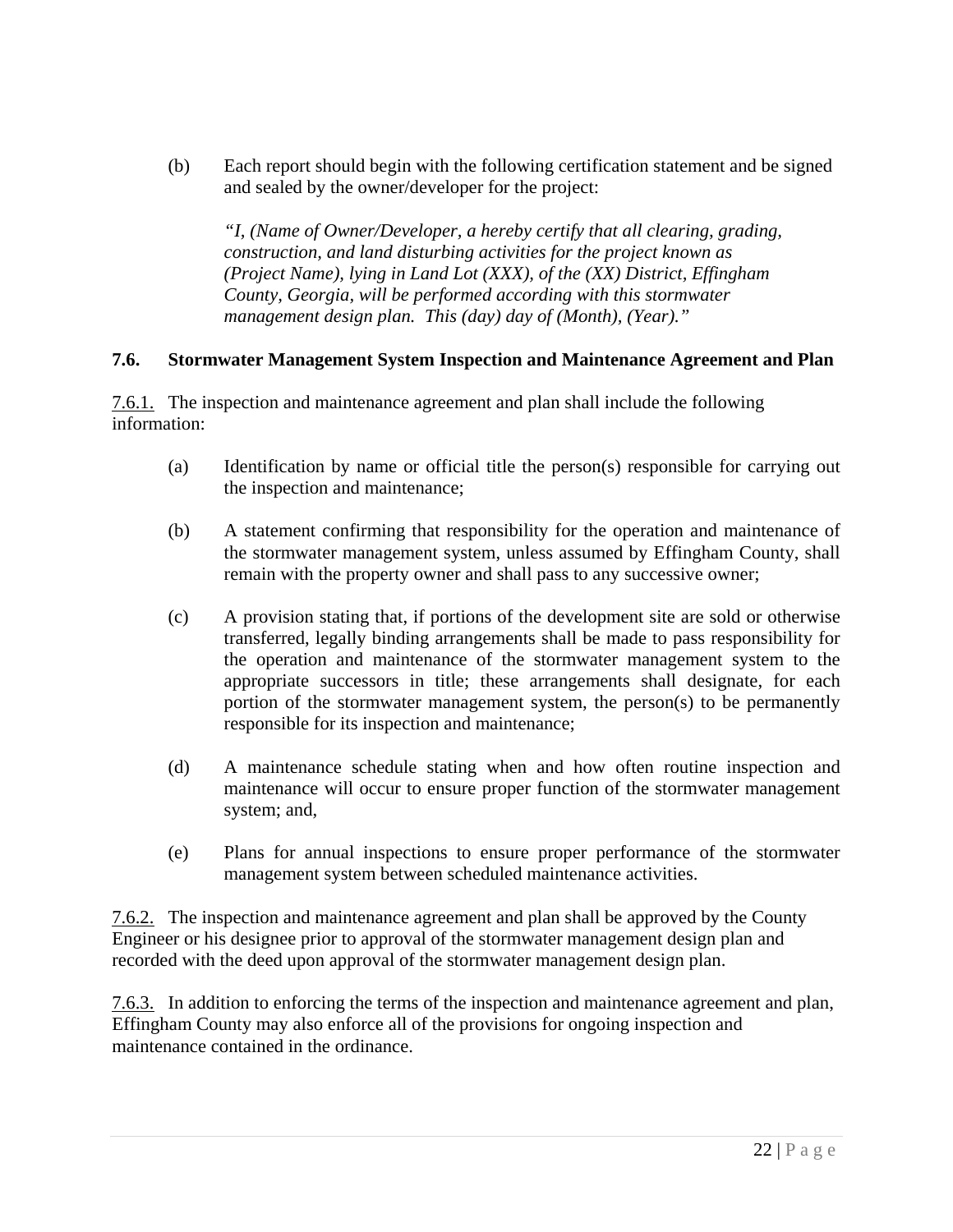7.6.4. The terms of the stormwater management system inspection and maintenance agreement and plan shall provide for the County Engineer or his designee to enter the property at reasonable times and in a reasonable manner for the purpose of inspection. These terms include the right to enter a property when the County Engineer or his designee has a reason to believe that a violation of an approved stormwater management system inspection and maintenance agreement and plan has occurred and when necessary for abatement of a public nuisance or correction of a violation of this ordinance or an approved stormwater management system inspection and maintenance agreement and plan.

#### **7.7. Long Term Maintenance Requirements**

The owner shall comply with all applicable requirements as set forth in Effingham County Development Regulations. A copy of the Effingham County Stormwater Facility Inspection & Maintenance Agreement is provided in Appendix A.

#### **8. Stormwater Hot Spots**

The Concept Design Phase of development plans for parking garages, vehicle storage lots, vehicle fueling areas and gas stations, auto repairs shops, golf courses, marinas and transportation equipment repair facilities are required to submit plans with best management practices for stormwater hotspots. Fuel and vehicle maintenance areas must provide oil/water separators for stormwater that comes into contact with these operations. The stormwater inspection and maintenance plan must specifically address maintenance and inspection of oil/water separators or other devices used for hotspots.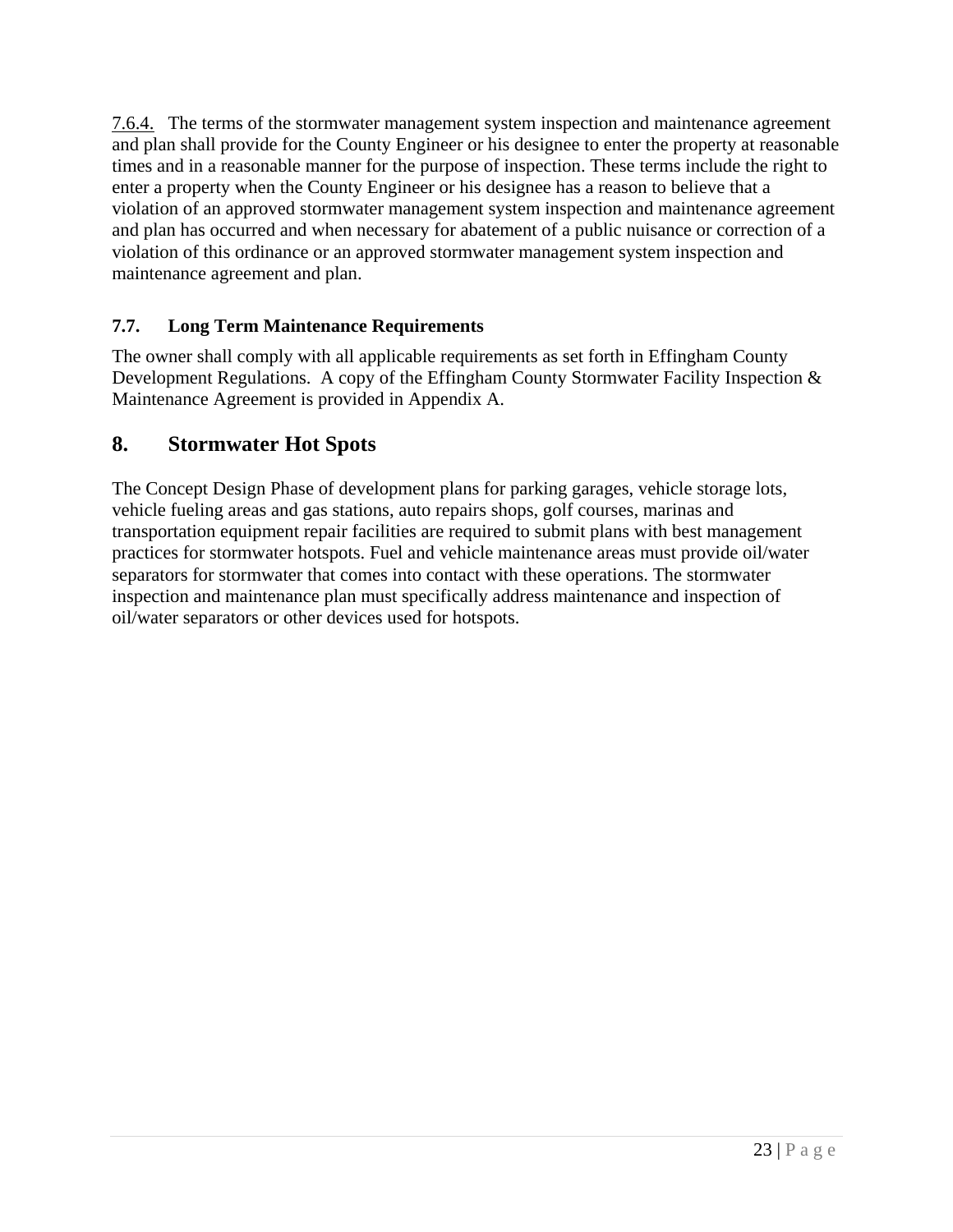Repeated from the County's Stormwater Management Ordinance for reference

**"Accidental Discharge"** shall mean a discharge prohibited by this chapter into the county separate stormwater system which occurs by chance and without planning or consideration prior to occurrence.

**"Agricultural Practices"** shall mean practices involving the establishment, cultivation, or harvesting of products of the field or orchard; the preparation and planting of pastureland, farm ponds; and the construction of farm buildings.

"Applicant" means a property owner or agent of a property owner who has submitted an application for a post-construction stormwater management development plan review.

**"Aquatic Buffer"** means an area of land located around or near a stream, wetland, or waterbody that has intrinsic value due to the ecological services it provides, including pollutant removal, erosion control and conveyance and temporary storage of flood flows.

**"Aquatic Resource Protection"** means measures taken to protect aquatic resources from several negative impacts of the land development process, including complete loss or destruction, stream channel enlargement and increased salinity fluctuations.

**"Better Site Design Techniques"** means site design techniques that can be used during the site planning and design process to minimize land disturbance and the creation of new impervious and disturbed pervious cover. Better site design techniques include reducing clearing and grading limits, reducing roadway lengths and widths and reducing parking lot and building footprints.

**"Better Site Planning Techniques"** means site planning techniques that can be used during the site planning and design process to protect valuable aquatic and terrestrial resources from the direct impacts of the land development process. Better site planning techniques include protecting primary and secondary conservation areas.

**"Building"** means any structure, either temporary or permanent, having walls and a roof, designed for the shelter of any person, animal or property and occupying more than 100 square feet of area.

**"Channel"** means a natural or artificial watercourse with a definite bed and banks that conducts continuously or periodically flowing water.

**"Coastal Stormwater Supplement (CSS)"** means a technical design supplement to the Georgia Stormwater Management Manual (GSMM) that was developed for coastal Georgia. The CSS addresses stormwater management practices and BMPs that are specific and applicable to coastal stormwater quantity and quality issues. The CSS can be found on the Internet by using the following link: http://www.mpcnaturalresources.org/pdf/2009-05-05/Georgia-CSS-Final-Apr-09.pdf.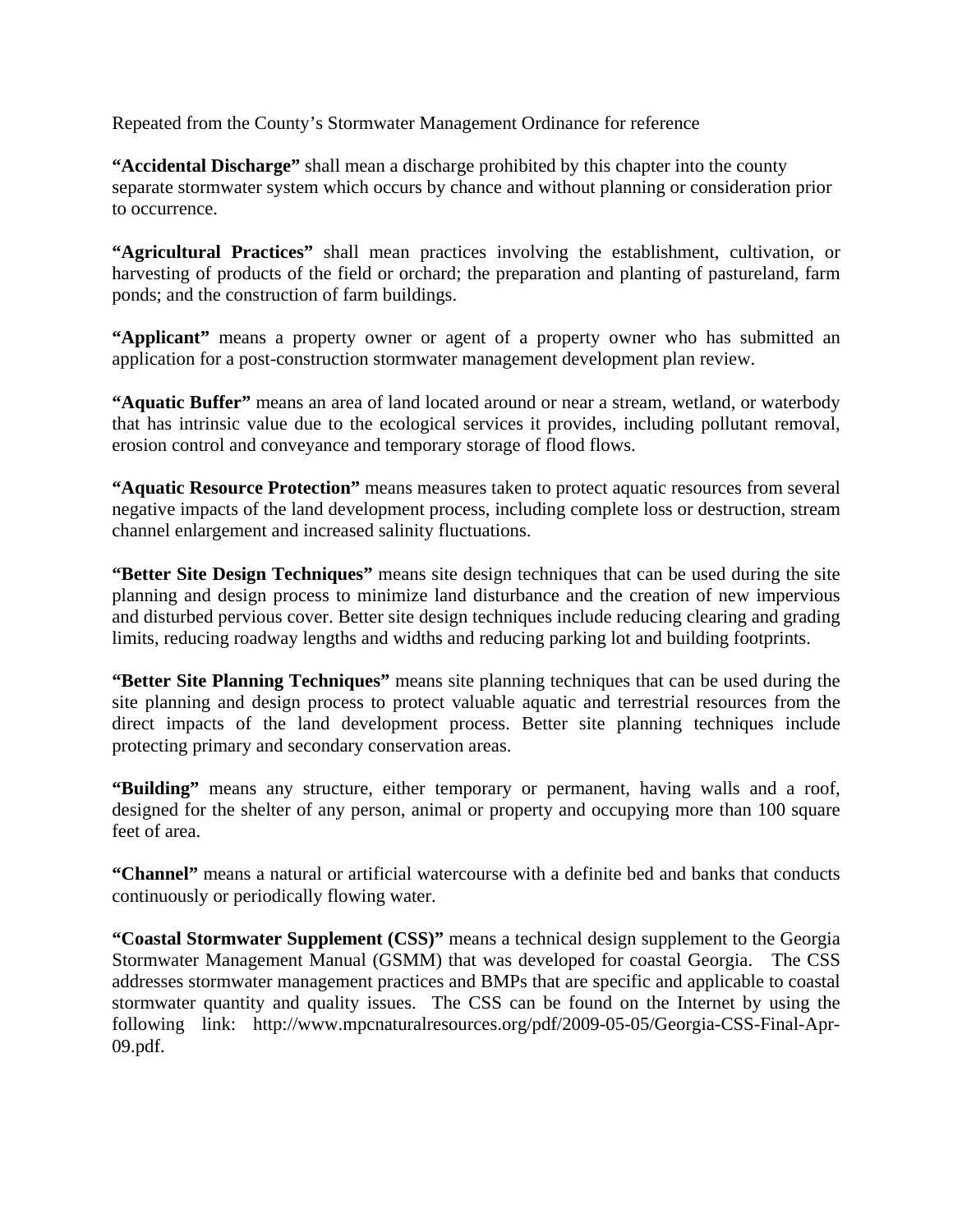**"Conservation Areas**" means permanently protected areas of a site that are preserved, in perpetuity, in an undisturbed, natural state.

**"Conservation Easement"** means a legal agreement between a land owner and a local, state or federal government agency or land trust that permanently protects conservation areas on the owner's land by limiting the amount and type of development that can take place within them but continues to leave the conservation areas in private ownership.

**"Conveyance"** shall mean stormwater facilities designed for the movement of stormwater through the drainage system, such as concrete or metal pipe, ditches, depressions, swales.

**"Dedication"** means the deliberate appropriation of property by its owner for general public use.

**"Detention"** means the temporary storage of stormwater runoff in a stormwater management practice for the purpose of controlling the peak discharge rates and providing gravitational settling of pollutants.

**"Developer"** means a person who undertakes a land development project.

**"Development"** shall mean:

The division of a lot, tract or parcel of land into two or more lots, plots, sites, tracts, parcels, or other divisions by plat or deed;

The construction, installation, or alteration of a structure, impervious surface, or drainage facility;

Clearing, scraping, grubbing, or other activities that significantly disturb the soil, vegetation, mud, sand or rock of a site; or

Adding, removing, exposing, excavations, leveling, grading, digging, burrowing, dumping, piling, dredging, or otherwise disturbing the soil, vegetation, mud, sand or rock of a site.

**"Development Project"** means a new development or redevelopment project.

**"Development Site"** means a parcel of land where land disturbing activities have been or will be initiated to complete a land development project.

**"Discharge"** shall mean the release of stormwater to the county separate stormwater system.

**"Drainage"** shall mean the removal of stormwater from a given area either by gravity or by pumping.

**"Drainage Easement"** means a legal right granted by a land owner to a grantee allowing the grantee to convey, treat or manage stormwater runoff on the private land subject to the drainage easement.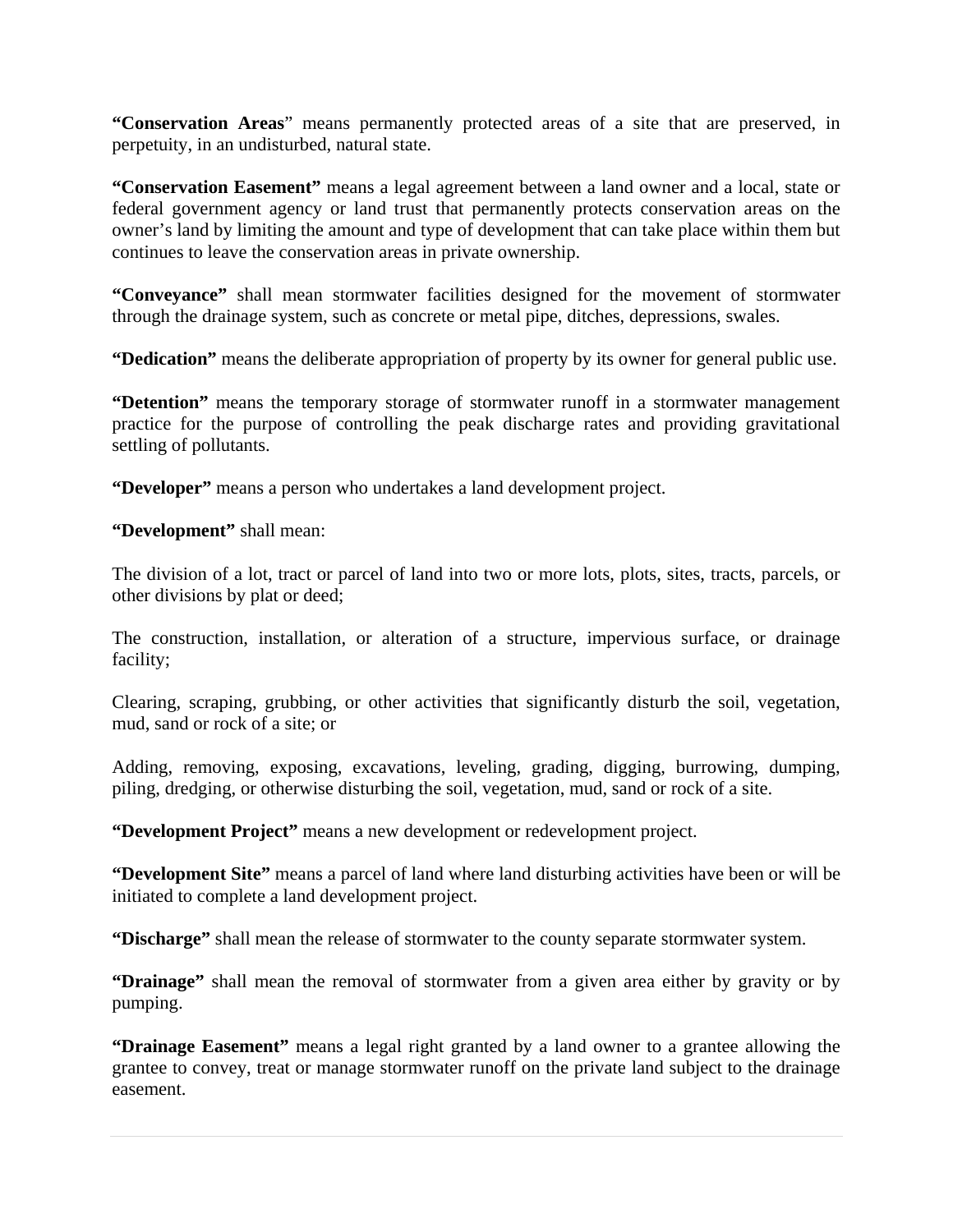**"Easement"** means a legal right granted by a land owner to a grantee allowing the use of private land for conveyance, treatment and management of stormwater runoff and access to green infrastructure and stormwater practices.

**"Employee"** shall mean any county employee as designated by the county administrator to have authority in stormwater management, planning, maintenance, or construction.

**"Exempt"** shall mean the release of the obligation to comply with specific sections of this chapter.

**"Erosion and Sediment Control Plan"** means a plan that is designed to minimize and control the accelerated erosion and increased sediment loads that occur at a site during land disturbing activities.

**"Evapotranspiration"** means the loss of water to the atmosphere through both evaporation and transpiration, which is the evaporation of water from the aerial parts of plants.

**"Extended Detention"** means the temporary storage of stormwater runoff in a stormwater management practice for an extended period of time, typically 24 hours or greater.

**"Extreme Flood Protection"** means measures taken to protect downstream properties from dangerous extreme flooding events and help maintain the boundaries of the existing 100-year floodplain.

**"Fee in Lieu Contribution"** means a payment of money in place of meeting all or part of the stormwater management criteria required by a post-construction stormwater management ordinance.

**"Flood"** shall mean a general and temporary condition of partial or complete inundation of normally dry land areas from:

The overflow of inland or tidal water; or

The unusual and rapid accumulation or runoff of surface waters from any source.

**"Flooding"** means a volume of stormwater runoff that is too great to be confined within the banks of a stream, river or other aquatic resource or walls of a stormwater conveyance feature and that overflows onto adjacent lands.

**"Green Infrastructure Practices"** means the combination of three complementary, but distinct, groups of natural resource protection and stormwater management practices and techniques, including better site planning and design techniques and low impact development practices, that are used to protect valuable terrestrial and aquatic resources from the direct impacts of the land development process, maintain pre-development site hydrology and reduce post-construction stormwater runoff rates, volumes and pollutant loads.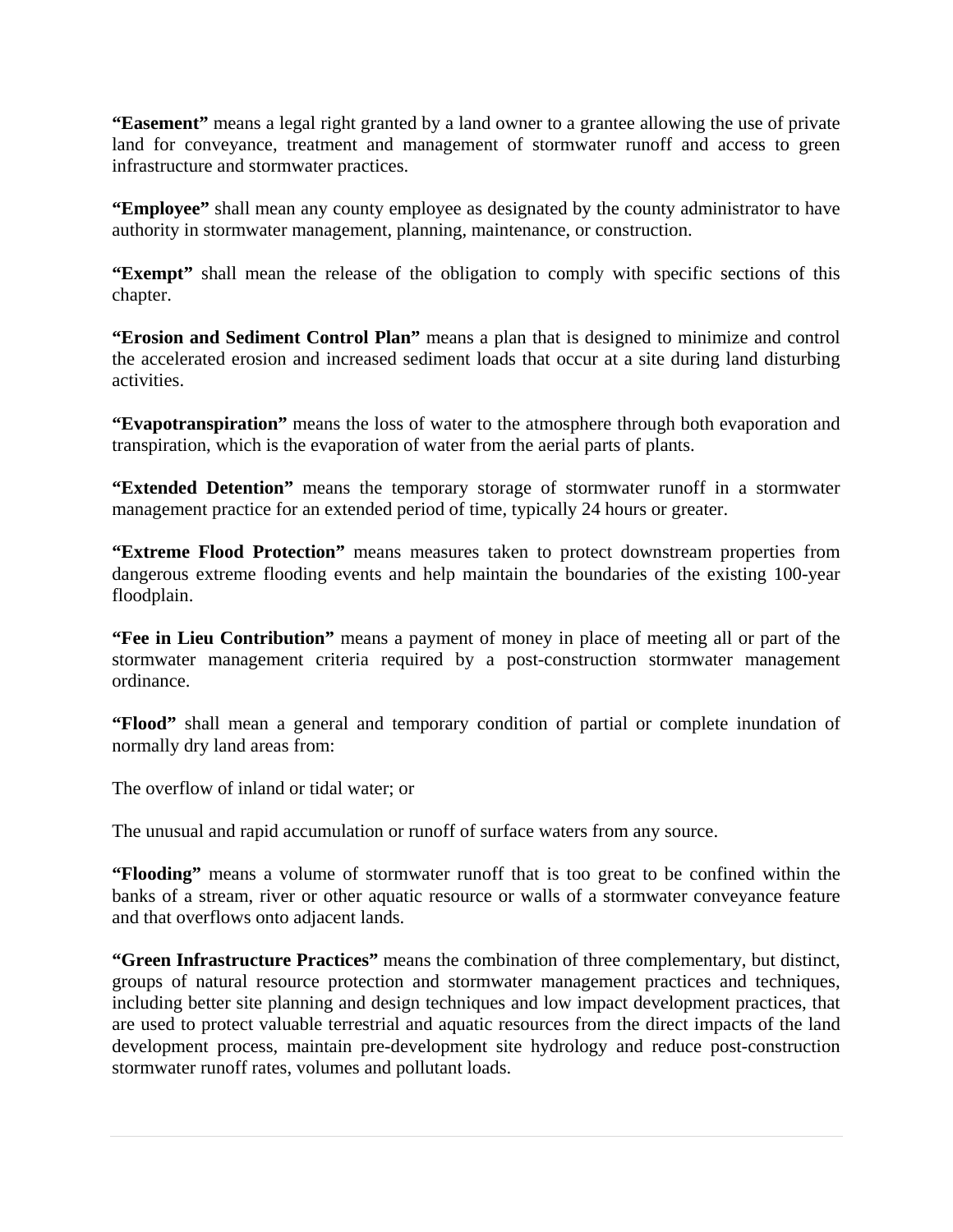**Georgia Stormwater Management Manual (GSMM)"** means a technical guidance document governing stormwater management design, construction and long-term maintenance activities in Georgia. The GSMM can be found on the Internet by using the following link: http://www.georgiastormwater.org/.

**"Hotspot"** shall mean the same as Stormwater Hotspot, described elsewhere in these definitions.

**"Hydrologic Soil Group (HSG)"** means a Natural Resource Conservation Service classification system in which soils are categorized into four runoff potential groups. The groups range from group A soils, with high permeability and little runoff produced, to group D soils, which have low permeability rates and produce much more runoff.

**"Illicit Connection"** shall mean an unauthorized or illegal connection to a county separate stormwater system which results in discharge that is not composed entirely of stormwater runoff.

**"Impaired Waters"** means those streams, rivers, lakes, estuaries and other water bodies that currently do not meet their designated use classification and associated water quality standards under the Clean Water Act.

**"Impervious Cover"** means a surface composed of any material that greatly impedes or prevents the natural infiltration of water into the underlying native soils. Impervious surfaces include, but are not limited to, rooftops, buildings, sidewalks, driveways, streets and roads.

**"Indirect Discharge"** shall mean any discharge to the county's separate stormwater system via another conveyance system that is not owned, operated, or maintained by the city.

**"Industrial Stormwater Permit"** means a National Pollutant Discharge Elimination System (NPDES) permit issued to an industry or group of industries that regulates the pollutant levels associated with industrial stormwater discharges or specifies on-site pollution control strategies.

**"Infill Development"** means land development that occurs within designated areas based on local land use, watershed and/or utility plans where the surrounding area is generally developed, and where the site or area is either vacant or has previously been used for another purpose.

**"Infiltration"** means the process of allowing stormwater runoff to percolate into the underlying native soils.

**"Infiltration Practice"** means a green infrastructure or stormwater management practice designed to provide infiltration of stormwater runoff into the underlying native soils. These stormwater management practices may be above or below grade.

**"Inspection and Maintenance Agreement and Plan"** means a written agreement and plan providing for the long-term inspection and maintenance of all green infrastructure practices, stormwater management practices, stormwater conveyance features and stormwater drain infrastructure on a development site.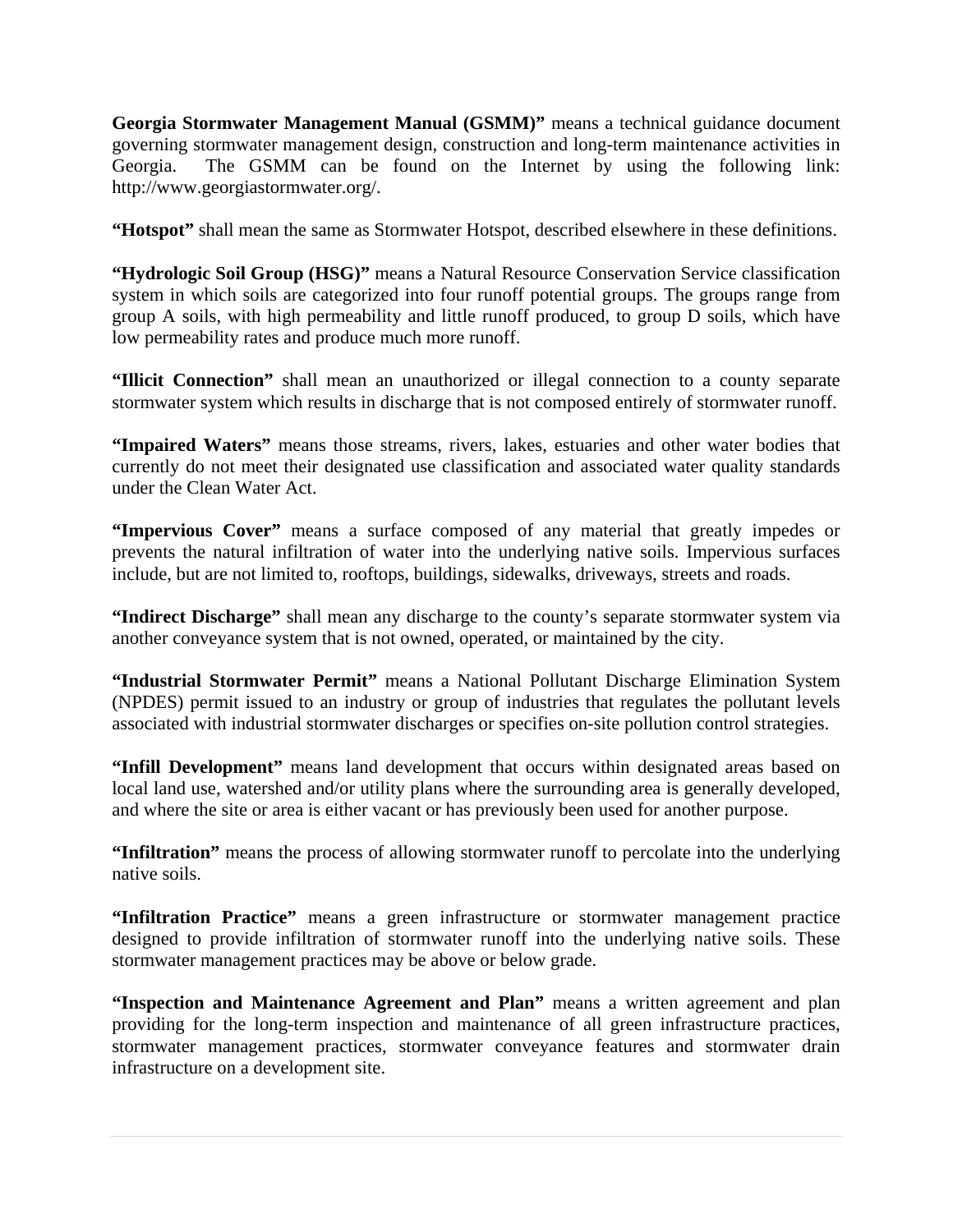**"Jurisdictional Wetland"** means an area that is inundated or saturated by surface water or groundwater at a frequency and duration sufficient to support a prevalence of vegetation typically adapted for life in saturated soil conditions, commonly known as hydrophytic vegetation.

**"Land Development"** means any project undertaken to change or improve a site that involves one or more land disturbing activities.

**"Land Disturbing Activity"** means any activity that changes stormwater runoff rates, volumes and pollutant loads on a site. These activities include, but are not limited to, the grading, digging, cutting, scraping, or excavating of soil, the placement of fill materials, paving, construction, substantial removal of vegetation and any activity that bares soil or rock or involves the diversion or piping of any natural or man-made watercourse.

**"Land Owner"** means the legal or beneficial owner of land, including those holding the right to purchase or lease the land, or any other person holding proprietary rights in the land.

**"LDM" or "Local Design Manual"** means the manual of design practices and approval process prescribed by Effingham County.

**"Low Impact Development Practice"** means small-scale stormwater management practices that are used to disconnect impervious and disturbed pervious surfaces from the storm drain system and reduce post-construction stormwater runoff rates, volumes and pollutant loads. Low impact development practices include soil restoration, site reforestation/revegetation, green roofs, vegetated filter strips and rain gardens.

**"Maintenance"** shall mean any action necessary to preserve stormwater facilities in proper working condition, in order to serve the intended purposes set forth in this chapter.

**"Maximum Extent Practicable (MEP)"** shall mean the discharge standards and controls necessary for the reduction of pollutants discharged into the municipal separate stormwater system. These standards and controls may consist of a combination of best management practices, control techniques, system design and engineering methods, and such other provisions for the reduction of pollutants discharged from the municipal separate stormwater system.

**"Municipal Separate Stormwater System"** shall mean a conveyance or system of conveyances (including roads with drainage systems, highways, rights-of-way, city streets, catchbasins, curbs, gutters, ditches, both natural and manmade channels, storm drains, detention ponds, drainage easements, other stormwater facilities) which meets all the following criteria:

Owned or maintained by Effingham County;

Designed or used for collecting or conveying stormwater;

Not a known combined sewer, and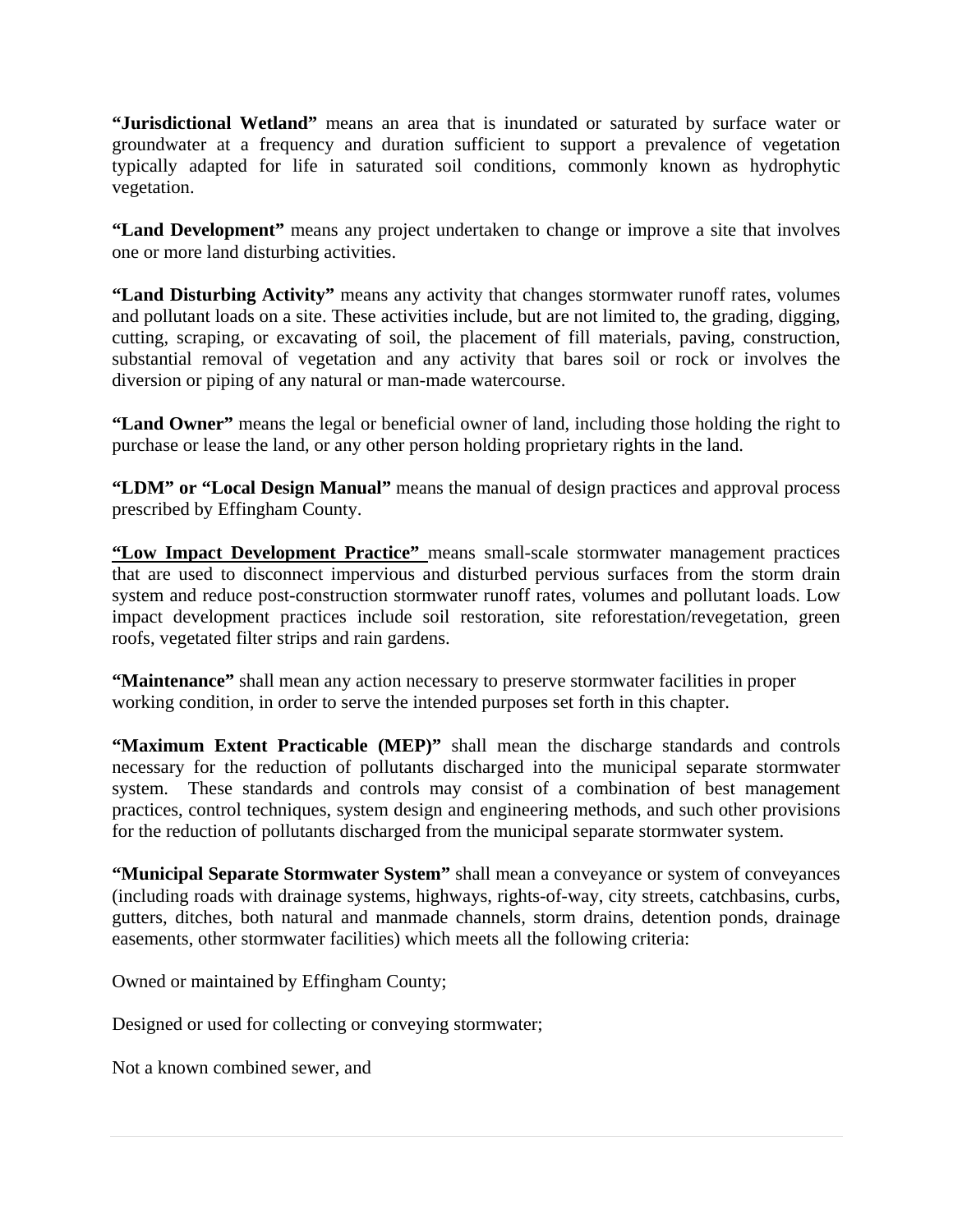Not part of a publicly owned treatment works (POTW).

**"National Pollutant Discharge Elimination System (NPDES) Stormwater Discharge Permit**" means a permit issued by the EPA, or by a State under authority delegated pursuant to 33 USC § 1342(b), that authorizes the discharge of pollutants to waters of the State, whether the permit is applicable on an individual, group, or general area-wide basis.

**"New Development"** means a land development project undertaken on a previously undeveloped or unimproved site.

**"Nonpoint Source Pollution"** means pollution from any source other than from a discernible, confined and discrete conveyance, such as a wastewater treatment plant or industrial discharge. Sources of nonpoint source pollution include, but are not limited to, agricultural, silvicultural, mining and construction activities, subsurface disposal and urban stormwater runoff.

**"Nonstructural Stormwater Management Practice"** means any natural resource protection or stormwater management practice or technique that uses natural processes and natural systems to intercept, convey, treat and/or manage stormwater runoff. Nonstructural stormwater management practices include, but are not limited to, protecting primary and secondary conservation areas, reducing clearing and grading limits, reducing roadway lengths and widths, reducing parking lot and building footprints, soil restoration, site reforestation/revegetation, green roofs, vegetated filter strips and rain gardens.

**"Off-Site Stormwater Management Practice"** means a green infrastructure or stormwater management practice located outside the boundaries of a development site.

**"On-Site Stormwater Management Practice"** means a green infrastructure or stormwater management practice located within the boundaries of a development site.

**"Overbank Flood Protection"** means measures taken to protect downstream properties from damaging overbank flooding events.

**"Owner"** means the legal or beneficial owner of a piece of land, including, but not limited to, a mortgagee or vendee in possession, receiver, executor, trustee, lessee or other person, firm, or corporation in control of the site.

**"Permanent Stormwater Management Practice"** means a green infrastructure or stormwater management practice that will be operational after the land disturbing activities are complete and that is designed to become a permanent part of the site for the purposes of managing postconstruction stormwater runoff.

**"Permit"** means the permit issued by a local development review authority to an applicant, which is required for undertaking any land development project or land disturbing activities, typically referred to as a Land Disturbance Activity (LDA) Permit.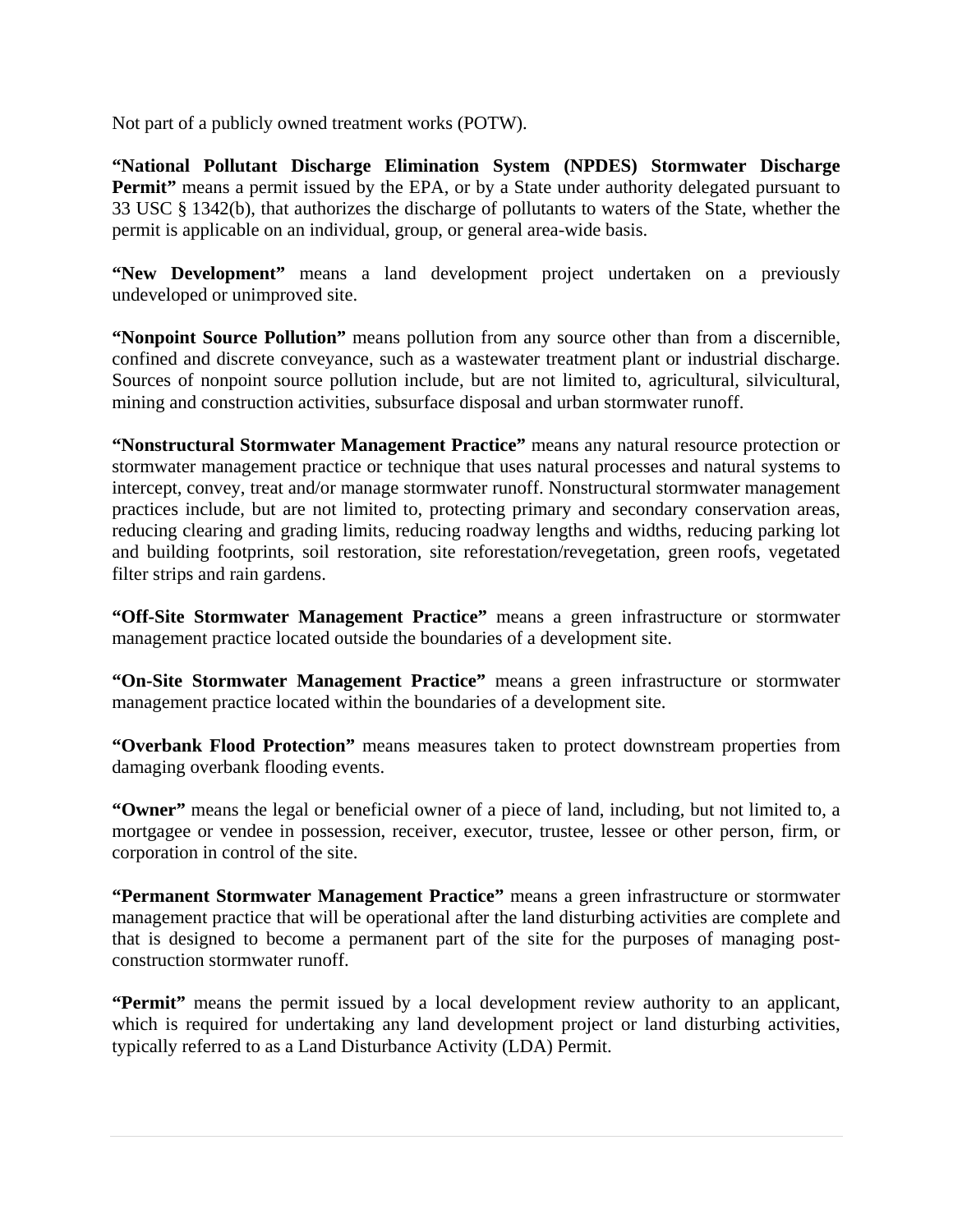**"Person"** means any individual, partnership, firm, association, joint venture, public or private corporation, trust, estate, commission, board, public or private institution, utility, cooperative, city, county or other political subdivision, any interstate body, or any other legal entity.

**"Pollutant"** shall mean any substance contributing to the contamination or alteration of stormwater's physical, chemical or biological properties, including change in temperature, taste, color, turbidity, or odor; by the discharge of nay liquid, gaseous, solid, radioactive, or other substance into any such waters that will or is likely to create a nuisance or have a detrimental impact on the city's stormwater system which would preclude the legitimate use of such a system.

**"Post-Development Hydrology"** refers to the set of hydrologic conditions that may reasonably be expected to exist on a development site, after the completion of all land disturbing and construction activities.

**"Pre-Development Hydrology"** refers to the set of hydrologic conditions that exist on a development site prior to the commencement of any land disturbing activities and at the time that plans for the land development project are approved by the local development review authority.

**"Private Property"** shall mean property or facilities owned by individuals, corporations, and organizations other than the city, state, or federal government.

**"Quality"** shall mean those parameters of stormwater that relate to the physical, chemical, biological or radiological integrity of stormwater.

**"Quantity"** shall mean those characteristics of stormwater that relate to the rate, volume, and duration of concentration of stormwater runoff.

**"Receiving Stream"** or **"Receiving Aquatic Resource"** means the body of water or conveyance into which stormwater runoff is discharged.

**"Recharge" means the replenishment of groundwater aquifers.** 

**"Redevelopment"** means a change to previously existing, improved property, including but not limited to the demolition or building of structures, filling, grading, paving, or excavating, but excluding ordinary maintenance activities, remodeling of buildings on the existing footprint, resurfacing of paved areas and exterior changes or improvements that do not materially increase or concentrate stormwater runoff or cause additional nonpoint source pollution.

**"Regional Stormwater Management Practice"** means a stormwater management practice designed to control stormwater runoff from multiple properties, where the owners or developers of the individual properties may participate in providing land, financing, design services, construction services and/or maintenance services for the practice.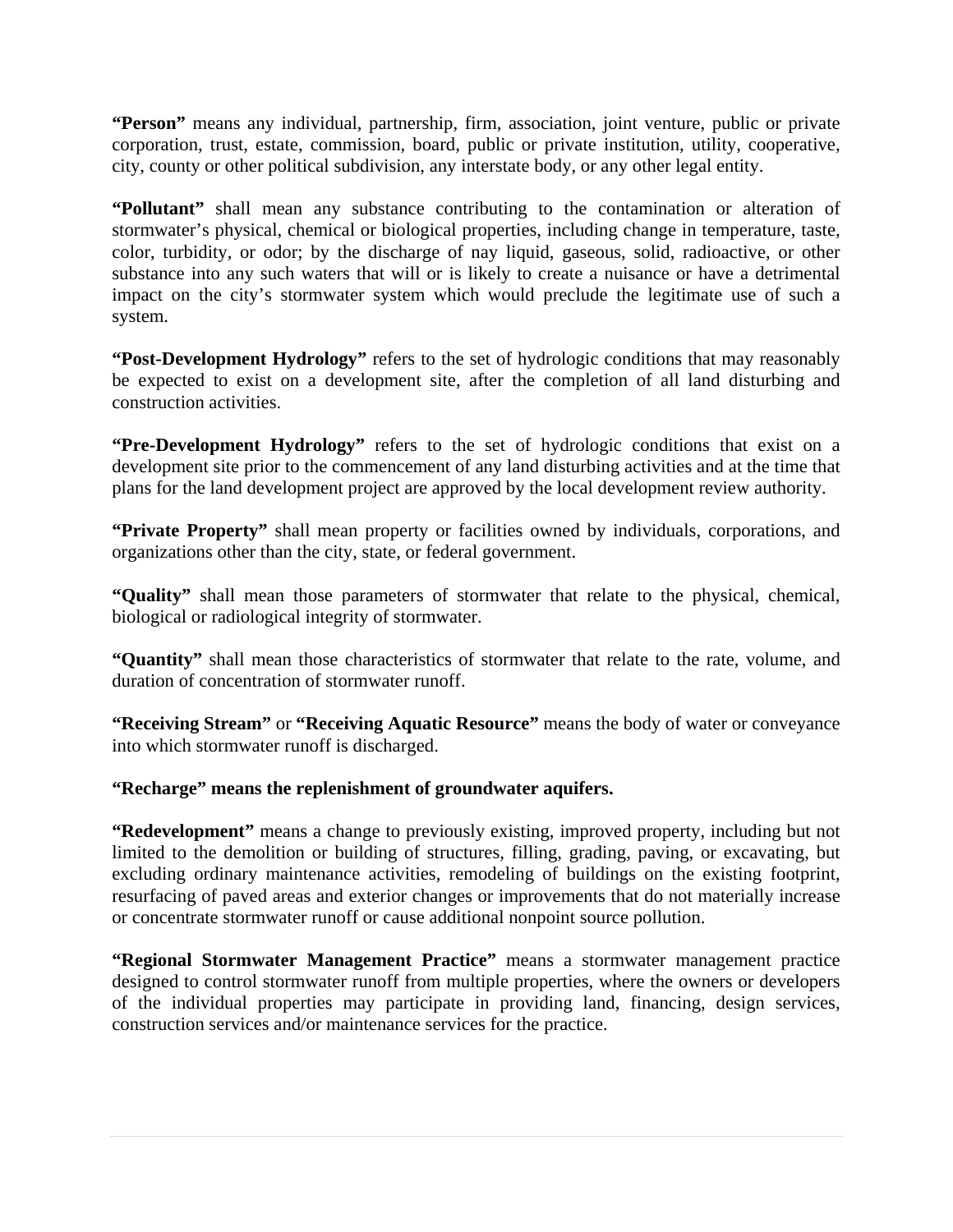**"Regulation"** shall mean any local, state, or federal rule, ordinance, design directive or other policies adopted by the Effingham County Board of Commissioners pursuant to the requirements of this chapter.

**"Responsible Party"** means any individual, partnership, co-partnership, firm, company, corporation, association, joint stock company, trust, estate, governmental entity, or any other legal entity; or their legal representatives, agents, or assigns that is named on a stormwater inspection and maintenance agreement and plan as responsible for the long-term operation and maintenance of one or more green infrastructure or stormwater management practices.

**"Sanitary Sewer System"** means the complete sanitary sewer system of Effingham County which discharges sewage directly or indirectly into the sewage treatment plant, including sanitary sewer pipelines, manholes and flushing inlets and appurtenances.

**"Sediment"** shall mean solid particulate matter, both mineral and organic, that has been or is being transported by water, air, ice or gravity from its origin.

**"Site"** means development site.

**"Stop Work Order"** means an order issued that requires that all land disturbing activity on a site be stopped.

**"Stormwater"** shall mean precipitation runoff, snowmelt runoff, and surface runoff.

**"Stormwater Hotspot"** means an area where land use or pollution generating activities have the potential to generate highly contaminated runoff, with concentrations of pollutants in excess of those typically found in stormwater runoff. Stormwater hotspots include, but are not limited to, fueling stations (including temporary fueling stations during construction), golf courses, public works yards and marinas.

**"Stormwater Management"** means the interception, conveyance, treatment and management of stormwater runoff in a manner that is intended to prevent increased flood damage, channel erosion, habitat degradation and water quality degradation and to enhance and promote the public health, safety and general welfare.

**"Stormwater Management Facilities"** shall mean any and all components of a stormwater drainage system, designed to perform a particular function, or multiple functions, including, but not limited to, pipe, swales, ditches, culverts, streets, detention basins, retention basins, constructed wetlands, infiltration devices, catchbasins, oil/water separators, sediment basins, natural systems, modular pavement and pump stations.

**"Stormwater Management Plan"** means a written document that details how stormwater runoff will be managed on a development site and that shows how the stormwater management criteria that apply to the development project have been met.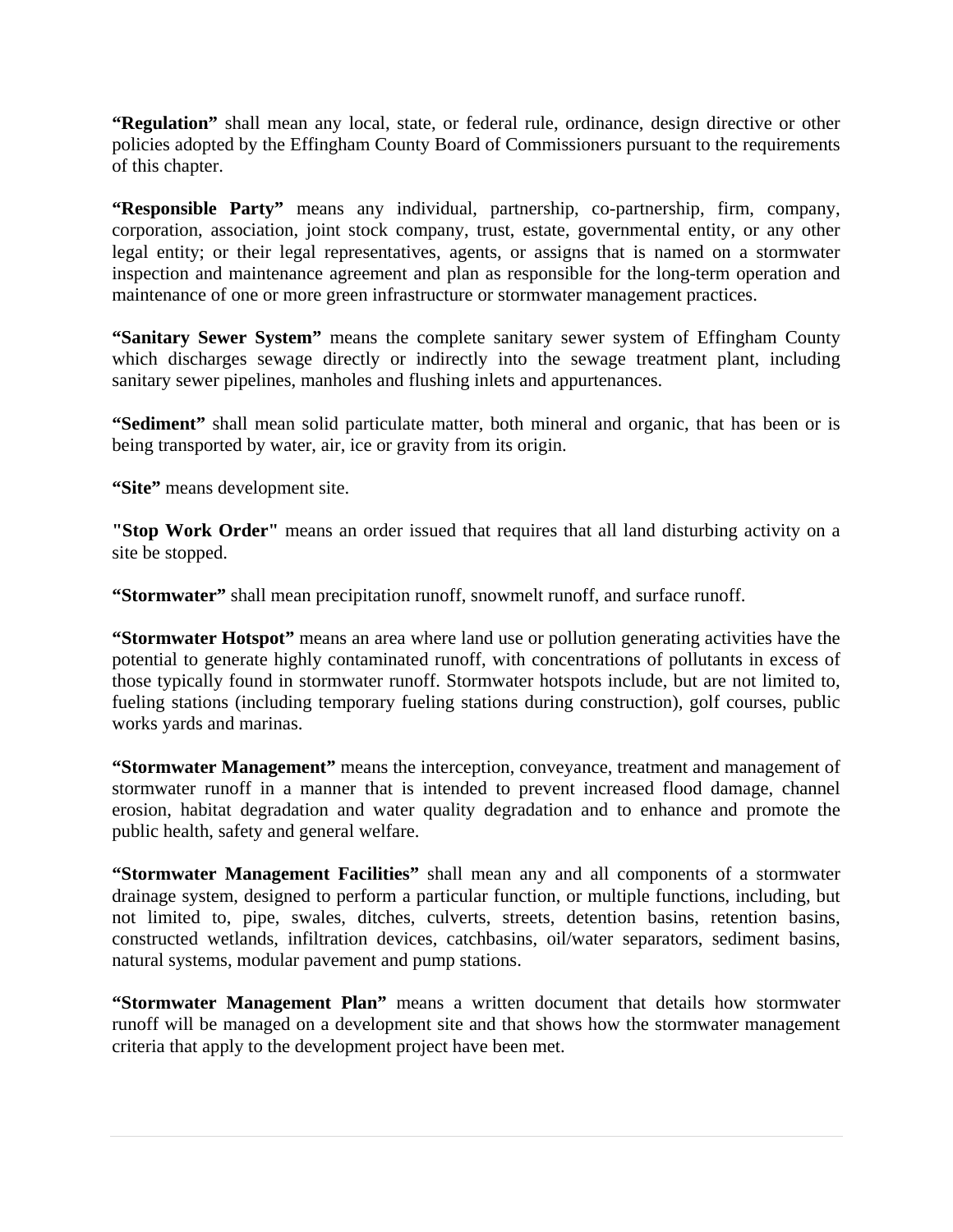**"Stormwater Management Practice"** means a practice or technique, either structural or nonstructural that is used to intercept stormwater runoff and change the characteristics of that runoff. Stormwater management practices are used to control post-construction stormwater runoff rates, volumes and pollutant loads to prevent increased flood damage, channel erosion, habitat degradation and water quality degradation.

**"Stormwater Management System"** means the entire suite of green infrastructure and stormwater management practices and stormwater conveyance features that are used to intercept, convey, treat and manage stormwater runoff on a development site.

**"Stormwater Retrofit"** means a green infrastructure or stormwater management practice designed for an existing development site that previously had no green infrastructure or stormwater management practice in place or had a practice that was not meeting local stormwater management criteria.

**"Stormwater Runoff"** means surface water resulting from precipitation.

**"Stormwater Runoff Reduction"** means providing for the interception, evapotranspiration, infiltration, or capture and reuse of stormwater runoff to help maintain pre-development site hydrology and help protect aquatic resources from several indirect impacts of the land development process, including decreased groundwater recharge, decreased baseflow and degraded water quality.

**"Subdivision"** means the division of a parcel of land to create one or more new lots or development sites for the purpose, whether immediately or in the future, of sale, transfer of ownership, or land development, and includes divisions of land resulting from or made in connection with the layout or construction of a new street or roadway or a change in the layout of an existing street or roadway.

**"Watercourse"** means a permanent or intermittent stream or other body of water, either natural or man-made, which gathers or carries surface water.

**"Watershed Management Plan"** or **"Subwatershed Management Plan"** means a document, usually developed cooperatively by government agencies and other stakeholders, to protect, restore and/or otherwise manage the water resources found within a particular watershed or subwatershed. Watershed or subwatershed management plans commonly identify threats, sources of impairment, institutional issues and technical and programmatic solutions or projects to protect and/or restore water resources.

**"Water Quality Protection"** means adequately treating stormwater runoff before it is discharged from a development site to help protect downstream aquatic resources from water quality degradation.

**"Wetland Hydroperiod"** means the pattern of fluctuating water levels within a wetland caused by the complex interaction of surface water, groundwater, topography, soils and geology within a wetland.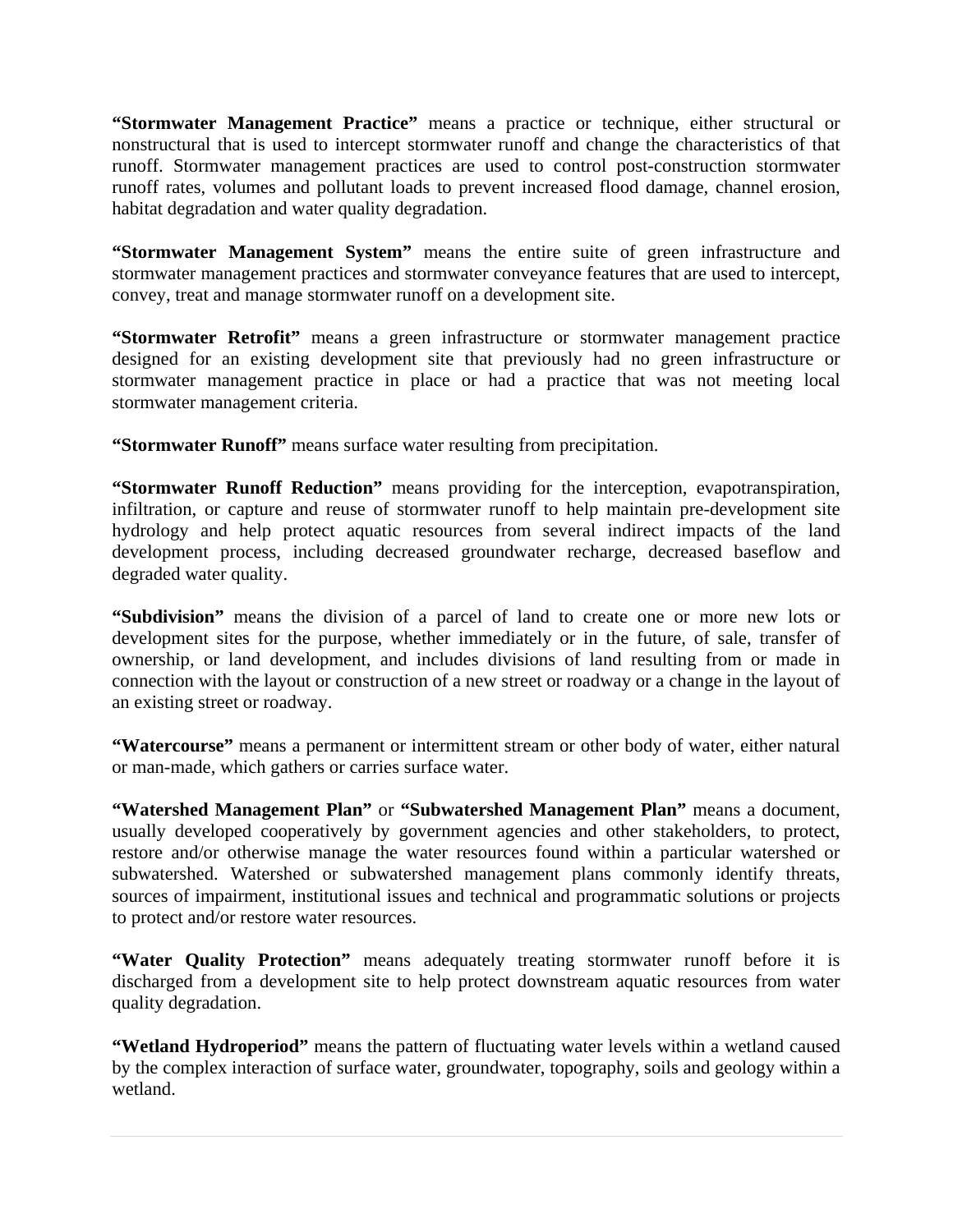**"Variance"** shall mean the modification of the minimum stormwater management requirements for specific circumstance where strict adherence of the requirements would result in unnecessary hardship and not fulfill the intent of this chapter.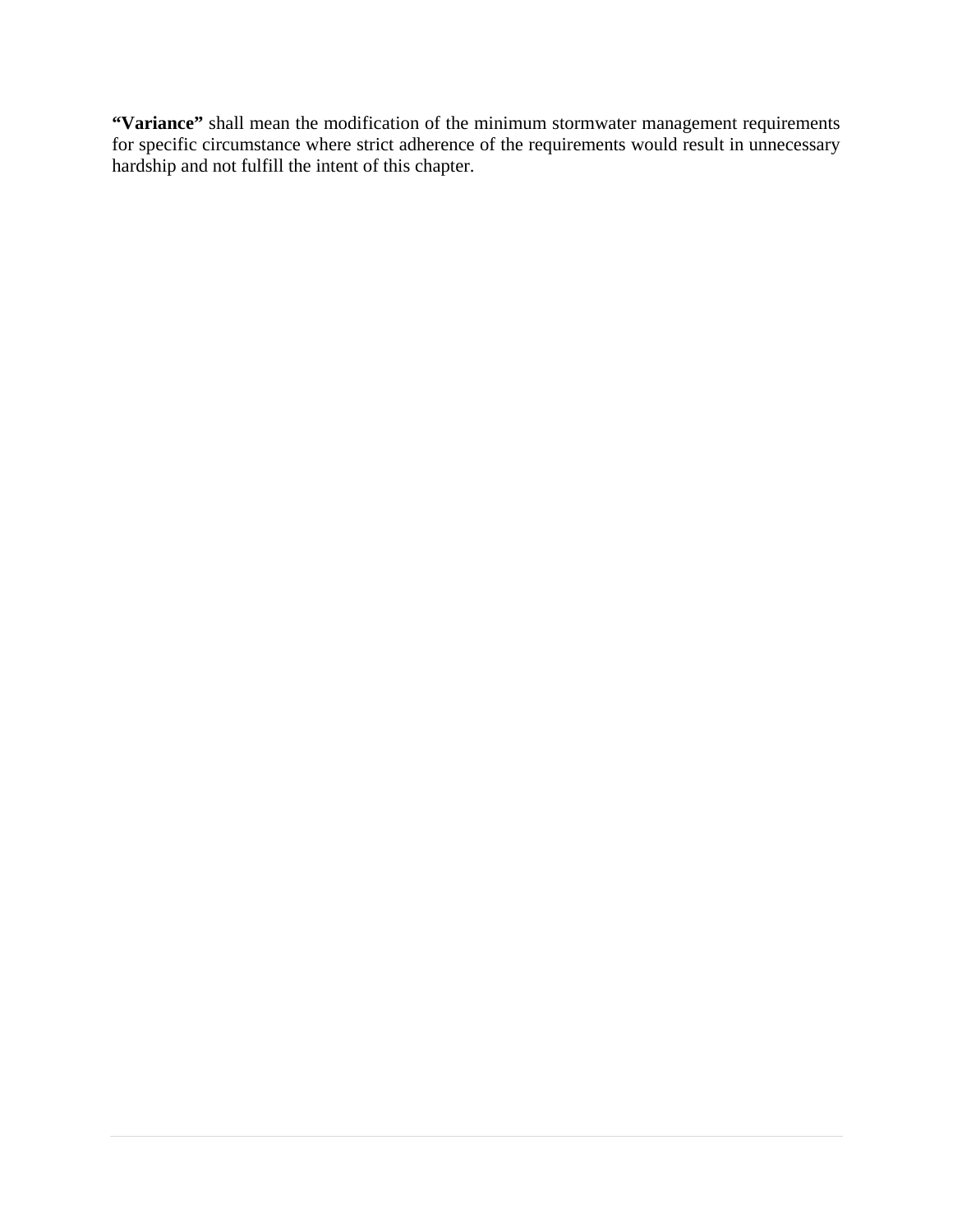# Effingham County Stormwater Facility Inspection & Maintenance Agreement

| THIS AGREEMENT, made and entered into this same day of successive and entered into this same day of               | $, 20$ , by and between |
|-------------------------------------------------------------------------------------------------------------------|-------------------------|
|                                                                                                                   | his/her successors and  |
| assigns, including but not limited to any homeowners association, commercial developer, holder of any portion of  |                         |
| the below described property, and/or similar (hereinafter called the "Landowner"), and the Effingham County Board |                         |
| of Commissioners, hereinafter called the "County".                                                                |                         |

| WITNESSETH, that WHEREAS, the Landowner is the owner of certain real property described as ( <i>Effingham</i> |      |                        |
|---------------------------------------------------------------------------------------------------------------|------|------------------------|
| County Tax Map/Parcel Identification Number)                                                                  |      | and recorded by deed   |
| in the land records of Effingham County, Georgia, Deed Book                                                   | Page | hereinafter called the |
| "Property".                                                                                                   |      |                        |

WHEREAS, the Landowner is proceeding to build on and develop the property; and

WHEREAS, the Stormwater Management Plan and the Operations and Maintenance Plan (O&M) known as \_\_\_\_\_\_\_\_\_\_\_\_\_\_\_\_\_\_\_\_\_\_\_\_\_\_\_\_\_\_\_\_\_\_\_, (insert name of development) hereinafter called "the Plan", which is expressly made a part hereof, as approved or to be approved by the County, provides for detention of stormwater within the confines of the property; and

WHEREAS, the County and the Landowner, its successors and assigns, agree that the health, safety, and welfare of the residents of Effingham County, Georgia, require that on-site stormwater management facilities be constructed and maintained on the Property and in accordance with the Plan; and

WHEREAS, the County requires that on-site stormwater management facilities as shown within the Plan be constructed and adequately maintained by the Landowner, its successors and assigns.

NOW, THEREFORE, in consideration of the foregoing premises, the mutual covenants contained herein, and the following terms and conditions, the parties hereto agree as follows:

- 1. The on-site stormwater management facilities shall be constructed by the Landowner, its successors and assigns, in accordance with the specifications identified in the Plan.
- 2. The Landowner, its successors and assigns, shall adequately maintain the stormwater management facilities and perform the work necessary to keep those facilities in good working order at all times, as described in the Plan. This includes all pipes, channels or other conveyances built to convey stormwater to the facility, as well as all structures, improvements, and vegetation provided to control the quantity and quality of the stormwater runoff. Adequate maintenance is herein defined as good working condition so that these facilities are performing their approved design functions.
- 3. The Landowner, its successors and assigns, shall inspect the stormwater management facility and submit an inspection report annually to the County Administrator (or his designee). The purpose of the inspection is to ensure safe and proper functioning of the stipulated facilities. The inspection shall cover all applicable stormwater management facilities, including but not limited to, conveyance measures, berms, outlet structures, pond areas, access roads, etc. Deficiencies shall be noted in the inspection report along with a schedule for repair. The inspection procedures, frequency and report shall follow the procedures established and approved in the Plan.
- 4. The Landowner, its successors and assigns, hereby grant permission to the County, its authorized agents and employees, to enter upon the Property and to inspect the stormwater management facilities whenever the County deems necessary. The County shall provide the Landowner, its successors and assigns, copies of the inspection findings and a directive to commence with the repairs if necessary.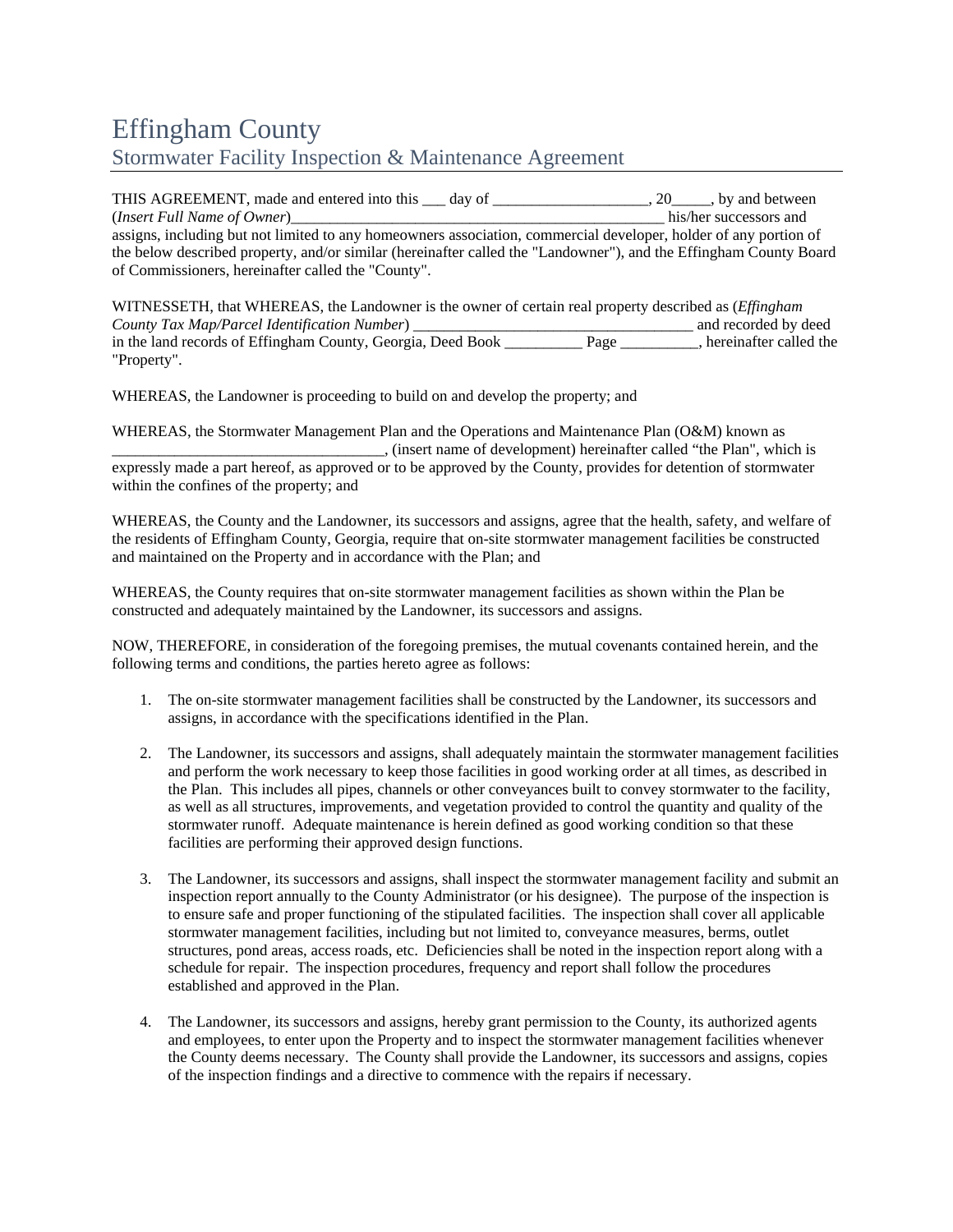- 5. In the event the Landowner, its successors and assigns, fails to maintain the stormwater management facilities in good working condition acceptable to the County, the County may issue citations to the Landowner for resulting, continuing ordinance violations, on a daily basis, until such time as the issues are satisfactorily resolved. Additionally, the County may enter upon the Property and take whatever steps necessary to correct deficiencies identified in the inspection report and to recover the costs of such repairs from the Landowner, its successors and assigns through the appropriate means. This provision shall not be construed to allow the County to erect any structure of permanent nature on the land of the Landowner outside of the easement for the stormwater management facilities. It is expressly understood and agreed that the County is under no obligation to routinely maintain or repair said facilities, and in no event shall this AGREEMENT be construed to impose any such obligation on the County.
- 6. Landowner, its successors and assigns, will perform the work necessary to keep these facilities in good working order as appropriate. In the event a maintenance schedule for the stormwater management facilities (including sediment removal) is outlined on the approved plan, the schedule will be followed.
- 7. In the event the County, pursuant to this AGREEMENT, performs work of any nature, or expends any funds in performance of said work for labor, use of equipment, supplies, materials, and the like, the Landowner, its successors and assigns, shall reimburse the County upon demand, within thirty (30) days of receipt thereof for all actual costs incurred by the County hereunder.
- 8. This Agreement imposes no liability of any kind whatsoever on the County and the Landowner agrees to hold the County harmless from any liability in the event the stormwater management facilities fail to operate properly.
- 9. This Agreement shall be recorded among the land records of Effingham County, Georgia, and shall constitute a covenant running with the land, and shall be binding on the Landowner, its administrators, executors, assigns, heirs and any other successors in interests, including any homeowners association.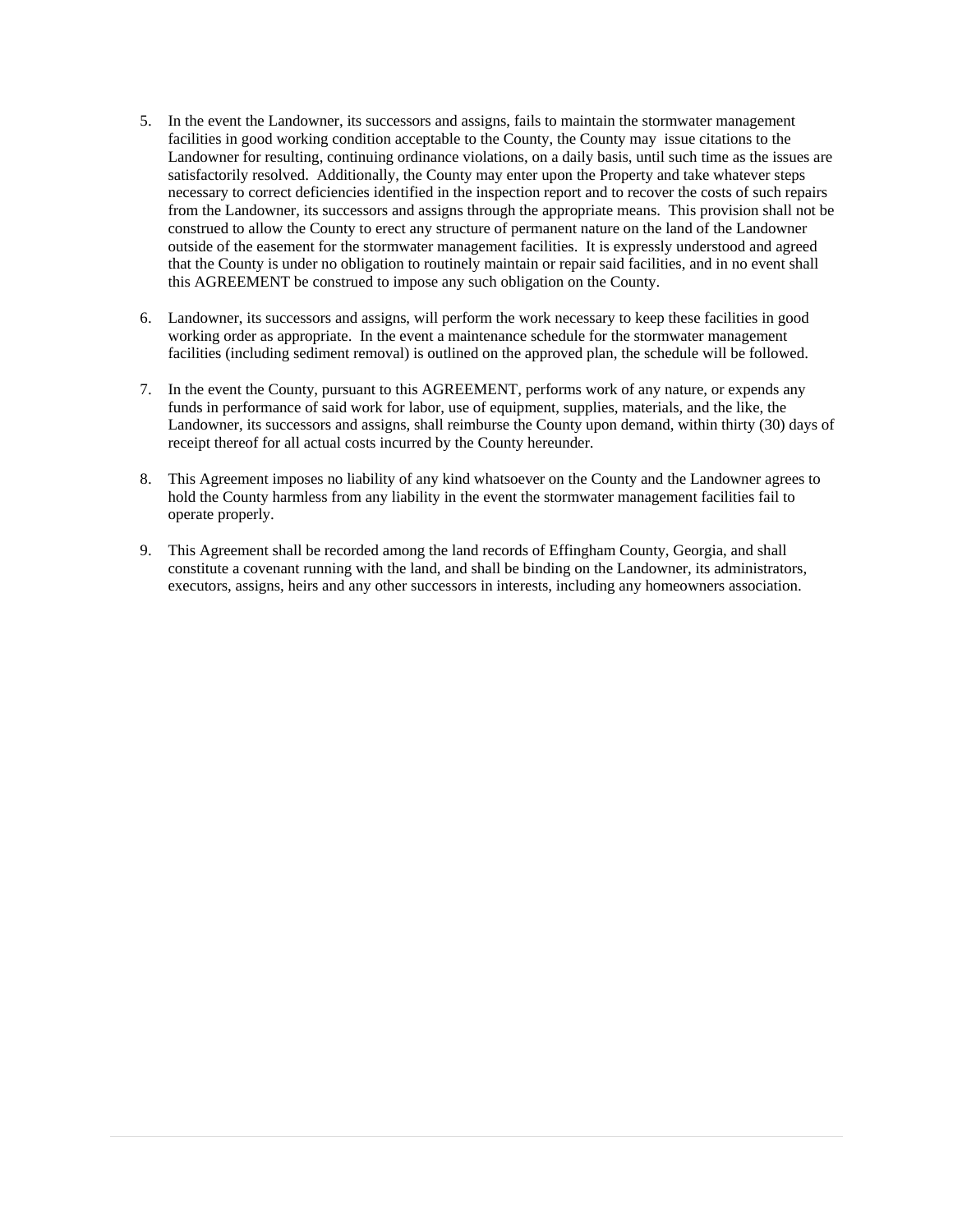#### **AUTHORIZATION**

#### **OWNER:**

WITNESS the following signatures and seals:

\_\_\_\_\_\_\_\_\_\_\_\_\_\_\_\_\_\_\_\_\_\_\_\_\_\_\_\_\_\_\_\_\_\_\_\_\_\_\_\_\_\_\_\_\_ Company/Corporation/Partnership Name (Seal)

By: \_\_\_\_\_\_\_\_\_\_\_\_\_\_\_\_\_\_\_\_\_\_\_\_\_\_\_\_\_\_\_\_\_\_\_\_\_\_\_\_\_\_

\_\_\_\_\_\_\_\_\_\_\_\_\_\_\_\_\_\_\_\_\_\_\_\_\_\_\_\_\_\_\_\_\_\_\_\_\_\_\_\_\_\_\_\_.

\_\_\_\_\_\_\_\_\_\_\_\_\_\_\_\_\_\_\_\_\_\_\_\_\_\_\_\_\_\_\_\_\_\_\_\_\_\_\_\_\_\_\_\_\_

\_\_\_\_\_\_\_\_\_\_\_\_\_\_\_\_\_\_\_\_\_\_\_\_\_\_\_\_\_\_\_\_\_\_\_\_\_\_\_

\_\_\_\_\_\_\_\_\_\_\_\_\_\_\_\_\_\_\_\_\_\_\_\_\_\_\_\_\_\_\_\_\_\_\_\_\_\_\_\_\_\_\_\_\_\_

(Type Name and Title)

The foregoing AGREEMENT was acknowledged before me this \_\_\_\_ day of \_\_\_\_\_\_\_\_\_\_, 20\_\_, by

NOTARY PUBLIC

My Commission Expires: \_\_\_\_\_\_\_\_\_\_\_\_

#### **COUNTY OF EFFINGHAM, GEORGIA**

 $\mathbf{B} \mathbf{y}$ :

(Type Name and Title)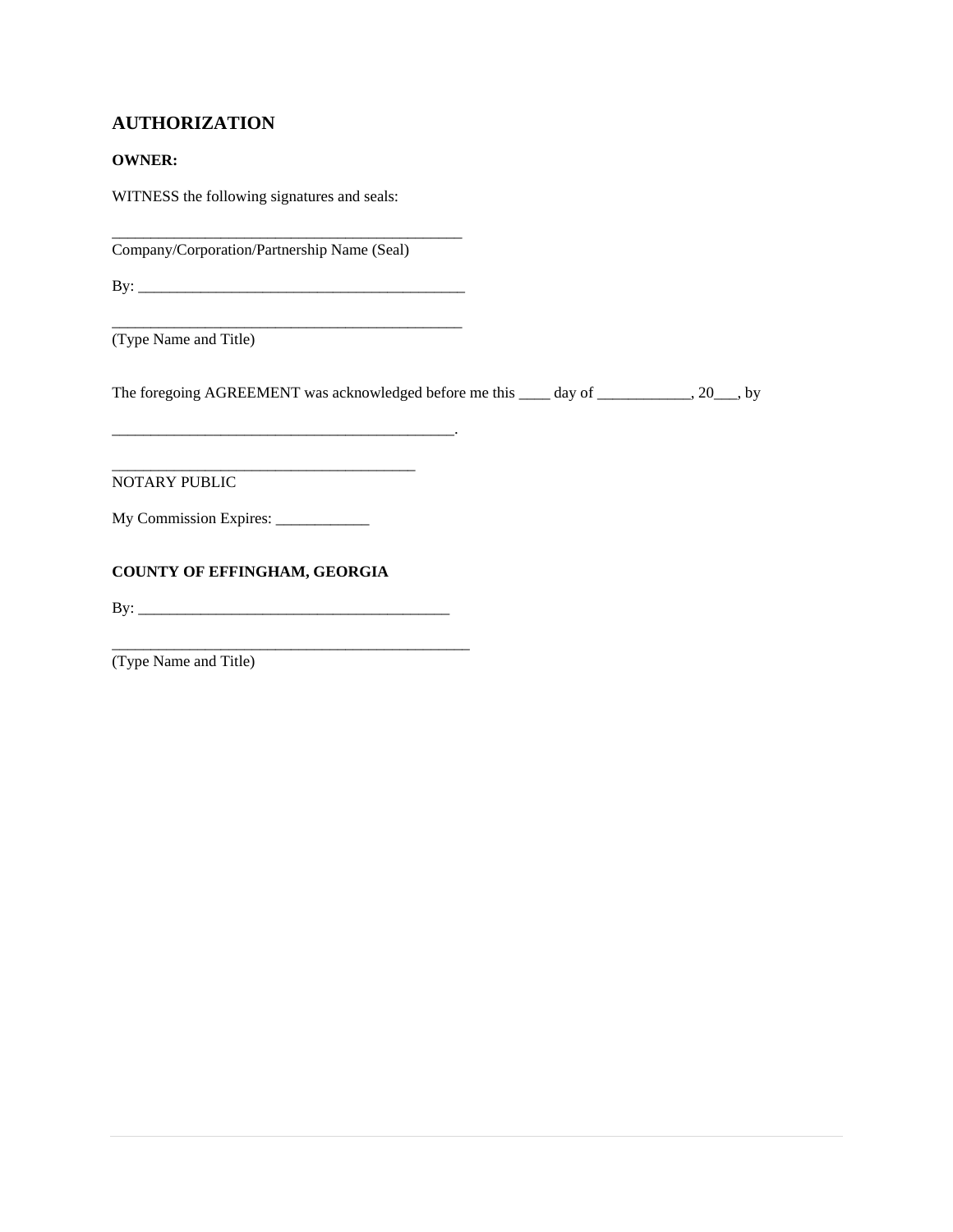#### STORMWATER MANAGEMENT SITE DEVELOPMENT PLAN REVIEW CHECKLIST

**This checklist must be completed, signed, and submitted by the Consultant with the design phase submittal. The purpose of this checklist is not only to facilitate an efficient review, but also to assist the Consultant in planning their site design work flow, to aid in QA/QC of complete submittal packages, and ultimately to assist in achieving faster permitting. To complete the form, circle the appropriate response, "Y, N, or N/A", for each item, to designate if performed, and documentation included in submittal. Under "note", include location within submittal package (sheet number, and location or detail number, or page number and paragraph of report, etc.) for Y items. Alternately, include why N or N/A is acceptable for the site, based upon the Stormwater Management Ordinance and the Local Design Manual. Feel free to contact the Effingham County Development Services Department at 912-754-2105 if you have any questions.**

### **Concept Design Phase**

|                                                                                                                                                                                                                                                                                                                                                                    | Circle one | <b>Note</b> |
|--------------------------------------------------------------------------------------------------------------------------------------------------------------------------------------------------------------------------------------------------------------------------------------------------------------------------------------------------------------------|------------|-------------|
| 1. Procure and provide site mapping to illustrate the layout of the<br>proposed development project and show in general how post<br>construction stormwater runoff will be managed on the<br>development site. Mapping for concept may be based on<br>preliminary survey information such as enlarged USGS map,<br>GIS data, deed plots, or old field survey, etc. | Y N N/A    |             |
| 2. Provide a thorough assessment of the Natural Resources<br>including both terrestrial and aquatic found on the development<br>site by acceptable site reconnaissance and surveying techniques.                                                                                                                                                                   | Y N N/A    |             |
| 3. Show the site at adequate scale to demonstrate location within<br>the City limits. Including, at minimum, the following details in a<br>conceptual proposal, using appropriate tables, plans, and narratives<br>as required:                                                                                                                                    | Y N N/A    |             |
| A) Project acreage                                                                                                                                                                                                                                                                                                                                                 | Y N<br>N/A |             |
| B) Building location, area (foot print) and finish floor elevations                                                                                                                                                                                                                                                                                                | Y N N/A    |             |
| C) Most current FEMA flood zone delineation, include the<br>Flood Insurance Rate Map, Community map number and the<br>effective date.                                                                                                                                                                                                                              | Y N<br>N/A |             |
| D) Impervious area (pre and post development condition)                                                                                                                                                                                                                                                                                                            | Y N<br>N/A |             |
| E) Stormwater unit area, parking and tree area delineation                                                                                                                                                                                                                                                                                                         | Y N N/A    |             |
| F) Wetland delineations. Clearly note on plan if there are or<br>aren't any wetland areas found in and/or within 200 feet of the<br>project area.                                                                                                                                                                                                                  | Y N N/A    |             |
| G) Waters of the State within 200 feet of the project area.                                                                                                                                                                                                                                                                                                        | Y N N/A    |             |
| H) A presentation of proposed phasing plan(s) if the project<br>will be divided into several phases.                                                                                                                                                                                                                                                               | N/A<br>Y N |             |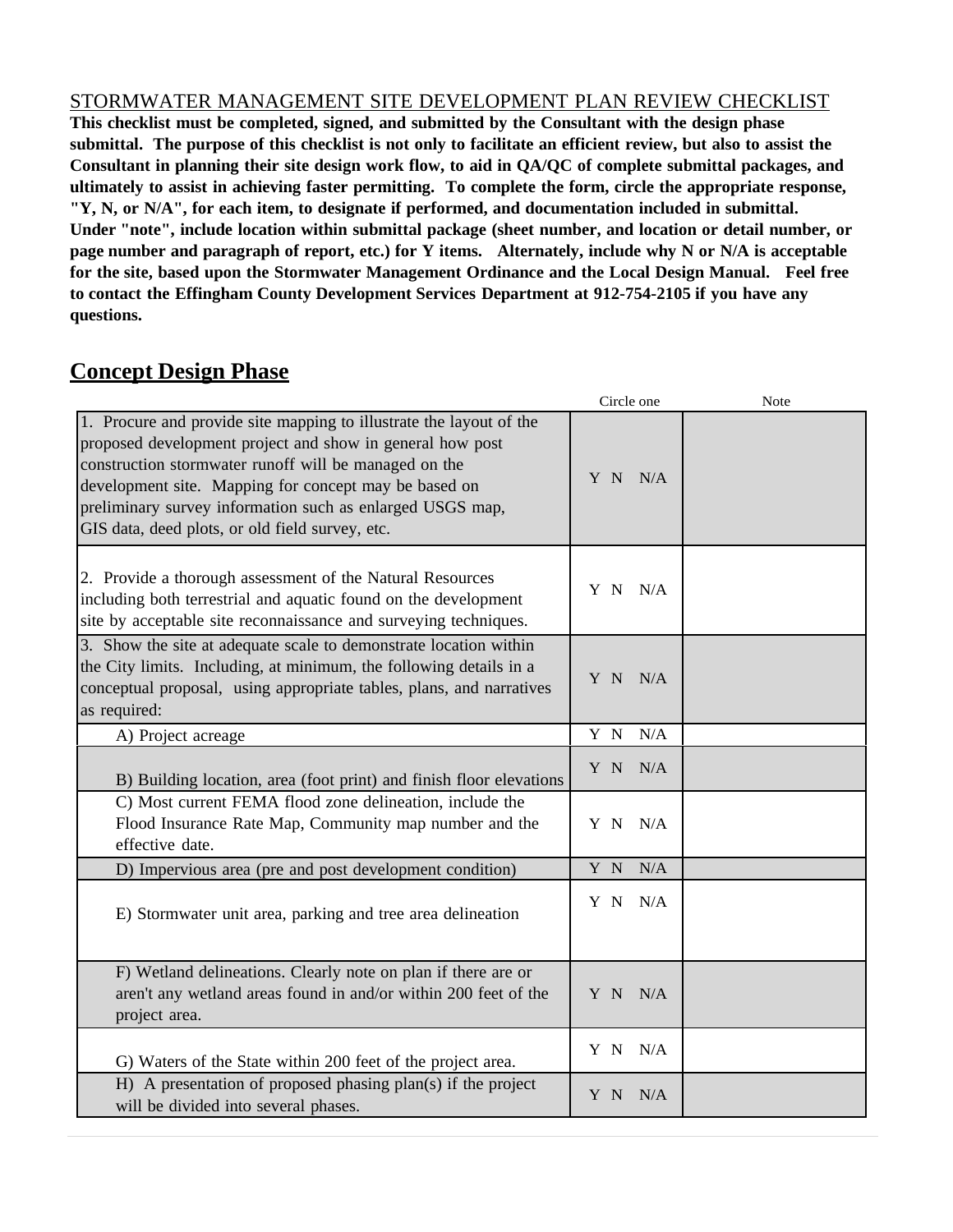| 4. Assess potential application of green infrastructure practices in<br>the form of better site planning and design techniques. Low impact<br>development practice should be used to the maximum extent<br>practicable during the creation of a stormwater management concept<br>plan. At a minimum, the following site information shall be<br>considered, utilizing available information instead of field<br>exploration for concept development: | Y N N/A    |  |
|------------------------------------------------------------------------------------------------------------------------------------------------------------------------------------------------------------------------------------------------------------------------------------------------------------------------------------------------------------------------------------------------------------------------------------------------------|------------|--|
| A) Soil type (from Soil Study)                                                                                                                                                                                                                                                                                                                                                                                                                       | Y N<br>N/A |  |
| B) Depth of ground water on site                                                                                                                                                                                                                                                                                                                                                                                                                     | Y N<br>N/A |  |
| C) Whether the type of development proposed is a hotspot as<br>defined by the Ordinance and Design Manual. If yes, address<br>how this influences the concept proposal?                                                                                                                                                                                                                                                                              | Y N N/A    |  |
| 5. Provide preliminary calculation to verify the site is suitable for<br>the proposed project scale and layout to satisfy the Post-construction<br>Stormwater Management Design Criteria and requirements of the<br>current Effingham County Stormwater Ordinance.                                                                                                                                                                                   | Y N N/A    |  |
| 6. Briefly summarize in separate report the stormwater<br>management strategy to be utilized for the proposed site design.<br>This report shall be signed and sealed by the GA Registered PE.                                                                                                                                                                                                                                                        | Y N<br>N/A |  |

# **Detailed Design Phase**

|                                                                                                                                                                                                                                                                        | Circle One | Note |
|------------------------------------------------------------------------------------------------------------------------------------------------------------------------------------------------------------------------------------------------------------------------|------------|------|
| 1. Provide site survey plan with the drainage submittal. The site<br>survey plan shall include but is not limited to the following:                                                                                                                                    | Y N N/A    |      |
| A) Date(s) of survey and revisions                                                                                                                                                                                                                                     | Y N<br>N/A |      |
| B) Bench mark with elevation, the bench mark shall have<br>coordinates based on the Georgia State Plane Coordinate<br>System, East Zone, North American Datum of 1983 (NAD 83).<br>Elevation shall be based on the North American Vertical Datum<br>of 1988 (NAVD 88). | Y N<br>N/A |      |
| C) Existing and proposed right of way, easements and set backs                                                                                                                                                                                                         | Y N<br>N/A |      |
| D) Adjacent structures and names of property owners                                                                                                                                                                                                                    | N/A<br>Y N |      |
| E) Property identification number (Map and Parcel)                                                                                                                                                                                                                     | Y N<br>N/A |      |
| F) Gross acreage of property                                                                                                                                                                                                                                           | Y N<br>N/A |      |
| G) Show environmental features, including landfills                                                                                                                                                                                                                    | Y N<br>N/A |      |
| H) Topographic contours in 1 foot intervals                                                                                                                                                                                                                            | Y N<br>N/A |      |
| I) Property line bearings and distances                                                                                                                                                                                                                                | Y N<br>N/A |      |
| J) North arrow and scale.                                                                                                                                                                                                                                              | Y N<br>N/A |      |
| K) Professional stamp and signature                                                                                                                                                                                                                                    | N/A<br>ΥN  |      |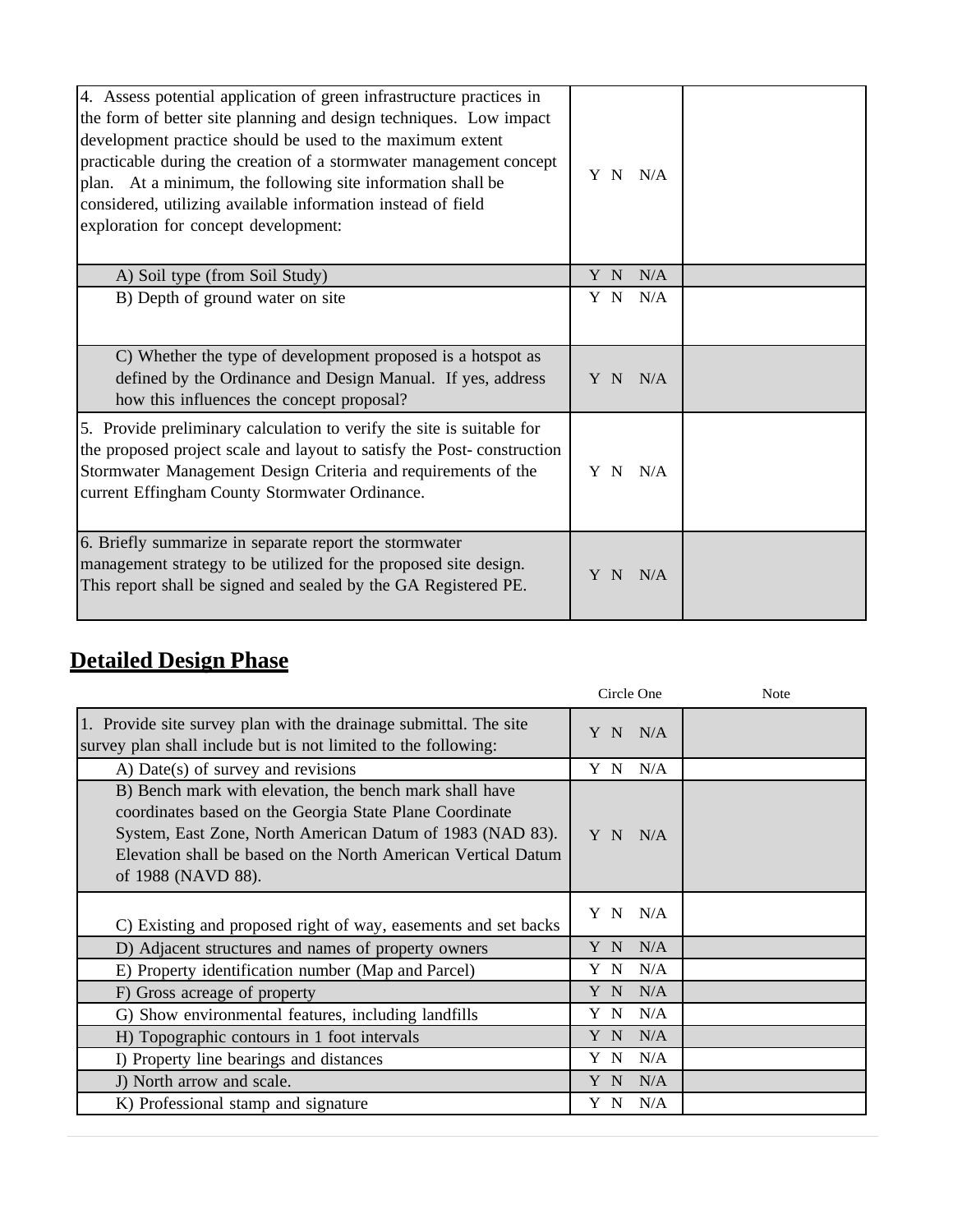| L) Location of all existing utilities, structures above ground and<br>underground (pipe, manholes/catch basins with top and invert<br>elevations, drive, walkway, fence, etc.), information on<br>downstream system which the proposed storm system is<br>connecting to. At least two (2) downstream manholes shall be<br>surveyed. | Y N N/A          |  |
|-------------------------------------------------------------------------------------------------------------------------------------------------------------------------------------------------------------------------------------------------------------------------------------------------------------------------------------|------------------|--|
| M) Most current FEMA flood zone delineation, include the<br>Flood Insurance Rate Map, Community map number and the<br>effective date.                                                                                                                                                                                               | Y N N/A          |  |
| N) Wetland delineations. Clear note on plan if there are or<br>aren't any wetland areas found in and within 200 feet of the<br>project area.                                                                                                                                                                                        | Y N N/A          |  |
| O) Water of the state within 200 feet of the project area.                                                                                                                                                                                                                                                                          | Y N<br>N/A       |  |
| 2. Provide a thorough assessment of the Natural Resource<br>Inventory including both terrestrial and aquatic found on the<br>development site by acceptable site reconnaissance and surveying<br>techniques if Concept Design phase was not exercised.                                                                              | Y N N/A          |  |
| 3. Assess potential application of green infrastructure practices in a<br>detailed manner. Better site planning and design techniques and low<br>impact development practice shall be used to the maximum extend<br>practical. The following site information shall be considered:                                                  | Y N N/A          |  |
| A) Soil type.                                                                                                                                                                                                                                                                                                                       | Y N<br>N/A       |  |
| B) Depth of ground water on site.                                                                                                                                                                                                                                                                                                   | Y N<br>N/A       |  |
| C) Whether the type of development proposed is a hotpot as<br>defined by the Ordinance and Design Manual. How does this<br>influence site design?                                                                                                                                                                                   | Y N<br>N/A       |  |
| 4. Provide a summary narrative/report of how the post-<br>construction stormwater runoff will be managed on the<br>development site meeting the five (5) post-construction stormwater<br>management criteria as described in Effingham County Stormwater<br>Management LDM.                                                         | Y N N/A          |  |
| A) Meeting Stormwater Runoff Reduction                                                                                                                                                                                                                                                                                              | Y N<br>N/A       |  |
| B) Meeting Stormwater Quality Protection                                                                                                                                                                                                                                                                                            | Y N<br>N/A       |  |
| C) Meeting Aquatic Resource Protection                                                                                                                                                                                                                                                                                              | Y N<br>N/A       |  |
| D) Meeting Overbank Flood Protection                                                                                                                                                                                                                                                                                                | Y N<br>$\rm N/A$ |  |
| E) Meeting Extreme Flood Protection                                                                                                                                                                                                                                                                                                 | Y N<br>$\rm N/A$ |  |
| F) Provide soil maps; boring locations with geotechnical report<br>if needed.                                                                                                                                                                                                                                                       | N/A<br>Y N       |  |
| G) Hydrology: provide runoff curve number determinations,<br>time of concentration, and hydrograph generation (SCS<br>methods) for pre and post developed conditions with worksheets.                                                                                                                                               | Y N N/A          |  |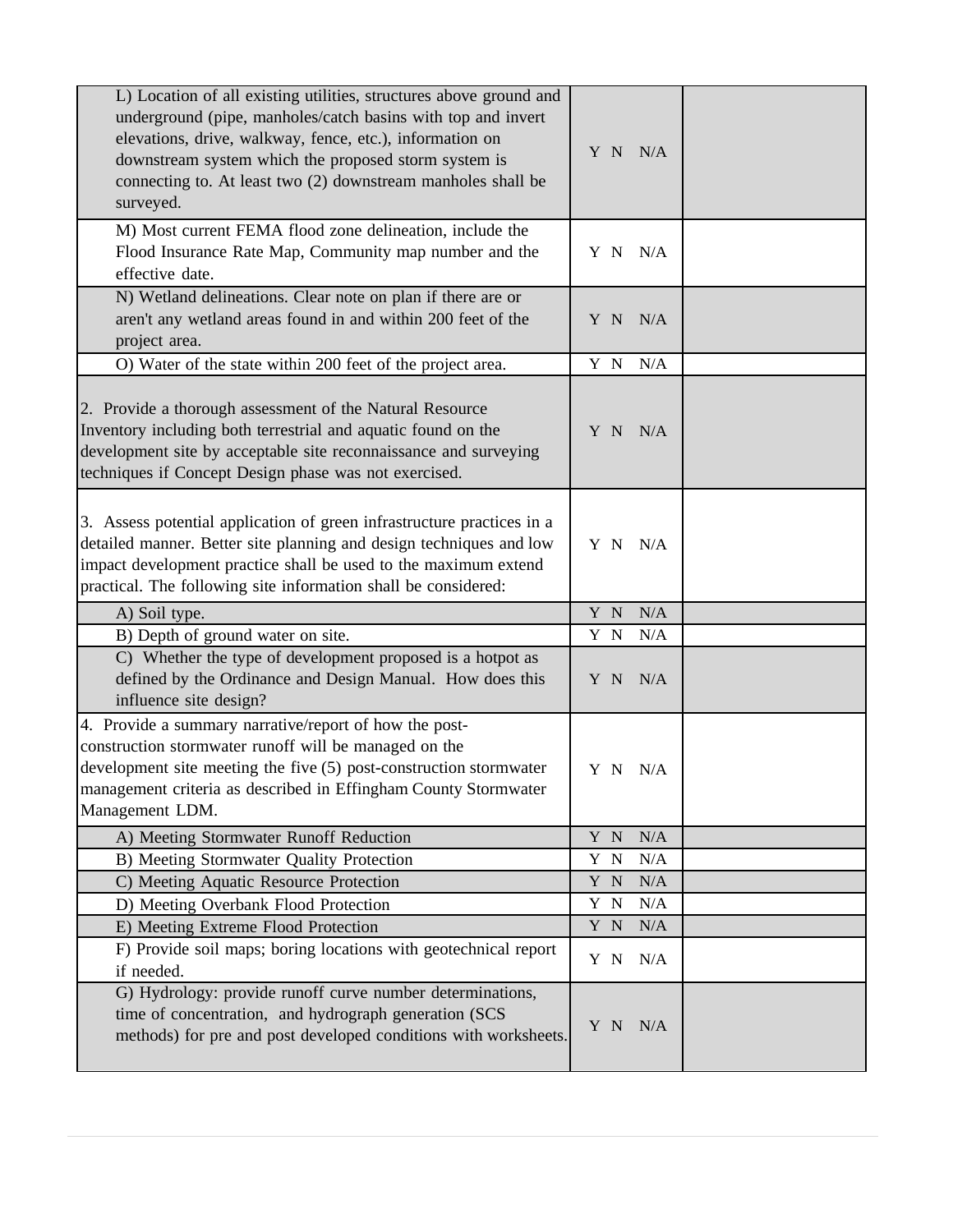| H) Hydraulics: Specify assumptions and coefficients used;<br>Provide stage-storage table and curve. Provide pond routing of<br>post-development hydrographs for appropriate design storms as<br>defined in the Effingham County Stormwater Management<br>Local Design Manual; Provide riser/outlet structure analysis and<br>emergency spillway adequacy/capacity analysis.                                           | Y N N/A    |  |
|-----------------------------------------------------------------------------------------------------------------------------------------------------------------------------------------------------------------------------------------------------------------------------------------------------------------------------------------------------------------------------------------------------------------------|------------|--|
| I) Provide pipe size calculations.                                                                                                                                                                                                                                                                                                                                                                                    | Y N<br>N/A |  |
| 5. The detention facility calculated volume base elevation shall be<br>above the 25 year flood elevation, such elevation and the tail water<br>elevation for the County's outfall shall be obtained from the latest<br>FEMA Flood Insurance Rate Map Study. A soil survey may be<br>required within the proposed detention facility which demonstrates<br>the elevation as above the seasonal ground water elevation. | Y N N/A    |  |
| 6. Match pipe crown elevations, at minimum where possible.                                                                                                                                                                                                                                                                                                                                                            | Y N<br>N/A |  |
| 7. Show drainage pattern, property ridge line(s), and building finish<br>elevation on the grading plan or neighborhood grading plan.                                                                                                                                                                                                                                                                                  | N/A<br>Y N |  |
| 8. Clearly note on plans:                                                                                                                                                                                                                                                                                                                                                                                             | Y N<br>N/A |  |
| A) A Right of Way Permit shall be obtained prior to performing<br>construction activity in the County's R.O.W                                                                                                                                                                                                                                                                                                         | Y N N/A    |  |
| B) Chlorinated disinfected water shall not be discharged into<br>the stormwater system.                                                                                                                                                                                                                                                                                                                               | Y N<br>N/A |  |
| C) Call before you dig note.                                                                                                                                                                                                                                                                                                                                                                                          | Y N<br>N/A |  |
| 9. Provide downstream and surrounding neighborhood area<br>analysis to identify any existing capacity hotspots, and drainage<br>blockage situation at neighboring property due to the proposed<br>development.                                                                                                                                                                                                        | N/A<br>Y N |  |
| 10. Direct connection of a building's downspouts into a County<br>system shall be discouraged.                                                                                                                                                                                                                                                                                                                        | Y N<br>N/A |  |
| 11. No stormwater discharge to the adjacent property allowed<br>without written approval of the neighboring property owner.<br>Stormwater private easement and agreement shall be provided for<br>neighboring property.                                                                                                                                                                                               | Y N N/A    |  |
| 12. Provide stormwater pipe profiles with 25 and 100 year HGL.<br>Show all existing and proposed utility crossings on profiles.                                                                                                                                                                                                                                                                                       | Y N N/A    |  |
| 13. Note on plans the County's right to always allow access property<br>to inspect stormwater facilities.                                                                                                                                                                                                                                                                                                             | Y N<br>N/A |  |
| 15. Prepare Stormwater management system inspection and<br>maintenance plan.                                                                                                                                                                                                                                                                                                                                          | N/A<br>Y N |  |
| 16. Provide Soil Erosion/Sedimentation Control plan to include the<br>following information:                                                                                                                                                                                                                                                                                                                          | Y N<br>N/A |  |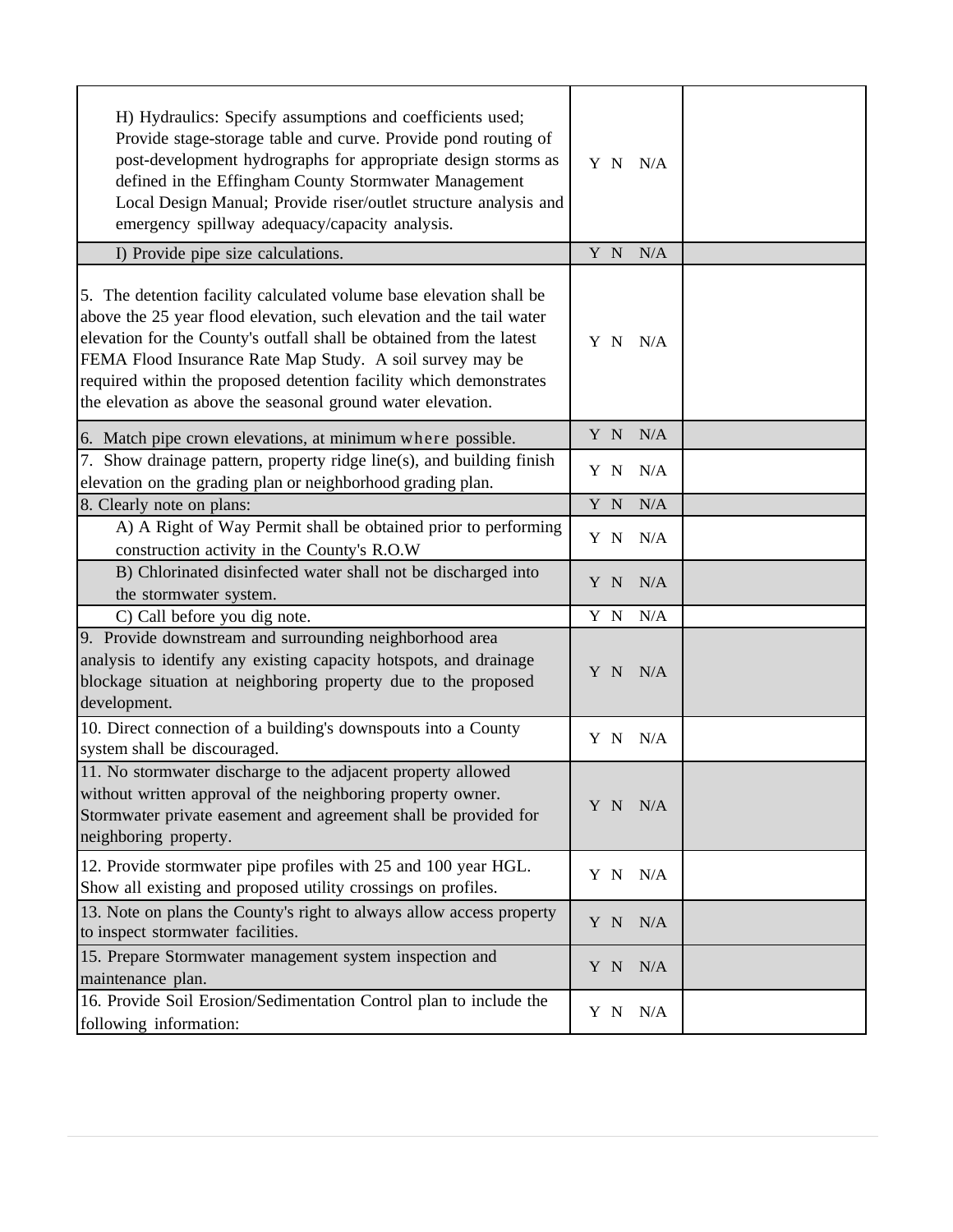| A) Description of site activity and amount/degree of<br>disturbance.                                                                                                                                                                                                                                              | Y N N/A     |  |
|-------------------------------------------------------------------------------------------------------------------------------------------------------------------------------------------------------------------------------------------------------------------------------------------------------------------|-------------|--|
| B) Existing site conditions (topography, vegetation, drainage)                                                                                                                                                                                                                                                    | Y N N/A     |  |
| C) Soil type, description, and boundary                                                                                                                                                                                                                                                                           | Y N<br>N/A  |  |
| D) Name and 24 hour number of local contact responsible for<br>erosion and sedimentation control                                                                                                                                                                                                                  | Y N N/A     |  |
| E) Methods to be used in Erosion and Sedimentation Control<br>plan                                                                                                                                                                                                                                                | $Y$ N $N/A$ |  |
| F) Permanent site stabilization, establishment and<br>maintenance                                                                                                                                                                                                                                                 | Y N N/A     |  |
| G) Provisions for use of onsite detention pond as temporary<br>sediment basin with clean out schedule & instructions for<br>conversion to a permanent facility.                                                                                                                                                   | Y N N/A     |  |
| H) Calculations needed to assure adequacy of basin and<br>structures                                                                                                                                                                                                                                              | Y N N/A     |  |
| I) Construction schedule (graph or table), including a note in<br><b>Bold Letter: "The escape of sediment from the site shall be</b><br>prevented by the installation of erosion and sediment<br>control measures and practices prior to, or concurrent<br>with, land disturbing activities."                     | Y N N/A     |  |
| J) Maintenance statement note: "Erosion control measures<br>will be maintained at all times. If full implementation of the<br>approved plan does not provide for effective erosion control,<br>additional erosion and sediment control measures shall be<br>implemented to control or treat the sediment source." | Y N N/A     |  |
| K) Note: "Any disturbed area left exposed for a period<br>greater than 14 days shall be stabilized with mulch or<br>temporary seeding."                                                                                                                                                                           | Y N N/A     |  |
| 17. All plans and reports shall be signed and sealed by registered<br>Georgia Professional Engineer                                                                                                                                                                                                               | Y N N/A     |  |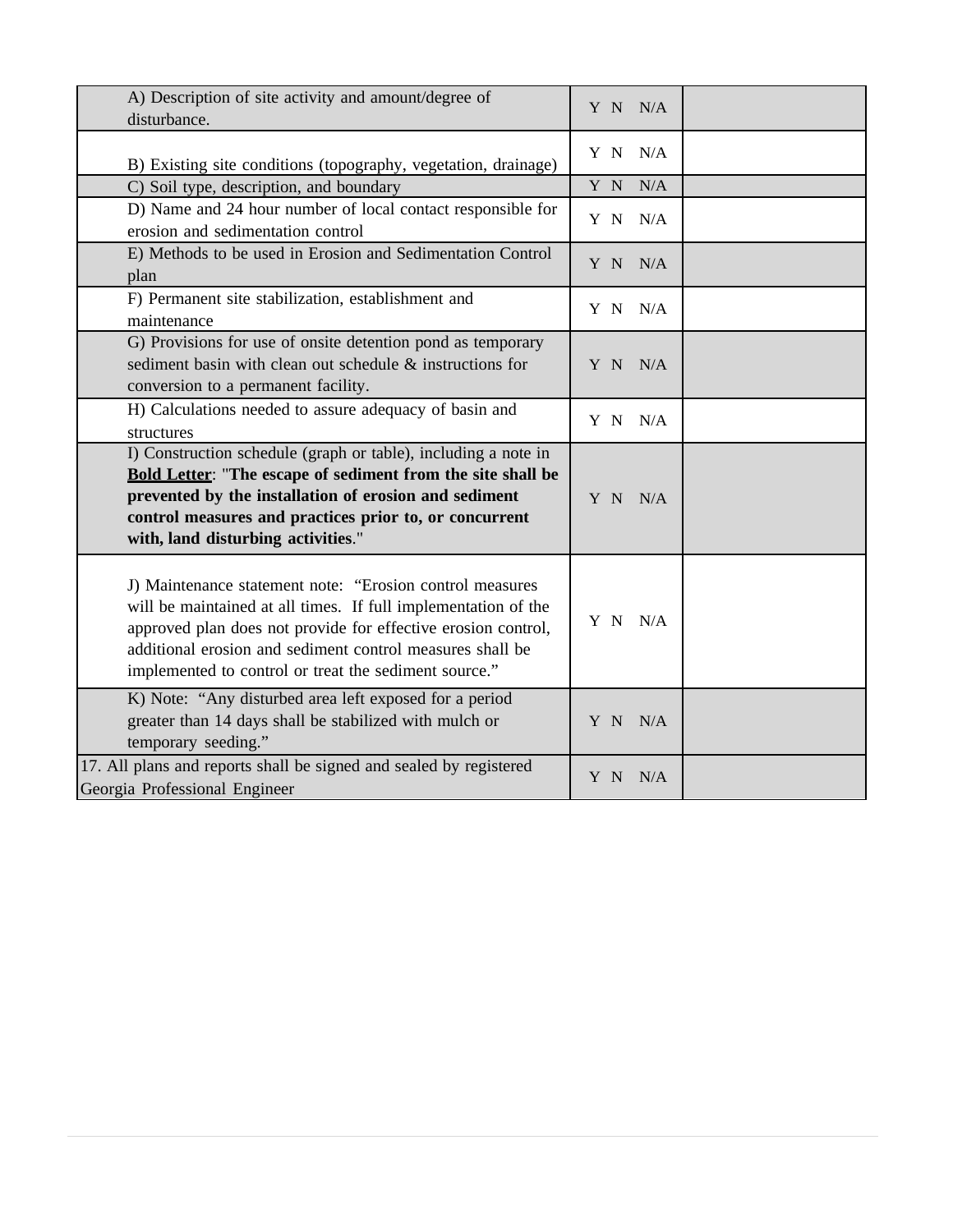| 19. After the project has been constructed, As-builts (Record       |     |     |
|---------------------------------------------------------------------|-----|-----|
| Drawings) must be submitted to the Effingham County Development     |     |     |
| Services Department. The size of the drawings shall be 24" x 36".   |     |     |
| As-builts shall have a coordinate system based on the Georgia State |     |     |
| Plane Coordinate System, East Zone, North American Datum of         |     |     |
| 1983 (NAD 83). Elevations shown shall be based on the North         |     |     |
| American Vertical Datum of 1988 (NAVD 88). All measurements         | Y N | N/A |
| and coordinates shown shall use the U.S. Survey Foot definition.    |     |     |
| Coordinates shall be shown on all drainage structures, detention    |     |     |
| outlet control structures, manholes. It is suggested that this data |     |     |
| format be used at the beginning of the project in the site design   |     |     |
| phase.                                                              |     |     |
|                                                                     |     |     |
|                                                                     |     |     |

The above checklist shall be used as a minimum guideline for drainage development requirements and must be completed and signed by the engineer proposing the development with his/her plans to the Development Service Department. As the developer's engineer completes an item, he/she shall document the fact of completion by circling the appropriate 'Y, N, or N/A' in the box for that particular item. The box at the right of the form is for explanation of where to find items included for each Y response. Alternately, the box is for explaining why N or N/A is appropriate, based upon the County's Stormwater Ordinance and/or Local Design Manual. Please ensure that the portion below is filled out in its entirety:

Name of Development: Developer's Engineer Name: Developer's Engineering Firm: Developer's Engineer Signature: Date County Reviewer Received: Date County Review Comments Issued: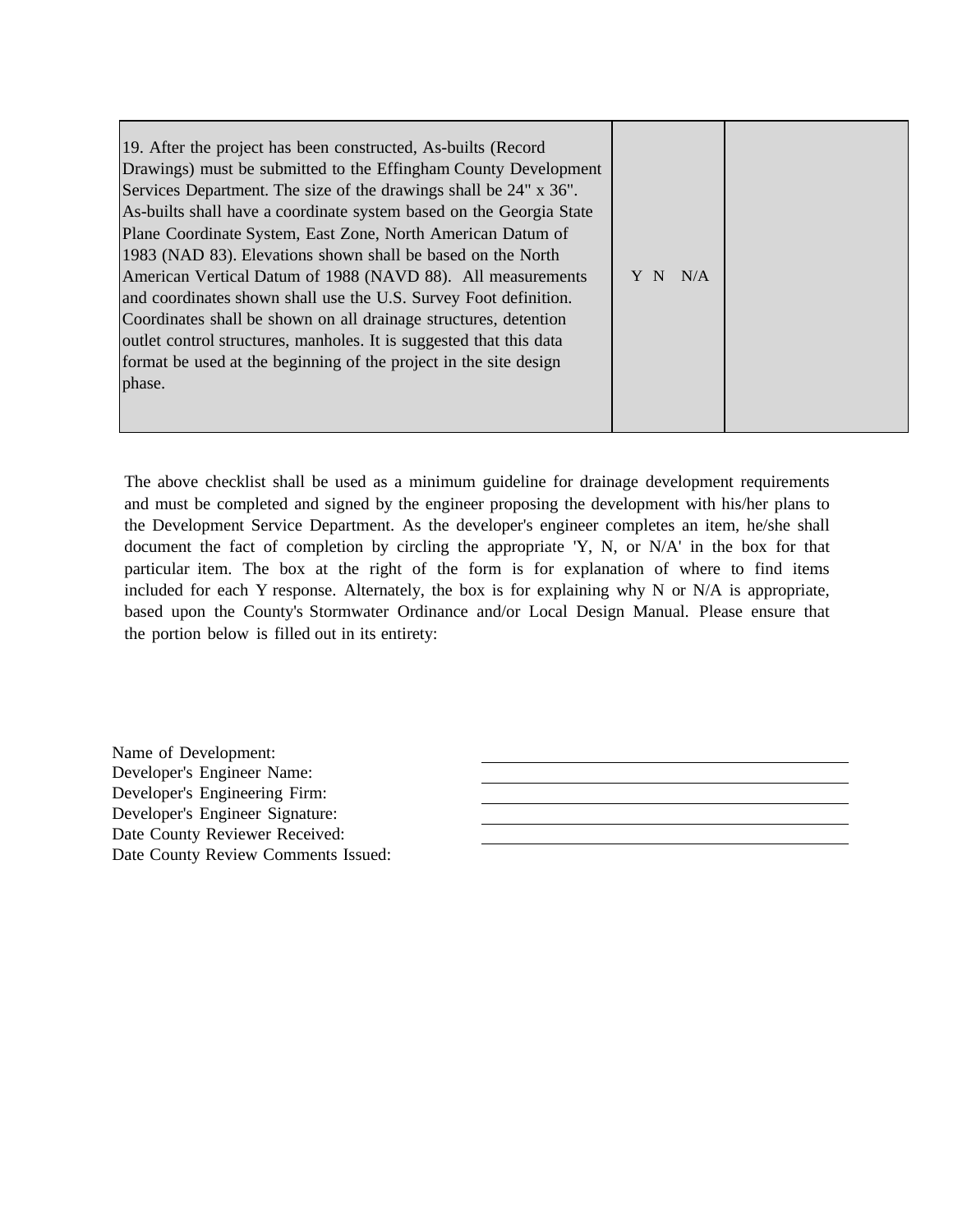The Inventory is intended to be completed and provided to the Development Services Department with the <u>first as-built drawing submittal</u> to the County Engineer.

| <b>Project Name:</b>                               | Date of Final Inspection: |                                       |  |  |
|----------------------------------------------------|---------------------------|---------------------------------------|--|--|
| <b>Project Number:</b><br><b>Project Location:</b> |                           | <b>Project Total Disturbed Area:</b>  |  |  |
|                                                    |                           | <b>Project Total Impervious Area:</b> |  |  |
| <b>Consultant:</b>                                 |                           | <b>Site APv:</b>                      |  |  |
| <b>SW Structure List:</b>                          | <b>ID/Name:</b>           |                                       |  |  |
| Wet Pond                                           |                           |                                       |  |  |
| Dry Pond                                           |                           |                                       |  |  |
| <b>Stormwater Wetland</b>                          |                           |                                       |  |  |
| <b>Vegetated Filter Strip</b>                      |                           |                                       |  |  |
| <b>Bioretention/Rain Garden</b>                    |                           |                                       |  |  |
| <b>Underground Storage</b>                         |                           |                                       |  |  |
| Permeable Pavement                                 |                           |                                       |  |  |
| Green Roof                                         |                           |                                       |  |  |
| Other:                                             |                           |                                       |  |  |

| Describe Stormwater Treatment Train: (Attach additional pages if necessary) |  |  |  |  |
|-----------------------------------------------------------------------------|--|--|--|--|
|                                                                             |  |  |  |  |
|                                                                             |  |  |  |  |
|                                                                             |  |  |  |  |
|                                                                             |  |  |  |  |
|                                                                             |  |  |  |  |
|                                                                             |  |  |  |  |
|                                                                             |  |  |  |  |
|                                                                             |  |  |  |  |
|                                                                             |  |  |  |  |
|                                                                             |  |  |  |  |
|                                                                             |  |  |  |  |
|                                                                             |  |  |  |  |
|                                                                             |  |  |  |  |
|                                                                             |  |  |  |  |
|                                                                             |  |  |  |  |
|                                                                             |  |  |  |  |
|                                                                             |  |  |  |  |
|                                                                             |  |  |  |  |
|                                                                             |  |  |  |  |
|                                                                             |  |  |  |  |
|                                                                             |  |  |  |  |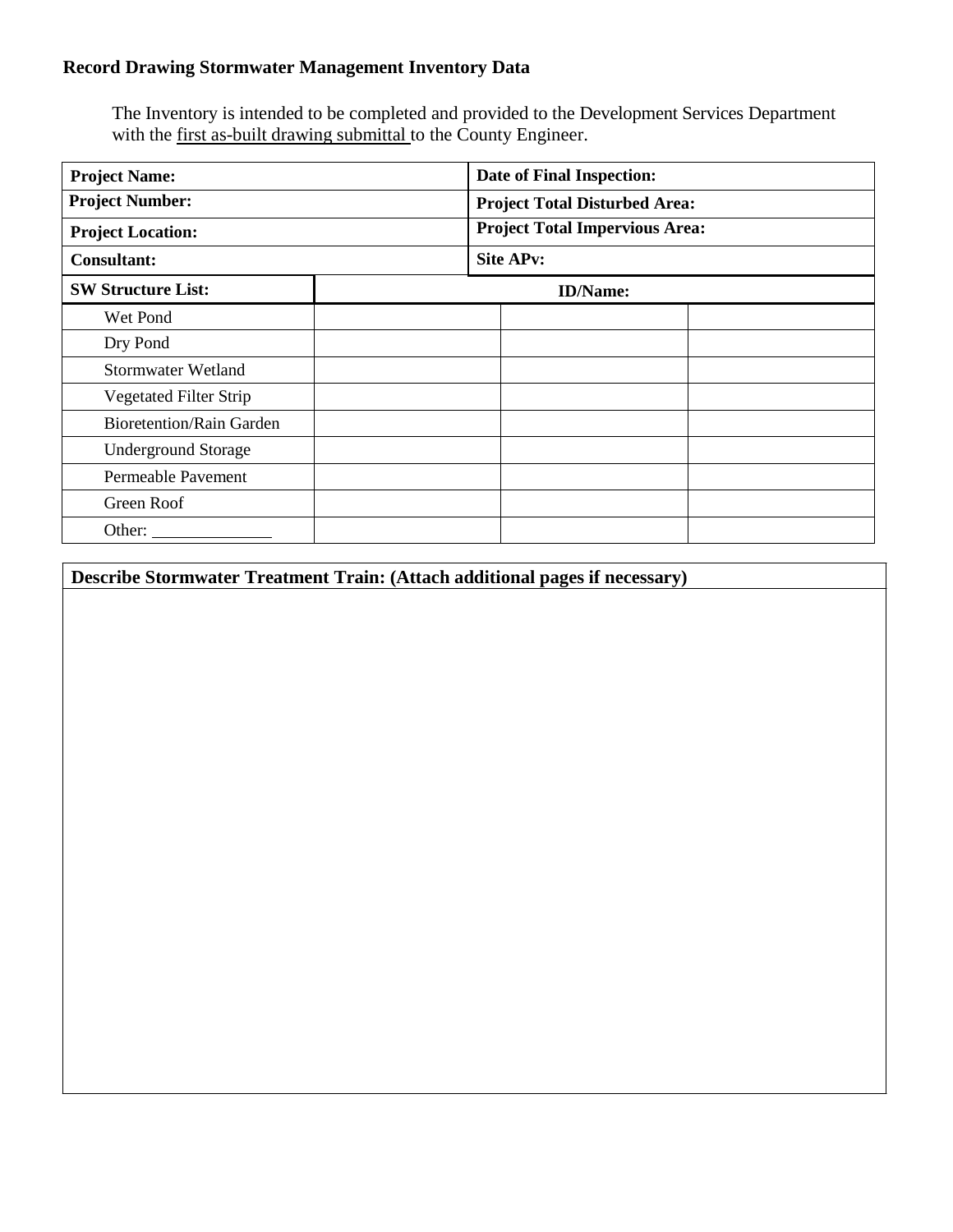| <b>Flood Protection Table:</b> |                                          |     |            |            |             |             |             |                   |
|--------------------------------|------------------------------------------|-----|------------|------------|-------------|-------------|-------------|-------------------|
| SWMU ID                        | Volume $(cf)$ /<br>Elevation<br>(NAVD88) | N/A | $1yr-24hr$ | $5yr-24hr$ | $10yr-24hr$ | $25yr-24hr$ | $50yr-24hr$ | $100$ yr-<br>24hr |
|                                |                                          |     |            |            |             |             |             |                   |
|                                |                                          |     |            |            |             |             |             |                   |
|                                |                                          |     |            |            |             |             |             |                   |
|                                |                                          |     |            |            |             |             |             |                   |
|                                |                                          |     |            |            |             |             |             |                   |
|                                |                                          |     |            |            |             |             |             |                   |
|                                |                                          |     |            |            |             |             |             |                   |
|                                |                                          |     |            |            |             |             |             |                   |
|                                |                                          |     |            |            |             |             |             |                   |
|                                |                                          |     |            |            |             |             |             |                   |
|                                |                                          |     |            |            |             |             |             |                   |
|                                |                                          |     |            |            |             |             |             |                   |

| <b>Wet Pond:</b>                                                          | <b>SWMU ID:</b> |                                              | Provide table for each SWMU ID |  |  |
|---------------------------------------------------------------------------|-----------------|----------------------------------------------|--------------------------------|--|--|
| Description of unit's design function in the stormwater management train: |                 |                                              |                                |  |  |
|                                                                           |                 |                                              |                                |  |  |
|                                                                           |                 |                                              |                                |  |  |
|                                                                           |                 |                                              |                                |  |  |
|                                                                           |                 |                                              |                                |  |  |
|                                                                           |                 |                                              |                                |  |  |
|                                                                           |                 |                                              |                                |  |  |
| Permanent Pool Volume:                                                    |                 | Forebay Sediment Volume:                     |                                |  |  |
| Side slopes not to exceed:                                                |                 | Pond Sediment Volume:                        |                                |  |  |
| Outfall structure                                                         | X:              | Aquatic vegetation provided (list/quantity): |                                |  |  |
| coordinates (to nearest                                                   | Y:              |                                              |                                |  |  |
| hundredth):                                                               |                 |                                              |                                |  |  |
| <b>Outfall Design Detail:</b>                                             |                 |                                              |                                |  |  |
|                                                                           |                 |                                              |                                |  |  |
|                                                                           |                 |                                              |                                |  |  |
|                                                                           |                 |                                              |                                |  |  |
|                                                                           |                 |                                              |                                |  |  |
|                                                                           |                 |                                              |                                |  |  |
|                                                                           |                 |                                              |                                |  |  |
|                                                                           |                 |                                              |                                |  |  |
|                                                                           |                 |                                              |                                |  |  |
|                                                                           |                 |                                              |                                |  |  |
|                                                                           |                 |                                              |                                |  |  |
|                                                                           |                 |                                              |                                |  |  |
|                                                                           |                 |                                              |                                |  |  |
|                                                                           |                 |                                              |                                |  |  |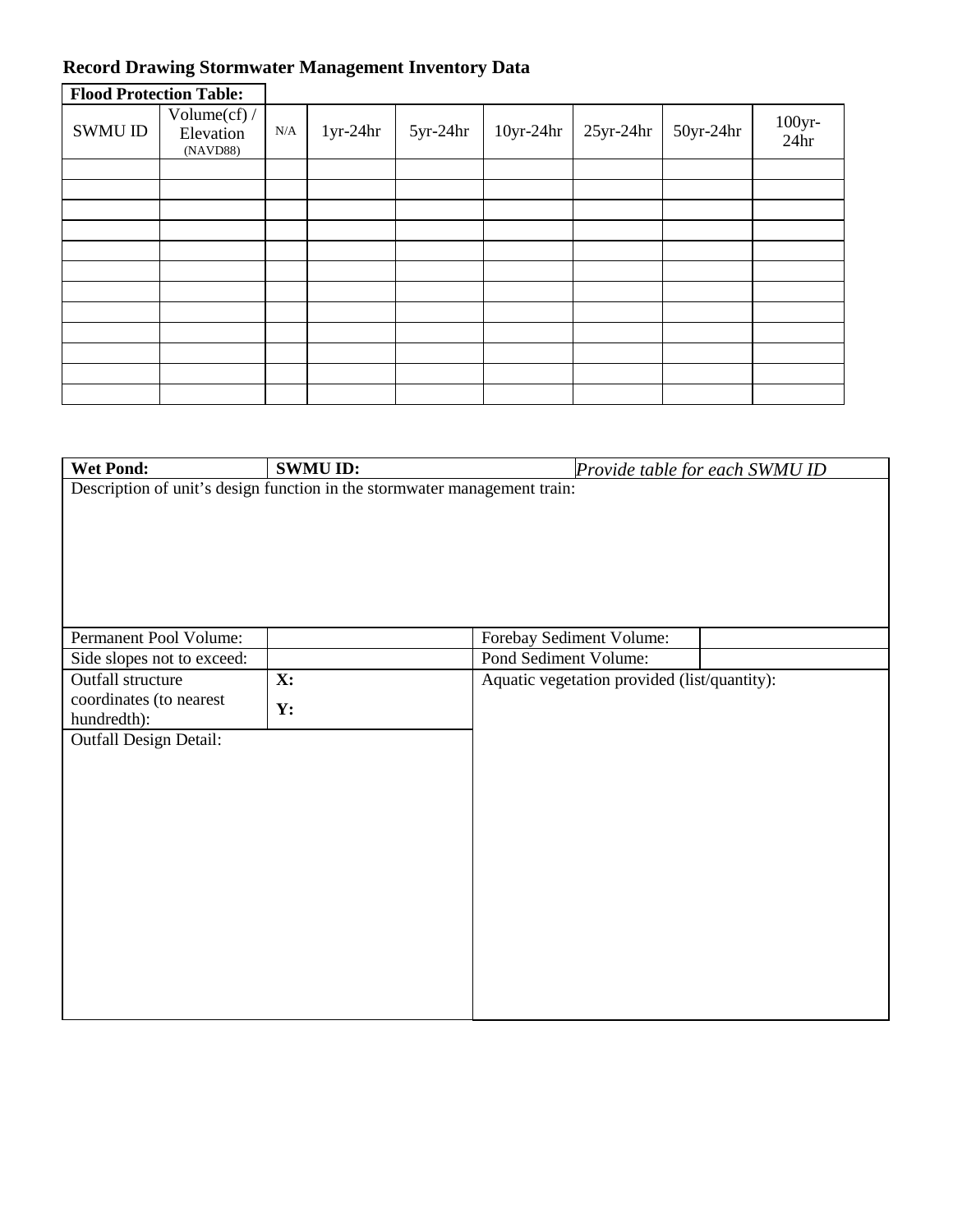| <b>Dry Pond:</b>           | <b>SWMU ID:</b>                                                           |                               | Provide table for each SWMU ID |  |  |  |  |  |
|----------------------------|---------------------------------------------------------------------------|-------------------------------|--------------------------------|--|--|--|--|--|
|                            | Description of unit's design function in the stormwater management train: |                               |                                |  |  |  |  |  |
|                            |                                                                           |                               |                                |  |  |  |  |  |
|                            |                                                                           |                               |                                |  |  |  |  |  |
|                            |                                                                           |                               |                                |  |  |  |  |  |
|                            |                                                                           |                               |                                |  |  |  |  |  |
|                            |                                                                           |                               |                                |  |  |  |  |  |
|                            |                                                                           |                               |                                |  |  |  |  |  |
| Storage Volume:            |                                                                           | Sediment Storage Volume: N/A  |                                |  |  |  |  |  |
| Flow Path Width:           |                                                                           | <b>Outfall Design Detail:</b> |                                |  |  |  |  |  |
| Side slopes not to exceed: | 3                                                                         |                               |                                |  |  |  |  |  |
| Outfall structure          | X:                                                                        |                               |                                |  |  |  |  |  |
| coordinates (to nearest    | Y:                                                                        |                               |                                |  |  |  |  |  |
| hundredth):                |                                                                           |                               |                                |  |  |  |  |  |
|                            |                                                                           |                               |                                |  |  |  |  |  |
|                            |                                                                           |                               |                                |  |  |  |  |  |
|                            |                                                                           |                               |                                |  |  |  |  |  |

| <b>Vegetated Filter Strip:</b>                                            | <b>SWMU ID: N/A</b> |                               |  | Provide table for each SWMU ID |  |  |
|---------------------------------------------------------------------------|---------------------|-------------------------------|--|--------------------------------|--|--|
| Description of unit's design function in the stormwater management train: |                     |                               |  |                                |  |  |
|                                                                           |                     |                               |  |                                |  |  |
|                                                                           |                     |                               |  |                                |  |  |
|                                                                           |                     |                               |  |                                |  |  |
|                                                                           |                     |                               |  |                                |  |  |
|                                                                           |                     |                               |  |                                |  |  |
|                                                                           |                     |                               |  |                                |  |  |
|                                                                           |                     |                               |  |                                |  |  |
| Flow Path Width:                                                          |                     | Sediment Storage Volume:      |  |                                |  |  |
| Side slopes not to exceed:                                                |                     | <b>Outfall Design Detail:</b> |  |                                |  |  |
| Outfall structure                                                         | X:                  |                               |  |                                |  |  |
| coordinates (to nearest                                                   |                     |                               |  |                                |  |  |
| hundredth):                                                               | Y:                  |                               |  |                                |  |  |
|                                                                           |                     |                               |  |                                |  |  |
|                                                                           |                     |                               |  |                                |  |  |
|                                                                           |                     |                               |  |                                |  |  |
|                                                                           |                     |                               |  |                                |  |  |

| <b>Grass Channel:</b>      | <b>SWMU ID: N/A</b>                                                       |                               | Provide table for each SWMU ID |
|----------------------------|---------------------------------------------------------------------------|-------------------------------|--------------------------------|
|                            | Description of unit's design function in the stormwater management train: |                               |                                |
|                            |                                                                           |                               |                                |
|                            |                                                                           |                               |                                |
|                            |                                                                           |                               |                                |
|                            |                                                                           |                               |                                |
|                            |                                                                           |                               |                                |
|                            |                                                                           |                               |                                |
| Flow Path Width:           |                                                                           | Sediment Storage Volume:      |                                |
| Side slopes not to exceed: |                                                                           | <b>Outfall Design Detail:</b> |                                |
| Outfall structure          | X:                                                                        |                               |                                |
| coordinates (to nearest    | Y:                                                                        |                               |                                |
| hundredth):                |                                                                           |                               |                                |
|                            |                                                                           |                               |                                |
|                            |                                                                           |                               |                                |
|                            |                                                                           |                               |                                |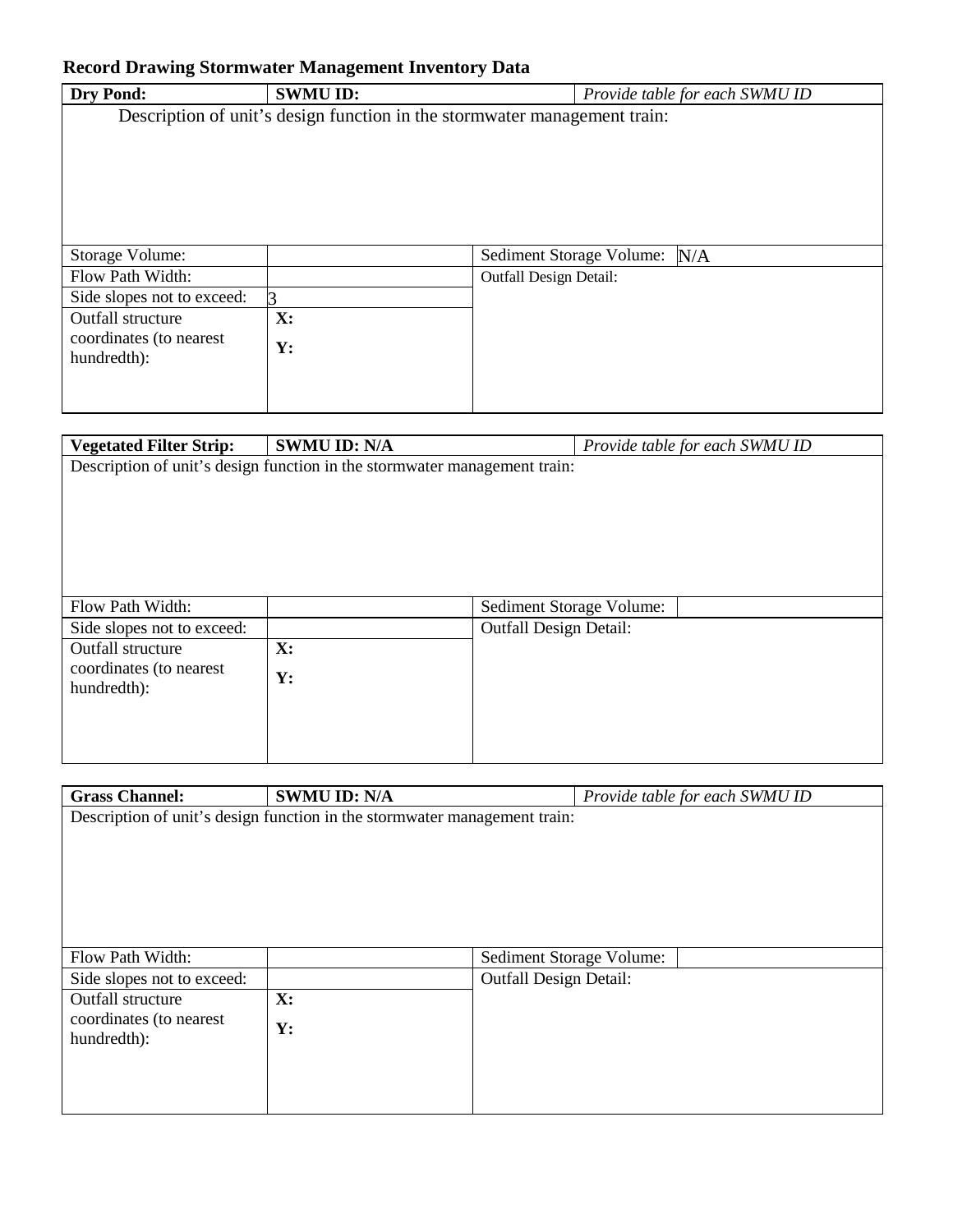| <b>Stormwater Wetlands:</b>                                               | <b>SWMU ID:</b> | Provide table for each SWMU ID               |  |  |  |  |
|---------------------------------------------------------------------------|-----------------|----------------------------------------------|--|--|--|--|
| Description of unit's design function in the stormwater management train: |                 |                                              |  |  |  |  |
|                                                                           |                 |                                              |  |  |  |  |
|                                                                           |                 |                                              |  |  |  |  |
|                                                                           |                 |                                              |  |  |  |  |
|                                                                           |                 |                                              |  |  |  |  |
| Surface Area (at outfall elevation):                                      |                 | Sediment Volume:                             |  |  |  |  |
| Depth (max):                                                              |                 |                                              |  |  |  |  |
| Volume:                                                                   |                 |                                              |  |  |  |  |
| <b>Outfall Structure</b>                                                  | $\mathbf{X}$ :  | Aquatic Vegetation Provided (list/quantity): |  |  |  |  |
| Coordinates (to nearest                                                   | Y:              |                                              |  |  |  |  |
| hundredth):                                                               |                 |                                              |  |  |  |  |
| <b>Outfall Design Detail:</b>                                             |                 |                                              |  |  |  |  |
|                                                                           |                 |                                              |  |  |  |  |
|                                                                           |                 |                                              |  |  |  |  |
|                                                                           |                 |                                              |  |  |  |  |
|                                                                           |                 |                                              |  |  |  |  |
|                                                                           |                 |                                              |  |  |  |  |
|                                                                           |                 |                                              |  |  |  |  |
|                                                                           |                 |                                              |  |  |  |  |
|                                                                           |                 |                                              |  |  |  |  |
|                                                                           |                 |                                              |  |  |  |  |

| <b>Bioretention Areas and Rain gardens:</b>                               |       | <b>SWMU ID:</b>           |                                      |  |  |  |
|---------------------------------------------------------------------------|-------|---------------------------|--------------------------------------|--|--|--|
|                                                                           |       |                           | Provide table for each SWMU ID       |  |  |  |
| Description of unit's design function in the stormwater management train: |       |                           |                                      |  |  |  |
|                                                                           |       |                           |                                      |  |  |  |
|                                                                           |       |                           |                                      |  |  |  |
|                                                                           |       |                           |                                      |  |  |  |
|                                                                           |       |                           |                                      |  |  |  |
|                                                                           |       |                           |                                      |  |  |  |
| Depth Of Constructed Soil                                                 |       | Inlet Design:             |                                      |  |  |  |
|                                                                           |       |                           |                                      |  |  |  |
| Underdrain: Y / N                                                         | Size: | <b>Outfall Structure:</b> | Y/N                                  |  |  |  |
| <b>Outfall Structure</b>                                                  | X:    |                           | Vegetation Provided (list/quantity): |  |  |  |
| Coordinates (to nearest                                                   |       |                           |                                      |  |  |  |
| hundredth):                                                               | Y:    |                           |                                      |  |  |  |
| <b>Outfall Design Detail:</b>                                             |       |                           |                                      |  |  |  |
|                                                                           |       |                           |                                      |  |  |  |
|                                                                           |       |                           |                                      |  |  |  |
|                                                                           |       |                           |                                      |  |  |  |
|                                                                           |       |                           |                                      |  |  |  |
|                                                                           |       |                           |                                      |  |  |  |
|                                                                           |       |                           |                                      |  |  |  |
|                                                                           |       |                           |                                      |  |  |  |
|                                                                           |       |                           |                                      |  |  |  |
|                                                                           |       |                           |                                      |  |  |  |
|                                                                           |       |                           |                                      |  |  |  |
|                                                                           |       |                           |                                      |  |  |  |
|                                                                           |       |                           |                                      |  |  |  |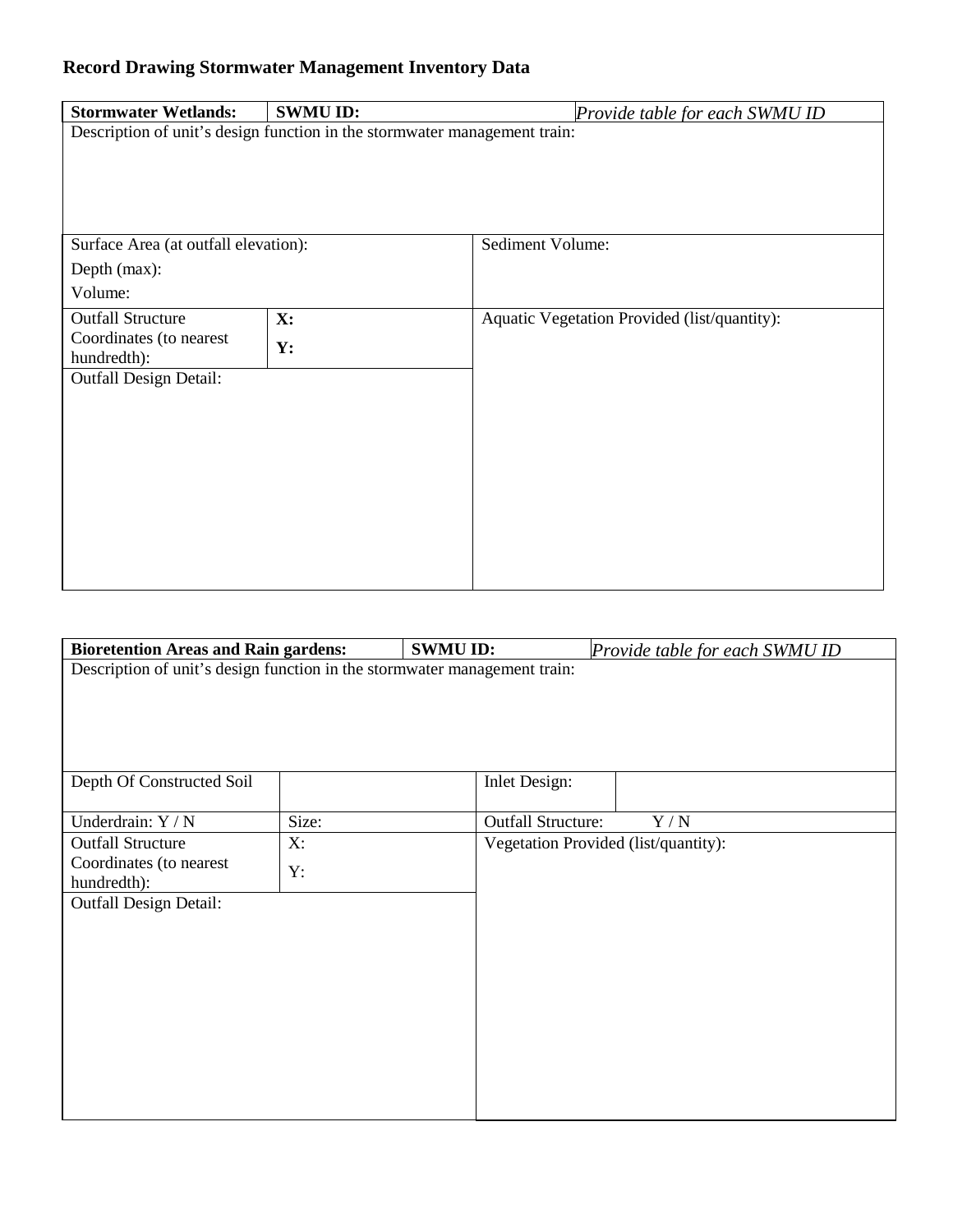| <b>Underground Detention:</b>                                             |    | <b>SWMU ID:</b> | Provide table for each SWMU ID  |  |  |  |  |  |
|---------------------------------------------------------------------------|----|-----------------|---------------------------------|--|--|--|--|--|
| Description of unit's design function in the stormwater management train: |    |                 |                                 |  |  |  |  |  |
|                                                                           |    |                 |                                 |  |  |  |  |  |
|                                                                           |    |                 |                                 |  |  |  |  |  |
|                                                                           |    |                 |                                 |  |  |  |  |  |
|                                                                           |    |                 |                                 |  |  |  |  |  |
| Volume:                                                                   |    |                 | Diagram of Inlets and Chambers: |  |  |  |  |  |
|                                                                           |    |                 |                                 |  |  |  |  |  |
| <b>Outfall Structure</b><br>Coordinates (to nearest                       | X: |                 |                                 |  |  |  |  |  |
| hundredth):                                                               | Y: |                 |                                 |  |  |  |  |  |
| Outfall Design Detail:                                                    |    |                 |                                 |  |  |  |  |  |
|                                                                           |    |                 |                                 |  |  |  |  |  |
|                                                                           |    |                 |                                 |  |  |  |  |  |
|                                                                           |    |                 |                                 |  |  |  |  |  |
|                                                                           |    |                 |                                 |  |  |  |  |  |
|                                                                           |    |                 |                                 |  |  |  |  |  |
|                                                                           |    |                 |                                 |  |  |  |  |  |
|                                                                           |    |                 |                                 |  |  |  |  |  |
|                                                                           |    |                 |                                 |  |  |  |  |  |
|                                                                           |    |                 |                                 |  |  |  |  |  |
|                                                                           |    |                 |                                 |  |  |  |  |  |
|                                                                           |    |                 |                                 |  |  |  |  |  |
|                                                                           |    |                 |                                 |  |  |  |  |  |

| <b>Permeable Pavement:</b>                                                | <b>SWMU ID:</b> |  | Provide table for each SWMU ID      |  |
|---------------------------------------------------------------------------|-----------------|--|-------------------------------------|--|
| Description of unit's design function in the stormwater management train: |                 |  |                                     |  |
|                                                                           |                 |  |                                     |  |
|                                                                           |                 |  |                                     |  |
|                                                                           |                 |  |                                     |  |
|                                                                           |                 |  |                                     |  |
| Volume of Storage (cf):                                                   |                 |  | Detail of full depth cross-section: |  |
|                                                                           |                 |  |                                     |  |
| Underdrain:<br>Y/N                                                        |                 |  |                                     |  |
|                                                                           |                 |  |                                     |  |
|                                                                           |                 |  |                                     |  |
| Type:                                                                     |                 |  |                                     |  |
|                                                                           |                 |  |                                     |  |
| Diameter:                                                                 |                 |  |                                     |  |
|                                                                           |                 |  |                                     |  |
|                                                                           |                 |  |                                     |  |
|                                                                           |                 |  |                                     |  |
|                                                                           |                 |  |                                     |  |
|                                                                           |                 |  |                                     |  |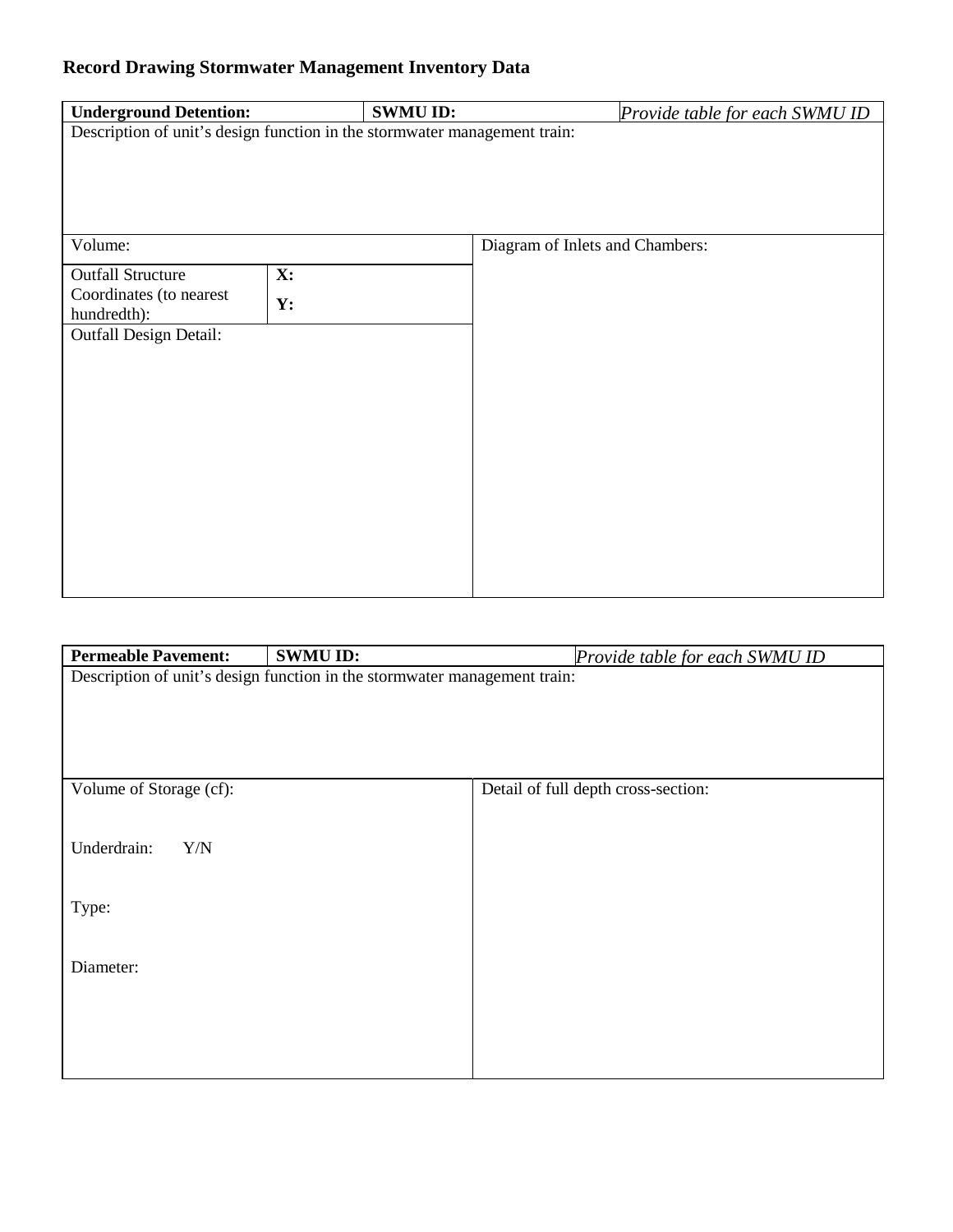| <b>Green Roof::</b>                             | <b>SWMU ID:</b>                                                         | Provide table for each SWMU ID      |
|-------------------------------------------------|-------------------------------------------------------------------------|-------------------------------------|
|                                                 | Description of design function in the stormwater management unit train: |                                     |
|                                                 |                                                                         |                                     |
|                                                 |                                                                         |                                     |
|                                                 |                                                                         |                                     |
|                                                 |                                                                         |                                     |
| Square feet of green:                           |                                                                         | Detail of full depth cross-section: |
|                                                 |                                                                         |                                     |
| Media depth:                                    |                                                                         |                                     |
|                                                 |                                                                         |                                     |
|                                                 |                                                                         |                                     |
| Detention volume:                               |                                                                         |                                     |
|                                                 |                                                                         |                                     |
| Overflow elevation (height above roof surface): |                                                                         |                                     |
|                                                 |                                                                         |                                     |
|                                                 |                                                                         |                                     |
| <b>Overflow Storage?</b>                        | ${\rm Y/N}$                                                             |                                     |
|                                                 |                                                                         |                                     |
| Storage volume:                                 |                                                                         |                                     |
|                                                 | Provide flow diagram of green roof overflow detention/reuse system:     |                                     |
|                                                 |                                                                         |                                     |
|                                                 |                                                                         |                                     |
|                                                 |                                                                         |                                     |
|                                                 |                                                                         |                                     |
|                                                 |                                                                         |                                     |
|                                                 |                                                                         |                                     |
|                                                 |                                                                         |                                     |
|                                                 |                                                                         |                                     |
|                                                 |                                                                         |                                     |
|                                                 |                                                                         |                                     |
|                                                 |                                                                         |                                     |
|                                                 |                                                                         |                                     |
|                                                 |                                                                         |                                     |
|                                                 |                                                                         |                                     |
|                                                 |                                                                         |                                     |
|                                                 |                                                                         |                                     |
|                                                 |                                                                         |                                     |
|                                                 |                                                                         |                                     |
|                                                 |                                                                         |                                     |
|                                                 |                                                                         |                                     |
|                                                 |                                                                         |                                     |
|                                                 |                                                                         |                                     |
|                                                 |                                                                         |                                     |
|                                                 |                                                                         |                                     |
|                                                 |                                                                         |                                     |
|                                                 |                                                                         |                                     |
|                                                 |                                                                         |                                     |
|                                                 |                                                                         |                                     |
|                                                 |                                                                         |                                     |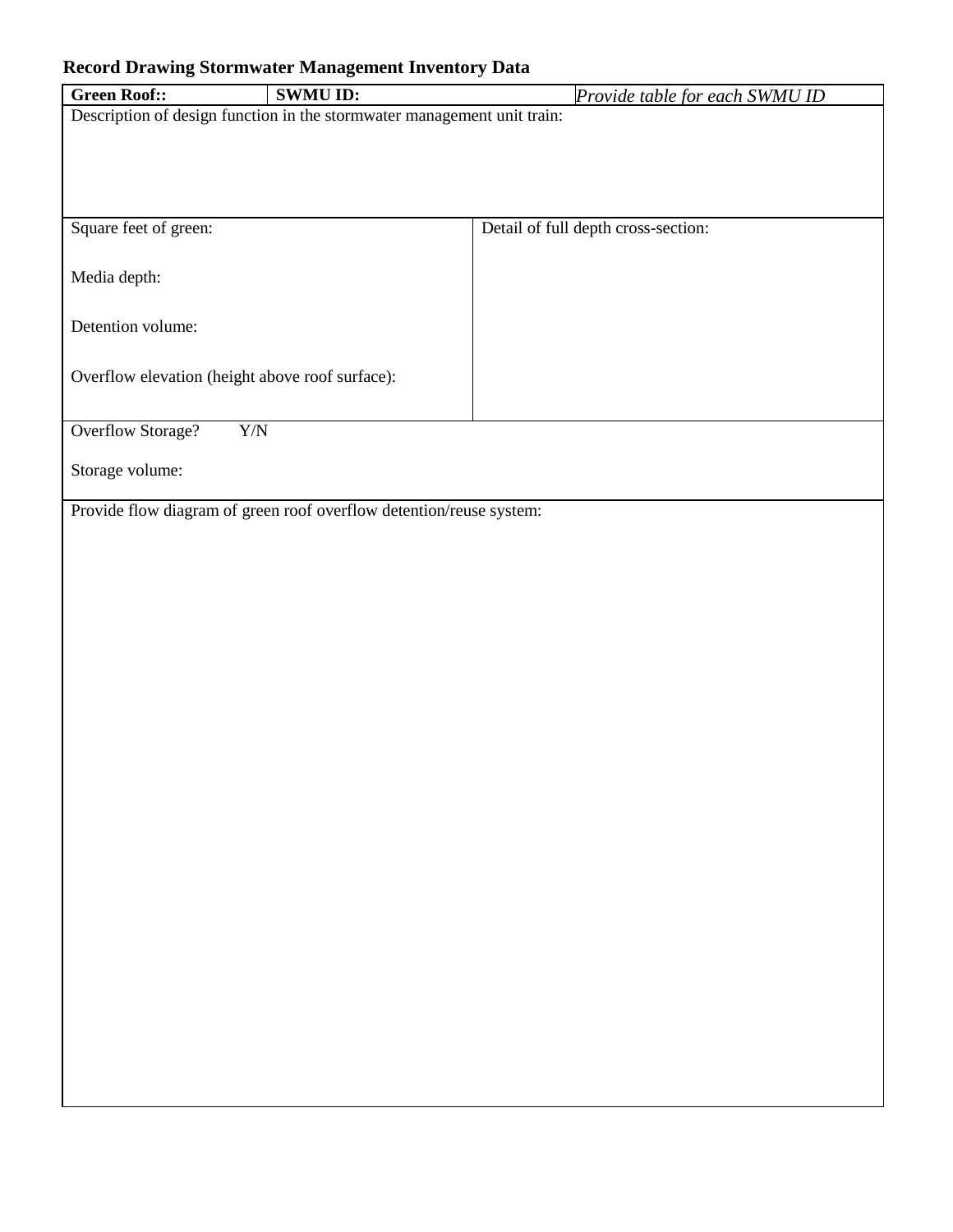| <b>Infiltration Trench:</b>                                               | <b>SWMU ID:</b> | Provide table for each SWMU ID |  |  |
|---------------------------------------------------------------------------|-----------------|--------------------------------|--|--|
| Description of unit's design function in the stormwater management train: |                 |                                |  |  |
|                                                                           |                 |                                |  |  |
|                                                                           |                 |                                |  |  |
|                                                                           |                 |                                |  |  |
| Storage Volume:                                                           |                 | Inlet design:                  |  |  |
| SWMU location (to<br>nearest hundredth):                                  | X:              | Cross Section of Trench:       |  |  |
|                                                                           | Y:              |                                |  |  |
| Underdrain:<br>Y/N                                                        |                 |                                |  |  |
| Pipe Size:                                                                |                 |                                |  |  |
| Length:                                                                   |                 |                                |  |  |
| Diagram:                                                                  |                 |                                |  |  |
|                                                                           |                 |                                |  |  |
|                                                                           |                 |                                |  |  |
|                                                                           |                 |                                |  |  |
|                                                                           |                 |                                |  |  |
| <b>Other Units:</b>                                                       | <b>SWMU ID:</b> | Provide table for each SWMU ID |  |  |
| Description of unit's design function in the stormwater management train: |                 |                                |  |  |
|                                                                           |                 |                                |  |  |
|                                                                           |                 |                                |  |  |
| Design Capacity/Volume:                                                   |                 | Diagram of Unit:               |  |  |
| <b>Outfall Coordinates (to</b>                                            | X:              |                                |  |  |
| nearest hundredth):                                                       | Y:              |                                |  |  |
|                                                                           |                 |                                |  |  |
|                                                                           |                 |                                |  |  |
|                                                                           |                 |                                |  |  |
|                                                                           |                 |                                |  |  |
|                                                                           |                 |                                |  |  |
|                                                                           |                 |                                |  |  |
|                                                                           |                 |                                |  |  |
|                                                                           |                 |                                |  |  |
|                                                                           |                 |                                |  |  |

Georgia PE Registration # Date: